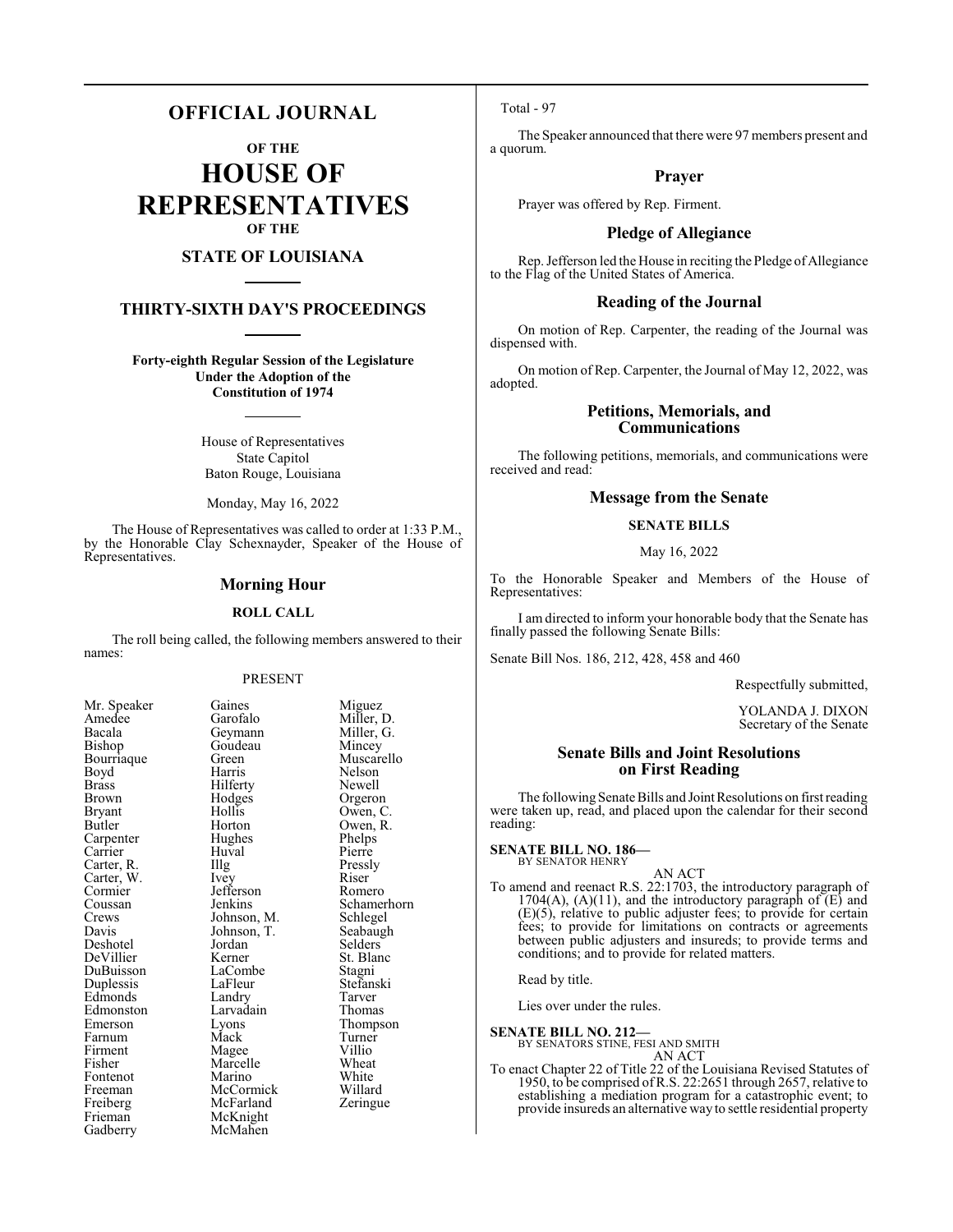# Page 2 HOUSE

36th Day's Proceedings - May 16, 2022

insurance claims; to provide terms and conditions; and to provide for related matters.

Read by title.

Lies over under the rules.

#### **SENATE BILL NO. 428—** BY SENATOR ROBERT MILLS

AN ACT

To amend and reenact R.S. 22:1272, relative to liability limits; to prohibit the reduction of policy limits based on expenses of defense; to provide for waivers; to provide for which expenses qualify as expenses of defense; and to provide for related matters.

Read by title.

Lies over under the rules.

#### **SENATE BILL NO. 458—** BY SENATOR HARRIS

AN ACT

To amend and reenact the introductory paragraph of R.S.  $38:330.1(C)(1)(a)$  and to repeal R.S.  $38:291(\text{W})(2)$  and R.S.  $38:330.1(B)(1)(a)(v)$ , relative to flood protection authorities; to provide relative to the board of commissioners of the Southeast Louisiana Flood Protection Authority-East; to provide for an effective date; and to provide for related matters.

Read by title.

Lies over under the rules.

# **SENATE BILL NO. 460—** BY SENATOR WARD

AN ACT

To enact Chapter 15 of the Title 45 of the Louisiana Revised Statues of 1950, to be comprised ofR.S. 45:1621 through 1623, relative to electric vehicle charging equipment networks; to provide for legislative intent; to provide terms; to provide for an effective date; and to provide for related matters.

Read by title.

Lies over under the rules.

## **Suspension of the Rules**

On motion of Rep. Jordan, the rules were suspended in order to take up and consider Introduction of Resolutions, House and House Concurrent at this time.

## **Introduction of Resolutions, House and House Concurrent**

The following members introduced the following entitled House and House Concurrent Resolutions, which were read the first time by their titles and placed upon the calendar for their second reading:

#### **HOUSE RESOLUTION NO. 137—** BY REPRESENTATIVE JORDAN

A RESOLUTION

To urge and request the state and statewide retirement systems of Louisiana to invest with companies and work with minority fund managers that practice diversity, equity, and inclusion.

Read by title.

Lies over under the rules.

# **HOUSE RESOLUTION NO. 138—**

BY REPRESENTATIVE LANDRY A RESOLUTION

To urge and request that the chairman of the House Committee on the Administration of Criminal Justice form a subcommittee to receive testimony from certain parties with relevant expertise for the purpose of studying the current status of Louisiana laws that have a potential impact of criminally or civilly penalizing individuals who miscarry, experience a stillbirth, seek an abortion, or attempt to self-manage an abortion.

Read by title.

Lies over under the rules.

#### **HOUSE RESOLUTION NO. 139—**

BY REPRESENTATIVE BAGLEY A RESOLUTION

To recognize May 15-21, 2022, as Emergency Medical Services Week in Louisiana.

Read by title.

On motion of Rep. Horton, and under a suspension of the rules, the resolution was adopted.

# **HOUSE RESOLUTION NO. 140—** BY REPRESENTATIVES MINCEY AND DEVILLIER

A RESOLUTION

To urge and request the state Department of Education to review public school instructional requirements established by state law and to submit a written report of findings to the House of Representatives of the Legislature of Louisiana not later than January 20, 2023.

Read by title.

Lies over under the rules.

**HOUSE RESOLUTION NO. 141—** BY REPRESENTATIVE FIRMENT A RESOLUTION

To commend the Montgomery High School softball teamon winning the Louisiana High School Athletic Association 2022 Class 1A state championship.

Read by title.

On motion of Rep. Firment, and under a suspension of the rules, the resolution was adopted.

**HOUSE RESOLUTION NO. 142—** BY REPRESENTATIVES MINCEY AND DAVIS A RESOLUTION

To express the condolences of the House of Representatives upon the death of Nick Tullier.

Read by title.

On motion of Rep. Mincey, and under a suspension of the rules, the resolution was adopted.

#### **HOUSE RESOLUTION NO. 143—**

BY REPRESENTATIVE DUSTIN MILLER A RESOLUTION

To recognize May 28, 2022, as Wilmer Sam, Jr., Day in Louisiana.

Read by title.

On motion of Rep. Dustin Miller, and under a suspension of the rules, the resolution was adopted.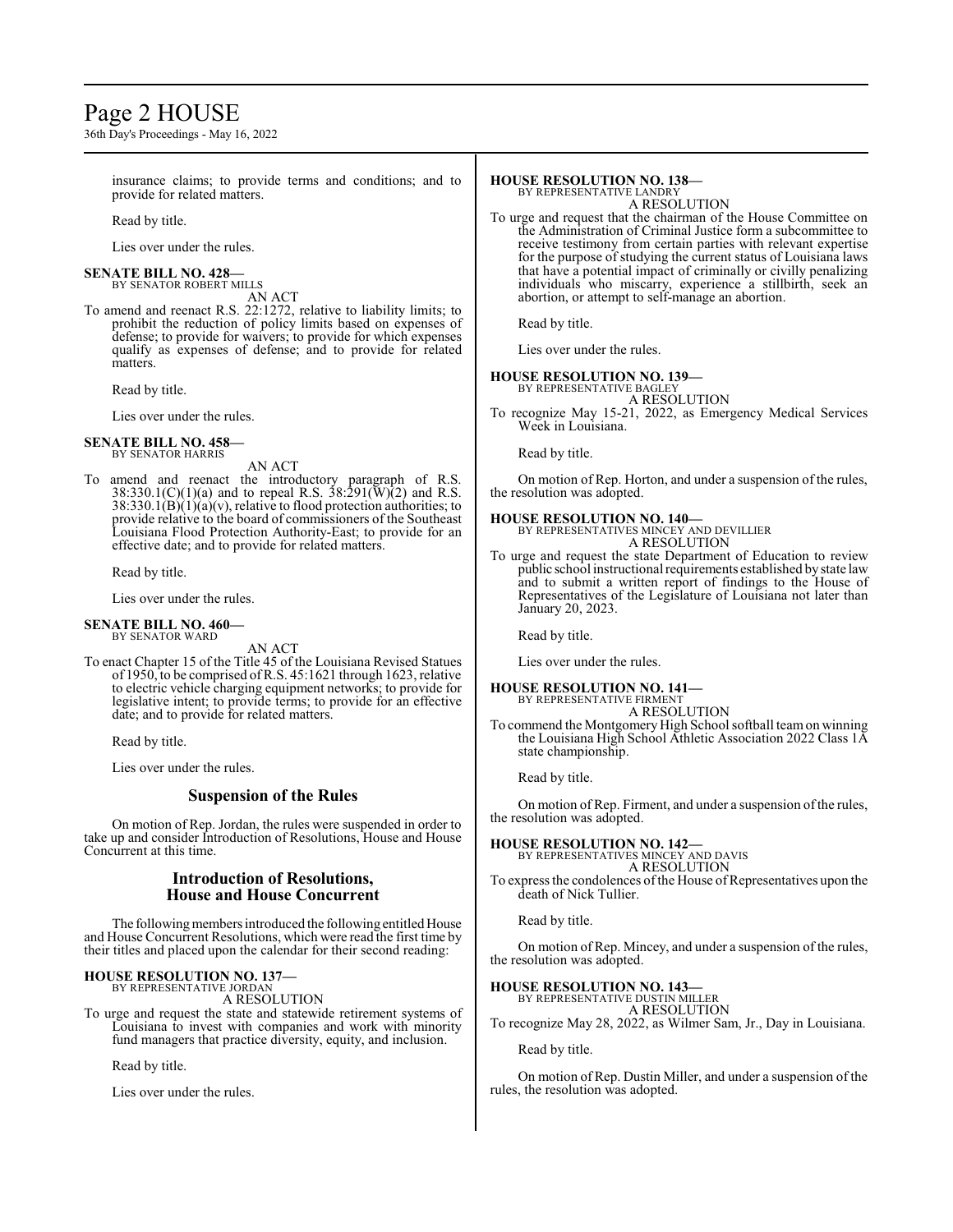36th Day's Proceedings - May 16, 2022

#### **HOUSE CONCURRENT RESOLUTION NO. 115—** BY REPRESENTATIVE SCHEXNAYDER

A CONCURRENT RESOLUTION

To memorialize the United States Congress to support the partnership between nonprofit organizations and the federal government.

Read by title.

Lies over under the rules.

#### **HOUSE CONCURRENT RESOLUTION NO. 116—** BY REPRESENTATIVE ORGERON

A CONCURRENT RESOLUTION

To commend Louisiana Department of Wildlife and Fisheries Sergeant Stephen Rhodes for his heroism.

Read by title.

On motion of Rep. Orgeron, and under a suspension of the rules, the resolution was adopted.

Ordered to the Senate.

# **House and House Concurrent Resolutions Lying Over**

The following House and House Concurrent Resolutions lying over were taken up and acted upon as follows:

# **HOUSE RESOLUTION NO. 130—** BY REPRESENTATIVE HODGES

A RESOLUTION

To urge and request the Department of Public Safety and Corrections, office of motor vehicles, to include in all driver education programs classroom or educational setting information about organ, eye, and tissue donation.

Read by title.

Under the rules, the above resolution was referred to the Committee on Transportation, Highways and Public Works.

#### **HOUSE RESOLUTION NO. 136—**

BY REPRESENTATIVE FIRMENT A RESOLUTION

To urge and request the Firefighters' Retirement System to form a committee to study alternative methods for providing cost-ofliving adjustments to retirees.

Read by title.

Under the rules, the above resolution was referred to the Committee on Retirement.

#### **HOUSE CONCURRENT RESOLUTION NO. 111—** BY REPRESENTATIVE STAGNI

A CONCURRENT RESOLUTION To urge and request the Louisiana Department of Health to examine options to improve reimbursement rates for residential substance abuse treatment facilities in the state.

Read by title.

Under the rules, the above resolution was referred to the Committee on Health and Welfare.

#### **HOUSE CONCURRENT RESOLUTION NO. 112—** BY REPRESENTATIVE AMEDEE A CONCURRENT RESOLUTION

To urge and request local public bodies to provide for a mechanism for the public to submit input concerning agenda items via electronic mail and, to the extent practicable, to allow the public to view and participate in meetings via electronic means.

Read by title.

Under the rules, the above resolution was referred to the Committee on House and Governmental Affairs.

#### **HOUSE CONCURRENT RESOLUTION NO. 113—** BY REPRESENTATIVE MINCEY

A CONCURRENT RESOLUTION

To urge and request the state Department of Education to study the cost of standardized testing associated with state assessments and submit a written report of findings and data supporting such findings to the Legislature of Louisiana by January 13, 2023.

Read by title.

Under the rules, the above resolution was referred to the Committee on Education.

#### **HOUSE CONCURRENT RESOLUTION NO. 114—** BY REPRESENTATIVE LACOMBE A CONCURRENT RESOLUTION

To urge and request the Louisiana State Law Institute to study provisions oflaw, recent certain court rulings, and the feasibility of codifying certain prevailing appellate and supreme court cases that have interpreted R.S. 38:113, and to report its findings and recommendations, along with specific proposed legislation, to the legislature.

Read by title.

Under the rules, the above resolution was referred to the Committee on Transportation, Highways and Public Works.

## **Senate Bills and Joint Resolutions on Second Reading to be Referred**

The following Senate Bills and Joint Resolutions on second reading to be referred were taken up, read, and referred to committees, as follows:

#### **SENATE BILL NO. 473—**

BY SENATORS MILLIGAN AND FESI AND REPRESENTATIVE MIKE JOHNSON AN ACT

To enact Part III-C of Chapter 5 of Title 17 of the Louisiana Revised Statutes of 1950, to be comprised of R.S. 17:1826.1 through 1826.4, relative to foreign sources of funds; to provide for reporting of certain foreign sources of monies used as gifts or grants or in contracts involving certain postsecondary education institutions; to provide for use of certain monies to fund employment of and study by foreign graduate students and faculty in a research capacity; and to provide for related matters.

Read by title.

Under the rules, the above bill was referred to the Committee on Education.

## **House and House Concurrent Resolutions Reported by Committee**

The following House and House Concurrent Resolutions reported by committee were taken up and acted upon as follows: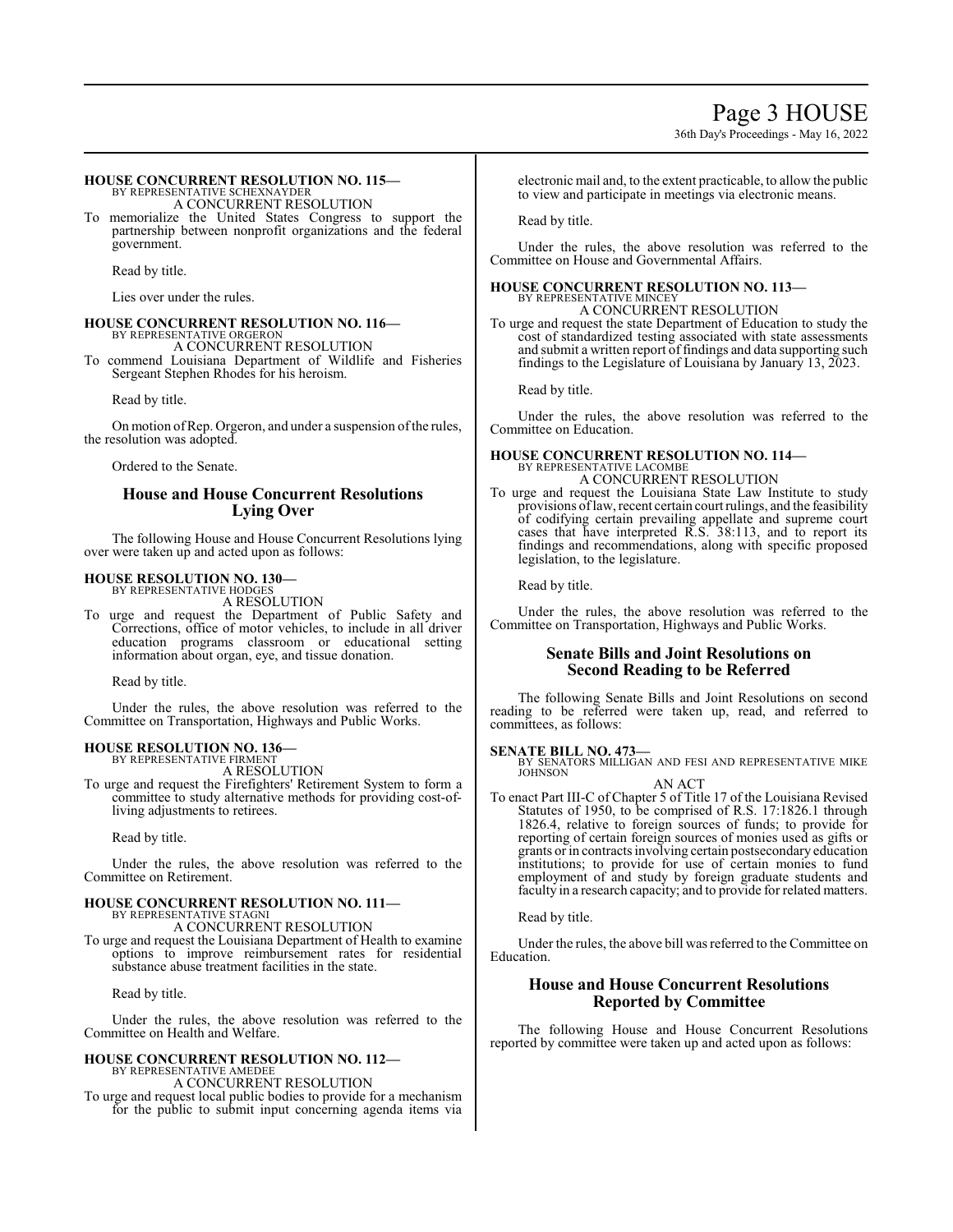# Page 4 HOUSE

36th Day's Proceedings - May 16, 2022

#### **HOUSE RESOLUTION NO. 103—** BY REPRESENTATIVE DUPLESSIS

A RESOLUTION

To urge and request urge and request the Louisiana Housing Corporation to consider emergency preparedness and disaster resiliency characteristics when implementing design criteria for housing developments competing for funding in programs administered by the corporation and to explore sources of federal funds that may be available to retrofit existing buildings using these same emergency preparedness and disaster resiliency design criteria.

Read by title.

Reported favorably by the Committee on Municipal, Parochial and Cultural Affairs.

On motion of Rep. Edmonds, the resolution was ordered engrossed and passed to its third reading.

#### **HOUSE RESOLUTION NO. 107—** BY REPRESENTATIVE ECHOLS

A RESOLUTION

To urge and request the Louisiana Housing Corporation to perform all necessary study and to hold public hearings for the purpose of soliciting comment on various topics affecting the availability of low income housing and to report its findings to the House of Representatives of the Legislature of Louisiana prior to March 1, 2023.

Read by title.

Reported favorably by the Committee on Municipal, Parochial and Cultural Affairs.

On motion of Rep. Edmonds, the resolution was ordered engrossed and passed to its third reading.

**HOUSE RESOLUTION NO. 111—**<br>BY REPRESENTATIVES HODGES, EDMONSTON, HILFERTY, MIKE<br>JOHNSON, CHARLES OWEN, PRESSLY, AND SEABAUGH<br>A RESOLUTION

To commend and congratulate the modern state of Israel on the occasion of the seventy-fourth anniversary of its establishment, to recognize the contributions of Israel to humankind, to express support for the people of Israel for their right to live in freedom and to defend their land and their country, and to extend best wishes to the state of Israel and to the Israeli people for a peaceful and prosperous future.

Read by title.

Reported favorably by the Committee on Judiciary.

Onmotion ofRep. Gaines, the resolution was ordered engrossed and passed to its third reading.

#### **HOUSE CONCURRENT RESOLUTION NO. 12—** BY REPRESENTATIVE CHARLES OWEN

A CONCURRENT RESOLUTION

To urge and request the Congress of the United States of America to significantly reduce funding of the Department of Homeland Security and any other department that is undertaking efforts to identify and threaten or silence individuals or groups who criticize the department or proffer theories not approved by the department.

Read by title.

Reported favorably by the Committee on Judiciary.

On motion ofRep. Gaines, the resolution was ordered engrossed and passed to its third reading.

#### **HOUSE CONCURRENT RESOLUTION NO. 85—** BY REPRESENTATIVE TRAVIS JOHNSON

A CONCURRENT RESOLUTION

To urge and request the Louisiana Workforce Commission to research funding the feasibility of creating facilities that provide remote work stations in order to stimulate workforce development.

Read by title.

Reported with amendments by the Committee on Labor and Industrial Relations.

The committee amendments were read as follows:

#### **HOUSE COMMITTEE AMENDMENTS**

Amendments proposed by House Committee on Labor and Industrial Relations to Original House Concurrent Resolution No. 85 by Representative Travis Johnson

#### AMENDMENT NO. 1

On page 1, line 2, change "study" to "research funding"

#### AMENDMENT NO. 2

On page 1, lines 3, after "provide" and before "remote" delete "virtual workshops and training and"

#### AMENDMENT NO. 3

On page 2, line 16, after "provide" and before "remote" delete "virtual workshops and training and"

#### AMENDMENT NO. 4

On page 2, line 18, after "to" delete the remainder of the line and insert in lieu thereof the following:

"research funding the feasibility of creating facilities that will provide remote work stations in order to stimulate theworkforce development in this state."

#### AMENDMENT NO. 5

On page 2, delete lines 19 through 27 in their entirety

On motion of Rep. Carpenter, the amendments were adopted.

On motion of Rep. Carpenter, the resolution, as amended, was ordered engrossed and passed to its third reading.

#### **HOUSE CONCURRENT RESOLUTION NO. 96—** BY REPRESENTATIVE MAGEE A CONCURRENT RESOLUTION

To create an America 250 state commission to work jointly with the federal America 250 commission to help plan and coordinate the celebration of the semiquincentennial anniversary of the United States of America.

Read by title.

Reported favorably by the Committee on Municipal, Parochial and Cultural Affairs.

On motion of Rep. Edmonds, the resolution was ordered engrossed and passed to its third reading.

## **Senate Concurrent Resolutions Reported by Committee**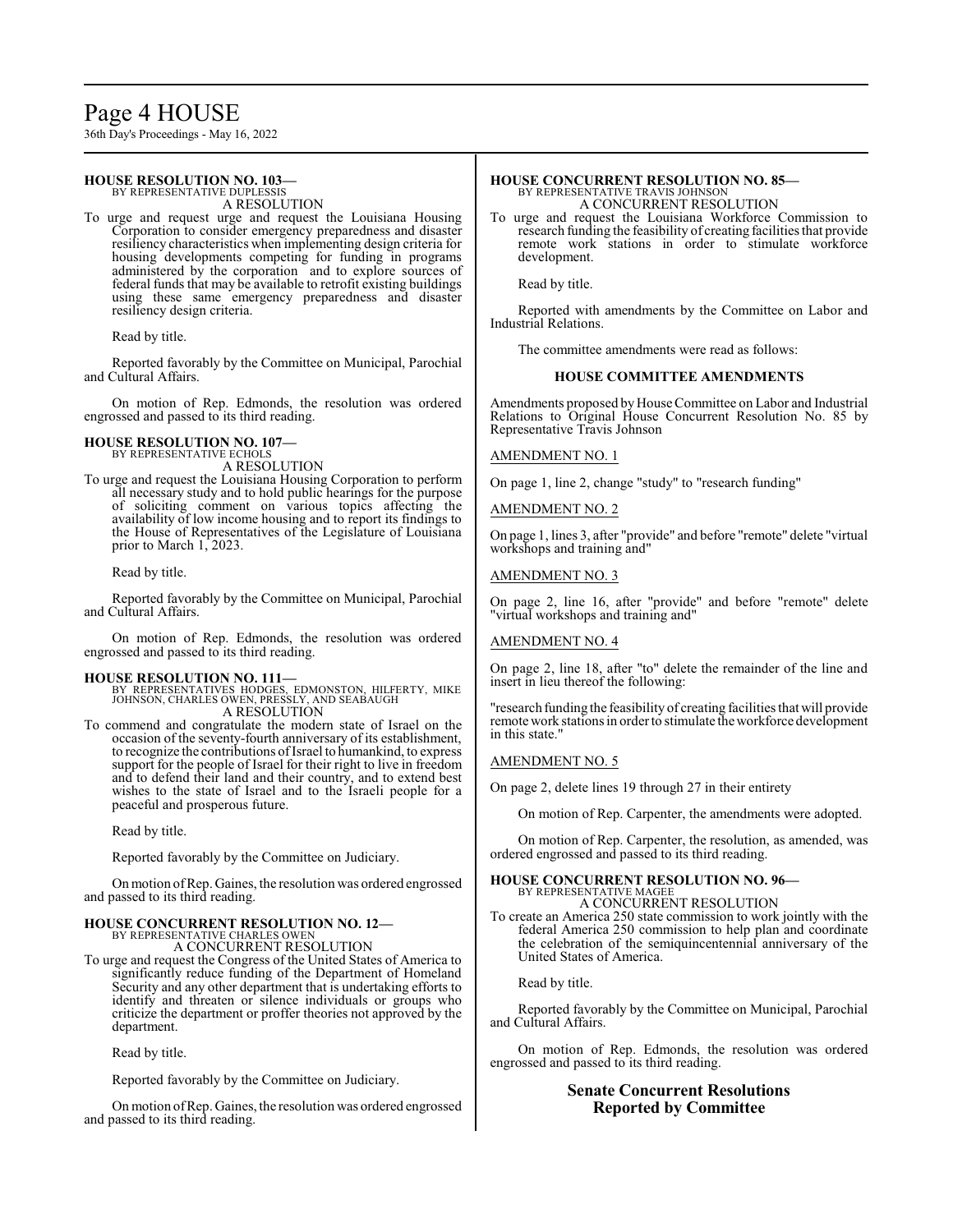36th Day's Proceedings - May 16, 2022

The following Senate Concurrent Resolutions reported by committee were taken up and acted upon as follows:

# **SENATE CONCURRENT RESOLUTION NO. 8—** BY SENATOR CATHEY AND REPRESENTATIVE MCFARLAND A CONCURRENT RESOLUTION

To urge and request the Senate Committee on Agriculture, Forestry, Aquaculture, and Rural Development and the House Committee on Agriculture, Forestry, Aquaculture, and Rural Development to meet and function as a joint committee to study and make recommendations regarding the appropriate level of support to further the missions, goals, and priorities of the Louisiana State University Agricultural Center and the Southern University Agricultural Research and Extension Center.

Read by title.

Reported with amendments by the Committee on Agriculture, Forestry, Aquaculture, and Rural Development.

The committee amendments were read as follows:

#### **HOUSE COMMITTEE AMENDMENTS**

Amendments proposed by House Committee on Agriculture, Forestry, Aquaculture, and Rural Development to Engrossed Senate Concurrent Resolution No. 8 by Senator Cathey

#### AMENDMENT NO. 1

On page 1, line 6, after "Agricultural" and before "and" delete "Center" and insert "Center, Louisiana State University School of Veterinary Medicine,"

## AMENDMENT NO. 2

On page 2, between lines 8 and 9, insert the following:

"WHEREAS, the Louisiana State University School of Veterinary Medicine serves as the only veterinary school in the state and through its missions of teaching, healing, discovering, and protecting provides for the mutually dependent health of animals, people, and the environment by teaching the next generation of veterinarians and biomedical scientists to attain the highest levels of intellectual and medical expertise, cultural competency, ethical standards, and personal development, which aid in healing Louisiana's animal patients, and in so doing improving the economics and well-being of the people who rely on them; and

WHEREAS, the Louisiana State University School of Veterinary Medicine also provides an important public health benefit to the state bymonitoring, detecting, communicating, preventing, and treating emerging and potential threats and outbreaks of various animal diseases, while discovering new therapies, diagnostics, and mechanismsthat lead to cures of animal and human diseases ensuring the livestock and companion animal population and citizens of our state remain healthy and safe; and

WHEREAS, the goals of the Louisiana State University School of Veterinary Medicine include increasing class size to serve the growing demand for veterinarians throughout the state, expanding faculty to enhance teaching and research efforts specifically in the biomedical areas of preventing and curing animal and human disease, engaging new and creative avenues of external research funding, and expanding cancer research efforts; and"

#### AMENDMENT NO. 3

On page 2, line 24, after "AgCenters" and before "and" insert "and the veterinary school"

#### AMENDMENT NO. 4

On page 3, line 1, after "Agricultural" and before "and" delete "Center" and insert "Center, Louisiana State University School of Veterinary Medicine,"

#### AMENDMENT NO. 5

On page 3, line 8, after "Agricultural" and before "and" delete "Center" and insert "Center, Louisiana State University School of Veterinary Medicine,"

#### AMENDMENT NO. 6

On page 3, line 14, after "Agricultural" and before "and" delete "Center" and insert "Center, Louisiana State University School of Veterinary Medicine,"

On motion of Rep. McFarland, the amendments were adopted.

On motion of Rep. McFarland, the resolution, as amended, was ordered passed to its third reading.

## **House Bills and Joint Resolutions on Second Reading Reported by Committee**

The following House Bills and Joint Resolutions on second reading reported by committee were taken up and acted upon as follows:

#### **HOUSE BILL NO. 56—**

BY REPRESENTATIVE FRIEMAN AN ACT

To repeal R.S. 23:1294 and R.S. 36:309(B)(2), relative to the Workers' Compensation Advisory Council; to repeal the Workers' Compensation Advisory Council.

Read by title.

Reported favorably by the Committee on Labor and Industrial Relations.

On motion of Rep. Carpenter, the bill was ordered engrossed and passed to its third reading.

**HOUSE BILL NO. 1082** (Substitute for House Bill No. 720 by Representative Gaines)— BY REPRESENTATIVE GAINES

AN ACT

To enact R.S. 18:401.2(B)(5) and 401.4, relative to election procedures; to provide for election procedures during a state of emergency; to provide to changes of polling places; to provide relative to emergency plans; to provide for an effective date; and to provide for related matters.

Read by title.

On motion ofRep. Stefanski, the bill was ordered engrossed and passed to its third reading.

## **Senate Instruments on Second Reading Returned from the Legislative Bureau**

The following Senate Instruments on second reading, returned from the Legislative Bureau, were taken up and acted upon as follows: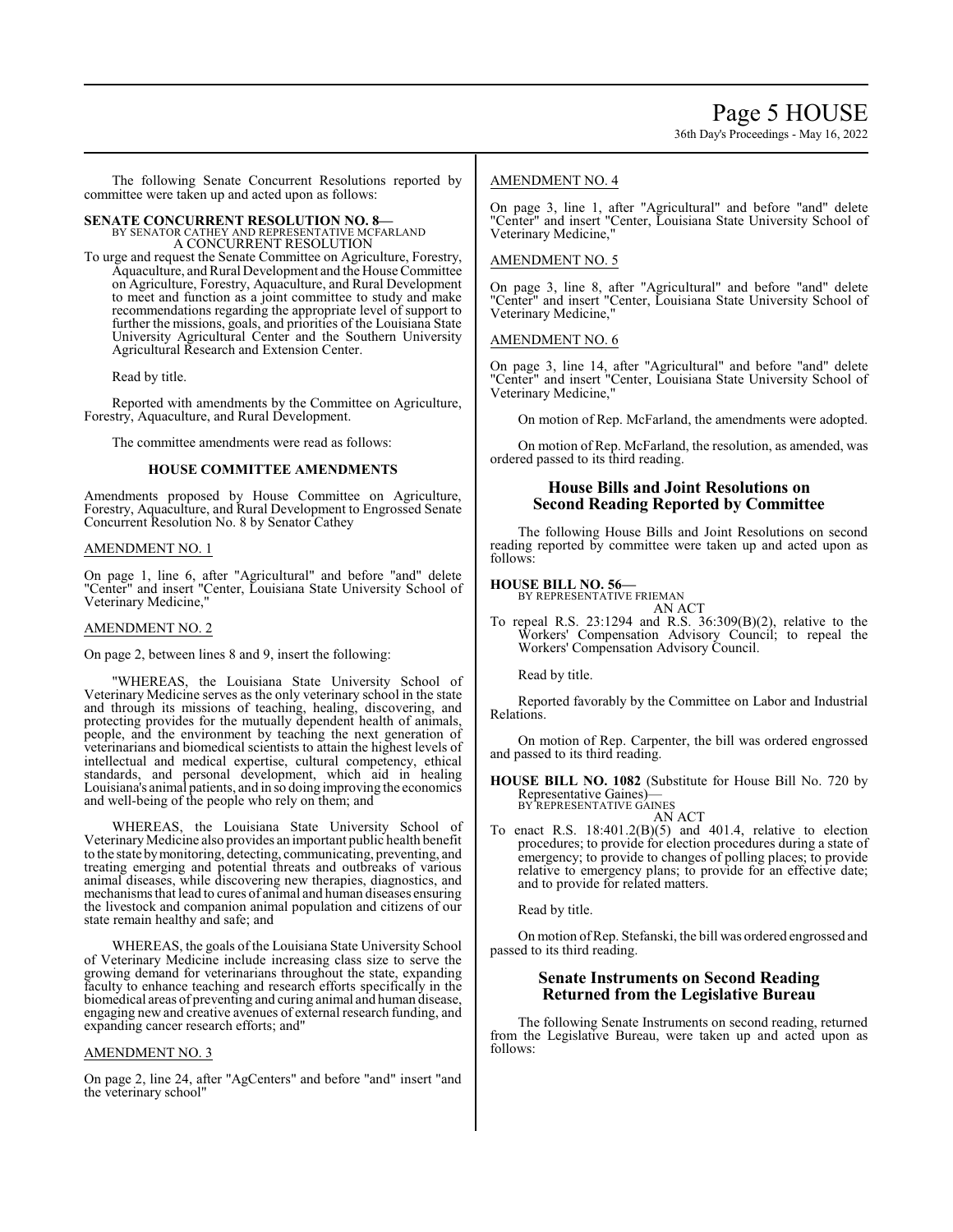# Page 6 HOUSE

36th Day's Proceedings - May 16, 2022

#### **SENATE BILL NO. 45—** BY SENATOR FOIL

AN ACT

To amend and reenact R.S. 17:1948(A) and (E), to enact R.S.  $17:1948(C)(9)$ , and to repeal R.S.  $17:1948(G)$ , relative to students with exceptionalities; to require public school governing authorities to adopt policies relative to the installation of and operation of cameras in certain classrooms upon the request of a parent or legal guardian by December 31, 2022; and to provide for related matters.

Read by title.

Reported favorably by the Committee on Education.

Reported without amendments by the Legislative Bureau.

On motion ofRep. Harris, the bill was ordered passed to its third reading.

**SENATE BILL NO. 47—** BY SENATOR FIELDS

AN ACT

To amend and reenact R.S. 17:24.8(A) and to enact R.S. 17:24.8(D), relative to prekindergarten instruction; to require each city, parish, and other public school board to work to implement a mixed provider delivery model for full-day prekindergarten instruction; and to provide for related matters.

Read by title.

Reported favorably by the Committee on Education.

Reported without amendments by the Legislative Bureau.

On motion ofRep. Harris, the bill was ordered passed to its third reading.

#### **SENATE BILL NO. 50—** BY SENATOR HEWITT

AN ACT

To enact R.S. 17:4035.2, relative to public school choice in certain high school programs; to provide for high school programs of choice; to provide for eligibility criteria for students and high schools; to provide for restrictions; to provide relative to the responsibilities of public school systems; and to provide for related matters.

Read by title.

Reported favorably by the Committee on Education.

Reported without amendments by the Legislative Bureau.

On motion ofRep. Harris, the bill was ordered passed to its third reading.

**SENATE BILL NO. 62—**

BY SENATOR MIZELL AN ACT

To amend and reenact Children's Code Article 616.1.1, relative to appeals of determinations of abuse and neglect; to provide for notice of a determination; to provide for notice of appeal rights; and to provide for related matters.

Read by title.

Reported favorably by the Committee on Health and Welfare.

Reported without amendments by the Legislative Bureau.

On motion of Rep. Bagley, the bill was ordered passed to its third reading.

#### **SENATE BILL NO. 104—** BY SENATOR MIZELL

AN ACT

To enact R.S. 40:2175.8, relative to outpatient abortion facilities; to require outpatient abortion facilities to permit certain communications by patients; to provide for conditions for licensure; to provide for penalties; and to provide for related matters.

Read by title.

Reported favorably by the Committee on Health and Welfare.

Reported without amendments by the Legislative Bureau.

On motion of Rep. Bagley, the bill was ordered passed to its third reading.

# **SENATE BILL NO. 126—** BY SENATOR CATHEY

AN ACT To amend and reenact R.S. 17:350.21(A) and (C), relative to funding of laboratory schools; to authorize the University of Louisiana at Monroe to receive state funding for a laboratory school; and to provide for related matters.

Read by title.

Reported favorably by the Committee on Education.

Reported without amendments by the Legislative Bureau.

On motion ofRep. Harris, the bill was ordered passed to its third reading.

# **SENATE BILL NO. 141—** BY SENATOR MORRIS

AN ACT

To enact R.S. 22:860.1, relative to insurance contract requirements; to prohibit insurers from requiring or requesting a vaccination status for individuals, family members, and businesses; to prohibit insurers from requiring or requesting that a business adopt policies and procedures for vaccination status, or from requiring or requesting information on whether a business has adopted such policies and procedures; to prohibit the use of vaccination status for underwriting purposes; to prohibit insurers from using vaccination status for underwriting purposes; to provide for definitions; and to provide for related matters.

Read by title.

Reported with amendments by the Committee on Insurance.

The committee amendments were read as follows:

## **HOUSE COMMITTEE AMENDMENTS**

Amendments proposed by House Committee on Insurance to Engrossed Senate Bill No. 141 by Senator Morris

AMENDMENT NO. 1

On page 1, at the end of line 8, insert "to provide for exceptions;"

AMENDMENT NO. 2

On page 1, at the end of line 12, insert a semicolon ";" and "exceptions"

## AMENDMENT NO. 3

On page 2, delete lines 9 through 12 in their entirety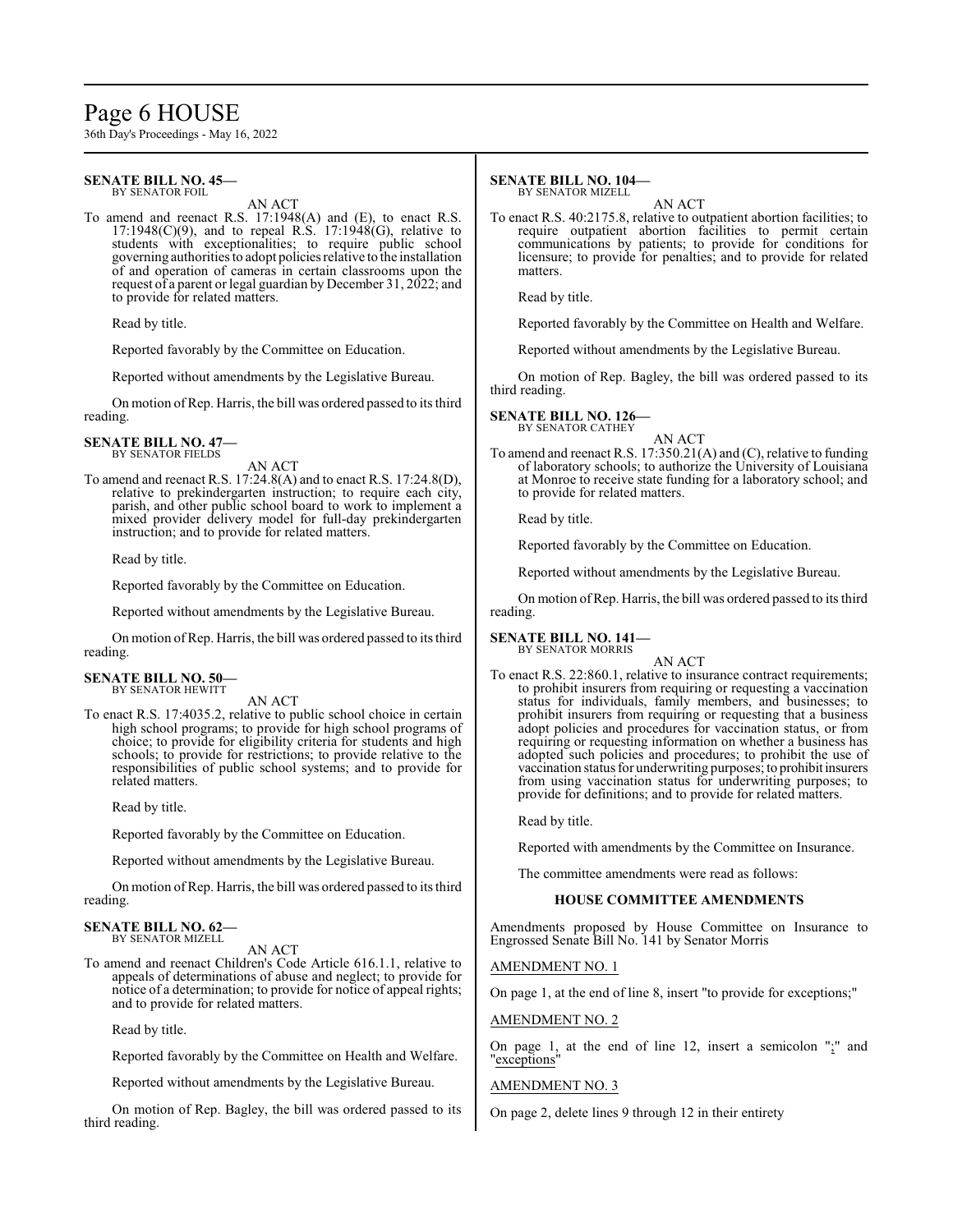# Page 7 HOUSE

36th Day's Proceedings - May 16, 2022

## AMENDMENT NO. 4

On page 2, at the beginning of line 13, change "(5)" to "(4)"

#### AMENDMENT NO. 5

On page 2, between lines 15 and 16, insert the following:

"(5) "Insurer" means an authorized insurer as defined in R.S. 22:46 engaged in the business of making health, property, casualty, and liability insurance plans, including employees of the insurer, insurance producers, vendors, third-party administrators, and managing general agents."

#### AMENDMENT NO. 6

On page 2, delete lines 22 through 24 in their entirety

#### AMENDMENT NO. 7

On page 2, at the beginning line 25, change  $\Gamma(8)$ " to  $\Gamma(7)$ "

#### AMENDMENT NO. 8

On page 2, at the beginning line 27, change " $(9)$ " to " $(8)$ "

#### AMENDMENT NO. 9

On page 2, between lines 28 and 29, insert the following:

"(9) "Vaccine" means a preparation that is used to stimulate the body's immune response against diseases, usually administered through needle injections, but which can be administered by mouth or sprayed into the nose.

#### AMENDMENT NO. 10

On page 3, line 4, after "shall" insert "do either of the following"

#### AMENDMENT NO. 11

On page 4, line 3, after "provisions" and before the comma "," insert "of law to the contrary"

## AMENDMENT NO. 12

On page 4, line 4, change "shall" to "do"

#### AMENDMENT NO. 13

On page 4, after line 7, add the following:

"F. Nothing in this Section prohibits an insurer from incentivizing or rewarding an individual, family member, or business for voluntarily submitting vaccination status with respect to a wellness or health improvement program as provided for in R.S. 22:1017.

Reported without amendments by the Legislative Bureau.

On motion of Rep. Huval, the amendments were adopted.

On motion of Rep. Huval, the bill, as amended, was ordered passed to its third reading.

#### **SENATE BILL NO. 145—** BY SENATOR TALBOT

AN ACT

To amend and reenact R.S.  $17:3983(A)(2)(a)(i)$  and to enact R.S.  $17:3983(A)(2)(a)(iv)$ , relative to charter schools; to provide that certain charter proposals may be made directly to the State

Board of Elementary and Secondary Education; and to provide for related matters.

Read by title.

Reported with amendments by the Committee on Education.

The committee amendments were read as follows:

## **HOUSE COMMITTEE AMENDMENTS**

Amendments proposed by House Committee on Education to Engrossed Senate Bill No. 145 by Senator Talbot

#### AMENDMENT NO. 1

On page 1, line 2, after "17:3983(A)(2)(a)(i) and" and before "to enact" insert "and 3991.1(C)(introductory paragraph),"

## AMENDMENT NO. 2

On page 1, at the end of line 2, delete the comma "," and insert  $"3991.\tilde{1}(A)(5)$  and"

## AMENDMENT NO. 3

On page 1, line 7, after "17:3983(A)(2)(a)(i)" and before "hereby" delete "is" and insert "and 3991.1(C)(introductory paragraph) are"

## AMENDMENT NO. 4

On page 1, line 8, after "17:3983(A)(2)(a)(iv)" and before "hereby" delete "is" and insert "and 3991.1( $\vec{A}$ )(5) are"

#### AMENDMENT NO. 5

On page 2, between lines 7 and 8, insert the following:

- "§3991.1. Corporate partners; enrollment preferences and board membership
	- A. The legislature finds and declares that:
		- \* \* \*

(5) Encouraging and enhancing partnerships between state and federal government partners, which provide for public health and safety, defense, and critical infrastructure, and the state's public education systems is to the benefit of the state and its students.

\* \* \*

C. For purposes of this Section, a corporate partner is any legal entity, whether for profit or not for profit, registered with the secretary of state, except a corporation identified in R.S.  $18:1505.2(L)(3)$ , or a federal, state, parish, or municipal entity, subdivision, or agency, including a public postsecondary education institution, that has, acting individually or as part of a consortium of corporations, donated one or more of the following to the school:

 $*$  \*  $*$  \*  $*$  \*

Reported with amendments by the Legislative Bureau.

The Legislative Bureau amendments were read as follows:

## **LEGISLATIVE BUREAU AMENDMENTS**

Amendments proposed by Legislative Bureau to Engrossed Senate Bill No. 145 by Senator Talbot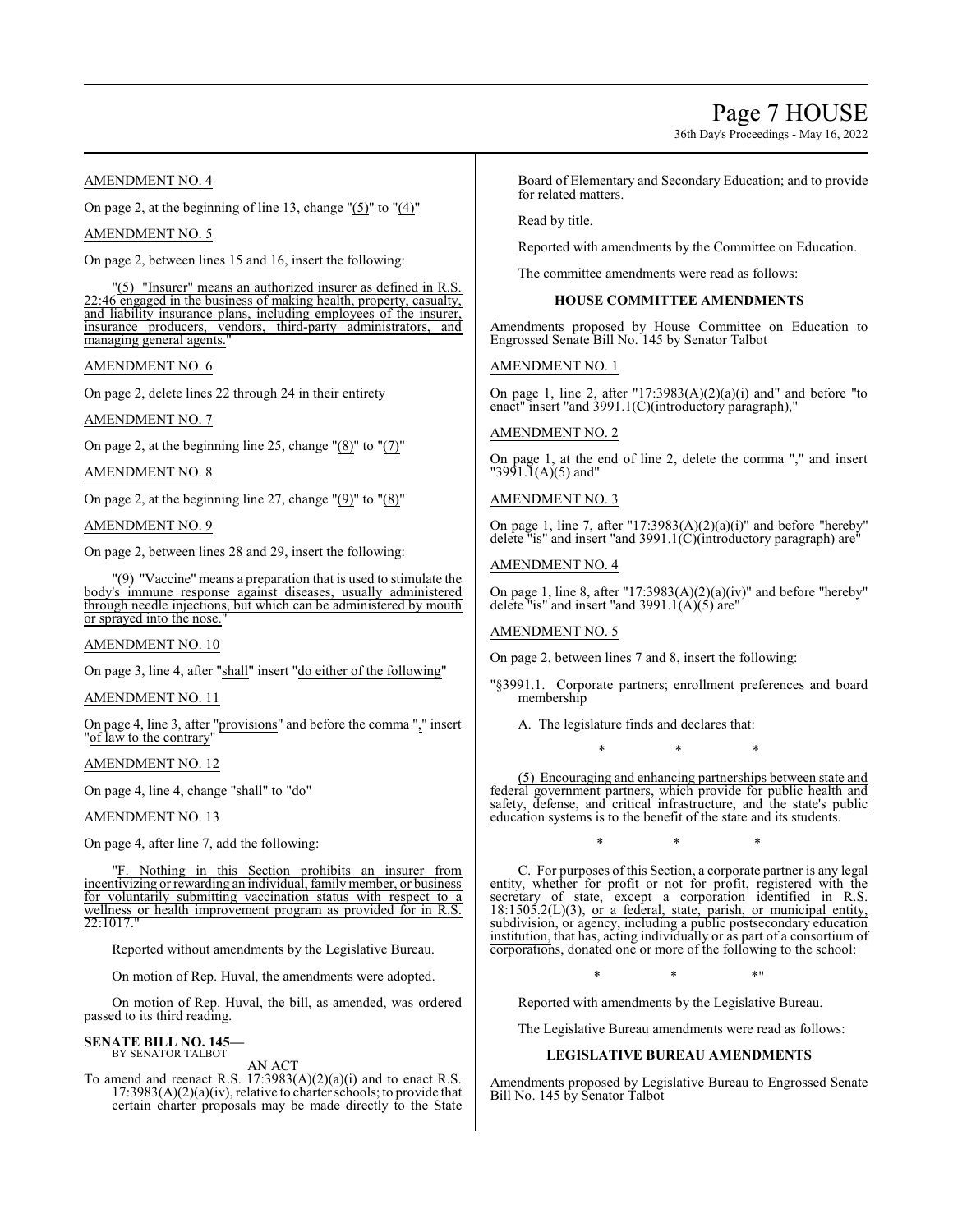# Page 8 HOUSE

36th Day's Proceedings - May 16, 2022

## AMENDMENT NO. 1

Delete House Committee Amendment Nos 1, 2, and 3 proposed by the House Committee on Education to Engrossed Senate Bill No. 145 by Senator Talbot

#### AMENDMENT NO. 2

On page 1, line 2, following "and" and before "to" insert "the introductory paragraph of 3991.1(C) and" and following "R.S.  $17:3983(A)(2)(a)(iv)^n$  and before "," insert "and 3991.1(A)(5)"

#### AMENDMENT NO. 3

On page 1, line 7, delete "is" and insert "and the introductory paragraph of 3991.1(C) are"

On motion of Rep. Harris, the amendments were adopted.

On motion of Rep. Harris, the bill, as amended, was ordered passed to its third reading.

#### **SENATE BILL NO. 147—** BY SENATOR MIZELL

AN ACT

To amend and reenact R.S. 40:1216.1(G) and to enact R.S. 40:1216.1(H), relative to procedures for victims of sex offenses; to require that healthcare providers make certain records available to sexual assault survivors; to provide relative to documents requested by the victim after a forensic medical examination has been performed; and to provide for related matters.

Read by title.

Reported favorably by the Committee on Health and Welfare.

Reported without amendments by the Legislative Bureau.

On motion of Rep. Bagley, the bill was ordered passed to its third reading.

## **SENATE BILL NO. 157—**

BY SENATOR MILLIGAN AN ACT

To amend and reenact R.S.  $15:587(A)(1)(a)$  and to enact R.S.  $15:587(A)(1)(m)$  and  $587.5(B)(3)$ , relative to criminal history records and identification files; to provide for access to criminal history records and identification files by the office of technology services; to provide for responsibilities of division of administration, office of technology services; and to provide for related matters.

Read by title.

Reported favorably by the Committee on Administration of Criminal Justice.

Reported without amendments by the Legislative Bureau.

On motion of Rep. Marino, the bill was ordered passed to its third reading.

#### **SENATE BILL NO. 176—** BY SENATOR FIELDS

AN ACT

To amend and reenact R.S. 17:1982(1) and (3) and 1983, relative to the Blind Persons' Literacy Rights and Education Act; to provide for definitions; to provide relative to individualized assessment, planning, and supports; and to provide for related matters.

Read by title.

Reported favorably by the Committee on Education.

Reported without amendments by the Legislative Bureau.

On motion of Rep. Harris, the bill was ordered passed to its third reading.

#### **SENATE BILL NO. 190—**

BY SENATORS HEWITT AND FOIL AN ACT

To enact Subpart A-3 of Part III of Chapter 1 of Title 17 of the Louisiana Revised Statutes of 1950, to be comprised of R.S. 17:187.1 through 187.5, and R.S.  $36:651(F)(7)$ , relative to computer science education; to provide for legislative findings and intent; to provide for the development of a statewide computer science education program; to create the Computer Science Education Advisory Commission; to provide for its membership, compensation, and duties; and to provide for related matters.

Read by title.

Reported favorably by the Committee on Education.

Reported without amendments by the Legislative Bureau.

On motion ofRep. Harris, the bill was ordered passed to its third reading.

#### **SENATE BILL NO. 209—** BY SENATOR STINE



To amend and reenact R.S.  $22:1969(A)(1)$ , relative to the commissioner of insurance; to authorize the commissioner to order certain penalties to persons engaging in an unfair method of competition or an unfair or deceptive act or practice; to increase the maximum penalties for violations; and to provide for related matters.

Read by title.

Reported with amendments by the Committee on Insurance.

The committee amendments were read as follows:

## **HOUSE COMMITTEE AMENDMENTS**

Amendments proposed by House Committee on Insurance to Engrossed Senate Bill No. 209 by Senator Stine

#### AMENDMENT NO. 1

On page 1, line 8, after "Violations" delete the comma "," and insert a semicolon ";"

Reported without amendments by the Legislative Bureau.

On motion of Rep. Huval, the amendments were adopted.

On motion of Rep. Huval, the bill, as amended, was ordered passed to its third reading.

#### **SENATE BILL NO. 250—**

BY SENATOR CONNICK AND REPRESENTATIVE STEFANSKI AN ACT

To amend and reenact R.S. 17:3703, relative to intercollegiate athletics; to provide for the responsibilities of postsecondary education institutions with respect to intercollegiate athletes' compensation; to provide for an effective date; and to provide for related matters.

Read by title.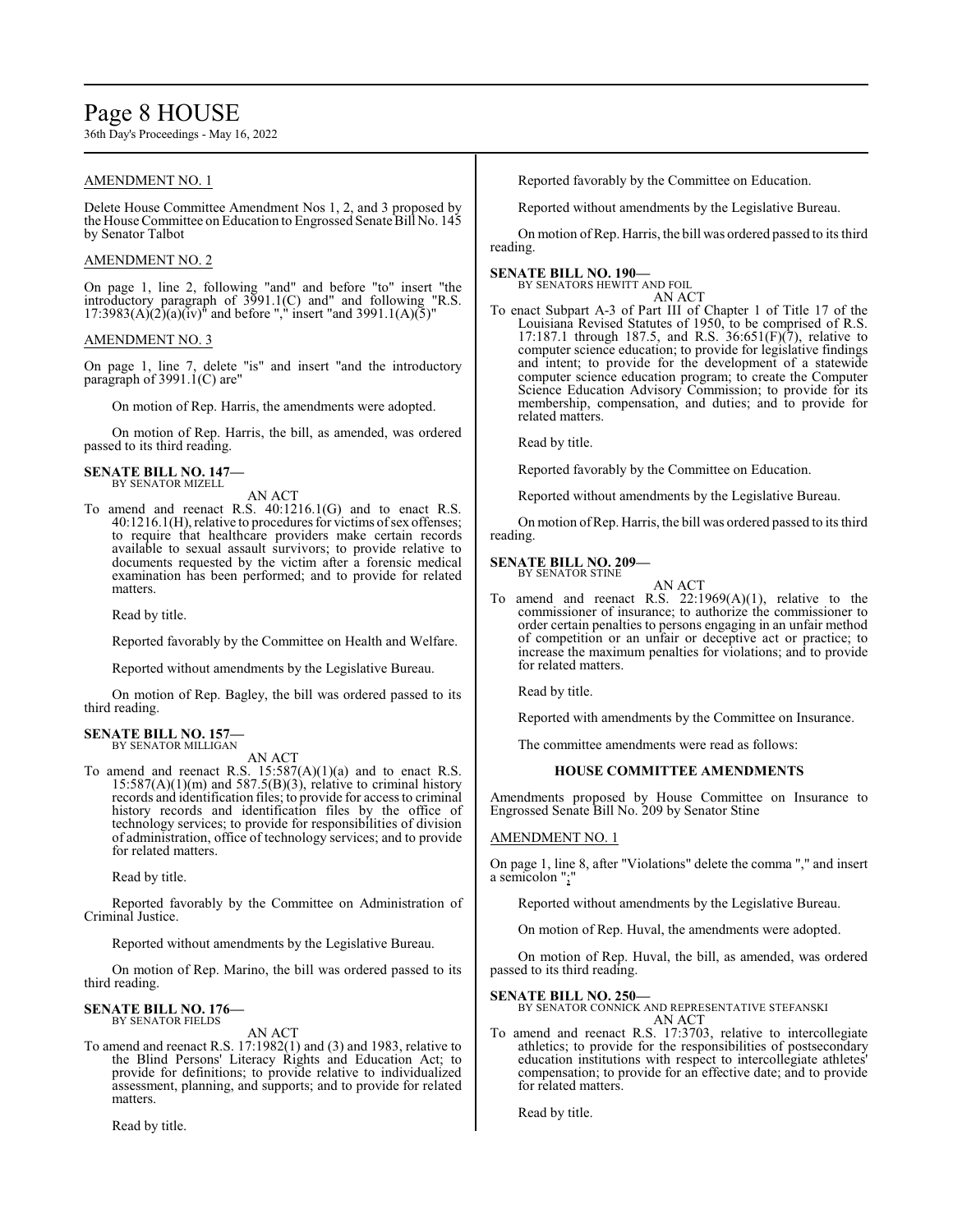# Page 9 HOUSE

36th Day's Proceedings - May 16, 2022

Reported with amendments by the Committee on Education.

The committee amendments were read as follows:

#### **HOUSE COMMITTEE AMENDMENTS**

Amendments proposed by House Committee on Education to Reengrossed Senate Bill No. 250 by Senator Connick

#### AMENDMENT NO. 1

On page 1, line 2, after "R.S. 17:3703" and before "relative" delete the comma "," and insert "and R.S.  $44:4.1(B)(9)$ ,"

#### AMENDMENT NO. 2

On page 1, line 4, after "compensation;" and before "to provide for an effective date;" insert "to provide a limitation with respect to public records;"

#### AMENDMENT NO. 3

On page 5, between lines 7 and 8, insert the following:

"M. Any document disclosed by the intercollegiate athlete to the postsecondary education institution that references the terms and conditions of the athlete's contract for compensation shall be confidential and not subject to inspection, examination, copying, or reproduction pursuant to the Public Records Law.

#### AMENDMENT NO. 4

On page 5, at the beginning of line 8, change "M." to "N."

#### AMENDMENT NO. 5

On page 5, between lines 13 and 14, insert the following:

"Section 2. R.S. 44:4.1(B)(9) is hereby amended and reenacted to read as follows:

§4.1. Exceptions

\* \* \*

B. The legislature further recognizes that there exist exceptions, exemptions, and limitations to the laws pertaining to public records throughout the revised statutes and codes of this state. Therefore, the following exceptions, exemptions, and limitations are hereby continued in effect by incorporation into this Chapter by citation:

\* \* \*

(9) R.S. 17:7.2, 46, 47, 81.9, 391.4, 407.28, 407.47, 407.65, 500.2, 1175, 1202, 1237, 1252, 1948, 1989.7, 2047, 2048.31, 3099, 3100.8, 3136, 3137, 3390, 3703, 3773, 3884

 $*$  \*  $*$  \*

#### AMENDMENT NO. 6

On page 5, at the beginning of line 14, change "Section 2." to "Section 3."

Reported without amendments by the Legislative Bureau.

On motion of Rep. Harris, the amendments were adopted.

On motion of Rep. Harris, the bill, as amended, was ordered passed to its third reading.

#### **SENATE BILL NO. 261—**

BY SENATORS FIELDS, BARROW, BERNARD, BOUDREAUX, BOUIE,<br>CARTER, CLOUD, CONNICK, CORTEZ, FESI, FOIL, HARRIS, HEWITT,<br>JACKSON, LUNEAU, MCMATH, FRED MILLS, PETERSON, POPE,<br>PRICE, SMITH, TARVER, WARD, WHITE AND WOMACK<br>AN ACT

To amend and reenact R.S. 17:3162(C)(11) through (14), 3163(B), 3164(C), and 3165(B), to enact R.S. 17:3162(C)(15) and (16) and 3164.1, and to repeal R.S. 17:3129.8, relative to transfer pathways; to provide for a comprehensive systemof articulation and transfer of credit between and among secondary and postsecondary education; to provide relative to the duties of the statewide articulation and transfer council; to provide relative to the guarantees in statewide articulation agreements; to provide relative to the Board of Regents' duties in the common course numbering system; to provide for the creation of statewide transfer pathways in major programs; and to provide for related matters.

Read by title.

Reported favorably by the Committee on Education.

Reported without amendments by the Legislative Bureau.

On motion ofRep. Harris, the bill was ordered passed to its third reading.

#### **SENATE BILL NO. 268—**

BY SENATORS MIZELL AND BARROW AN ACT

To amend and reenact R.S. 40:2156(B)(4) and to enact R.S. 40:2159.2, relative to opioid treatment programs for pregnant women; to establish requirements for treatment facilities licensed as behavioral health services providers that provide treatment for opioid use disorder to pregnant women; to prohibit certain actions against behavioral health services provider licenses prior to a specific date; to provide for definitions; to provide for an effective date; and to provide for related matters.

Read by title.

Reported favorably by the Committee on Health and Welfare.

Reported without amendments by the Legislative Bureau.

On motion of Rep. Bagley, the bill was ordered passed to its third reading.

# **SENATE BILL NO. 273—** BY SENATORS FOIL AND BARROW

AN ACT

To enact R.S. 15:574.4(K), relative to parole; to provide eligibility for parole consideration for offenders serving a life sentence for offenses committed on or before July 2, 1973, to which the offender pled guilty; and to provide for related matters.

Read by title.

Reported favorably by the Committee on Administration of Criminal Justice.

Reported without amendments by the Legislative Bureau.

On motion of Rep. Marino, the bill was ordered passed to its third reading.

#### **SENATE BILL NO. 315—**

BY SENATORS WOMACK, ABRAHAM, BERNARD, BOUIE, CATHEY,<br>CONNICK, CORTEZ, FESI, FOIL, JACKSON, LAMBERT, MCMATH,<br>FRED MILLS, ROBERT MILLS, MIZELL, MORRIS, PEACOCK, POPE, SMITH, STINE, TALBOT, TARVER AND WHITE AN ACT

To amend and reenact R.S. 40:967(B)(4) and to enact R.S. 14:2(B)(8) and R.S.  $40:967(F)$  and 1024.1, relative to fentanyl;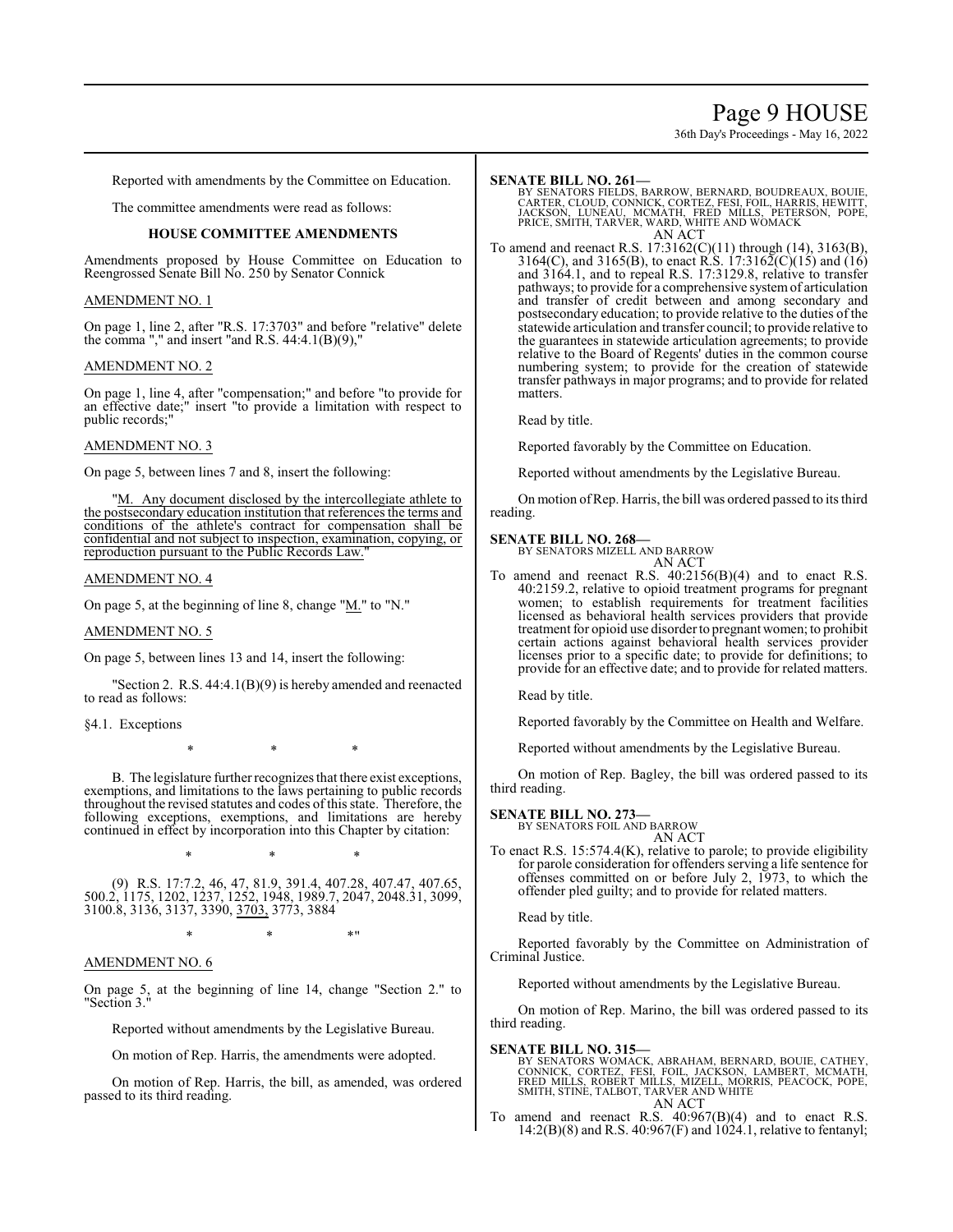# Page 10 HOUSE

36th Day's Proceedings - May 16, 2022

to provide for enhanced criminal penalties for certain acts involving fentanyl; to provide for the possession or sale of fentanyl testing equipment; and to provide for related matters.

Read by title.

Reported with amendments by the Committee on Administration of Criminal Justice.

The committee amendments were read as follows:

#### **HOUSE COMMITTEE AMENDMENTS**

Amendments proposed by House Committee on Administration of Criminal Justice to Reengrossed Senate Bill No. 315 by Senator Womack

#### AMENDMENT NO. 1

On page 1, line 2, after "reenact" delete the remainder of the line and delete lines 3 through 5 in their entirety and insert the following:

"R.S. 40:966(B)(3) and 967(B)(4) and to enact R.S. 14:2(B)(8) and (29), relative to the Uniform Controlled Dangerous Substances Law; to provide relative to penalties for the distribution of heroin and fentanyl or carfentanil; to provide for penalties when the distribution causes serious bodily injury; to add the offenses of distribution of heroin and distribution of fentanyl or carfentanil which is the direct cause of serious bodily injury to the list of crimes of violence; and to provide for related matters."

#### AMENDMENT NO. 2

On page 1, line 7, after "Section 1." delete the remainder of the line and delete line 8 in its entirety and insert the following:

"R.S. 40:966(B)(3) and 967(B)(4) are hereby amended and reenacted to read as follows:"

#### AMENDMENT NO. 3

On page 1, between lines 8 and 9, insert the following:

"§966. Penalty for distribution or possession with intent to distribute narcotic drugs listed in Schedule I; possession of marijuana, synthetic cannabinoids, and heroin

\* \* \*

B. Violations of Subsection A. Any person who violates Subsection A of this Section with respect to:

\* \* \*

(3)(a) A substance classified in Schedule I that is the narcotic drug heroin or a mixture or substance containing a detectable amount of heroin or its analogues, upon conviction for any amount, shall be imprisoned at hard labor for not less than five years nor more than forty years and may, in addition, be required to pay a fine of not more than fifty thousand dollars.

(b)(i) If the offender unlawfully distributes or dispenses heroin or a mixture or substance containing a detectable amount of heroin or its analogues, which is the direct cause of serious bodily injury to the person who ingested or consumed the substance, the offense shall be classified as a crime of violence, and the offender shall be imprisoned at hard labor for not less than five years nor more than forty years. At least five years of the sentence of imprisonment shall be imposed without benefit of probation, parole, or suspension of sentence. In addition, the offender may be required to pay a fine of not more than fifty thousand dollars.

(ii) For purposes of this Subparagraph, "serious bodily injury" shall have the same meaning as provided by R.S. 14:2(C).

 $*$  \*  $*$  \*

## AMENDMENT NO. 4

On page 2, delete lines 3 through 29 in their entirety and on page 3, delete lines 1 through 14 in their entirety and insert the following:

"(b)(i) If the offender unlawfully distributes or dispenses fentanyl or a mixture or substance containing a detectable amount of fentanyl or its analogues, or carfentanil or a mixture or substance containing a detectable amount of carfentanil or its analogues, which is the direct cause of serious bodily injury to the person who ingested or consumed the substance, the offense shall be classified as a crime of violence, and the offender shall be imprisoned at hard labor for not less than five years nor more than forty years. At least five years of the sentence of imprisonment shall be imposed without benefit of probation, parole, or suspension of sentence. In addition, the probation, parole, or suspension of sentence. offender may be required to pay a fine of not more than fifty thousand dollars.

(ii) For purposes of this Subparagraph, "serious bodily injury" shall have the same meaning as provided by R.S. 14:2(C).

(iii) This Subsection shall be known and may be cited as "Millie's Law".

 $*$  \*  $*$  \*

#### AMENDMENT NO. 5

On page 3, line 15, after "Section 2." and before "hereby" change "R.S.  $\text{I}4:2(\text{B})(8)$  is" to "R.S. 14:2(B)(8) and (29) are"

#### AMENDMENT NO. 6

On page 3, after line 28, add the following:

"(29) Distribution of heroin punishable underR.S. 40:966(B)(3)(b)."

Reported without amendments by the Legislative Bureau.

On motion of Rep. Marino, the amendments were adopted.

On motion of Rep. Marino, the bill, as amended, was ordered passed to its third reading.

# **SENATE BILL NO. 317—** BY SENATOR FOIL

- AN ACT
- To amend and reenact R.S. 17:2137 and to repeal R.S. 17:1997.1, 1997.2, and 2136, relative to residency requirements and public postsecondary tuition fees for residents of other states; to provide relative to resident classifications of members and veterans of the United States Armed Forces and their dependents; and to provide for related matters.

Read by title.

Reported favorably by the Committee on Education.

Reported without amendments by the Legislative Bureau.

On motion of Rep. Harris, the bill was ordered passed to its third reading.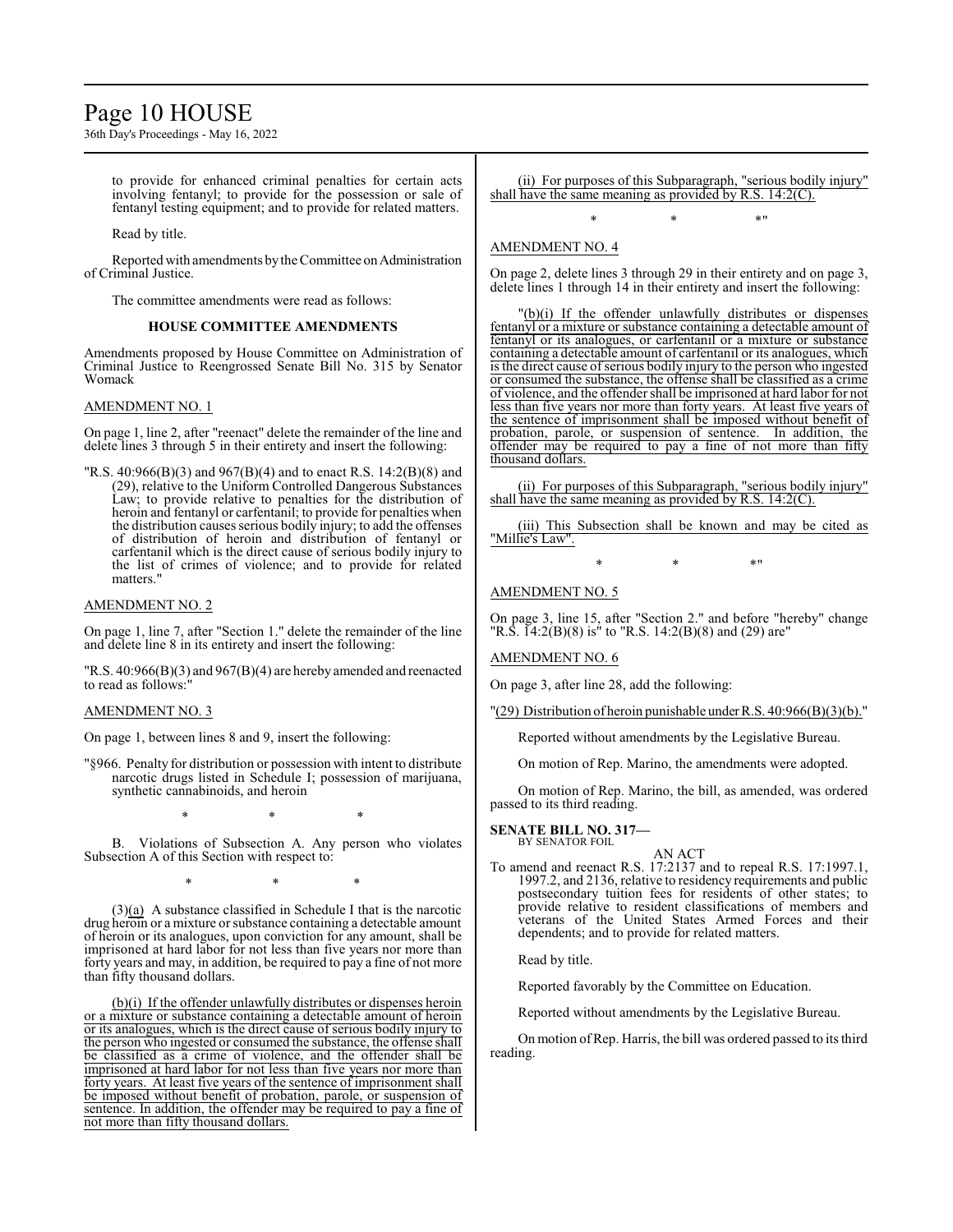## 36th Day's Proceedings - May 16, 2022

#### **SENATE BILL NO. 379—** BY SENATOR PEACOCK

AN ACT

To amend and reenact R.S. 14:95.1(A), relative to illegal carrying and discharge of weapons; to prohibit possession of a firearm or carrying a concealed weapon by persons convicted of certain felonies; to provide for consideration of certain juvenile offenses; and to provide for related matters.

Read by title.

Reported favorably by the Committee on Administration of Criminal Justice.

Reported without amendments by the Legislative Bureau.

On motion of Rep. Marino, the bill was ordered passed to its third reading.

#### **SENATE BILL NO. 393—** BY SENATOR WHITE

AN ACT

To amend and reenact R.S. 14:95.1(D) and to enact R.S. 14:2(B)(29) and 95.1(E), relative to crimes of violence; to designate the crime of possession of firearm or carrying concealed weapon by a person convicted of certain felonies as a crime of violence; to provide for an effective date; and to provide for related matters.

Read by title.

Reported with amendments by the Committee on Administration of Criminal Justice.

The committee amendments were read as follows:

#### **HOUSE COMMITTEE AMENDMENTS**

Amendments proposed by House Committee on Administration of Criminal Justice to Engrossed Senate Bill No. 393 by Senator White

#### AMENDMENT NO. 1

On page 2, delete line 4 in its entirety and insert "in violation of R.S.  $14:95.1(D)$ ."

Reported without amendments by the Legislative Bureau.

On motion of Rep. Marino, the amendments were adopted.

On motion of Rep. Marino, the bill, as amended, was ordered passed to its third reading.

# **SENATE BILL NO. 396—** BY SENATOR MORRIS

AN ACT

To amend and reenact Code of Criminal Procedure Art. 331(A)(1), relative to bail; to provide relative to bail obligations after a conviction; to provide relative to the rights of the district attorney; to provide relative to the obligations owed at the time of conviction; to provide relative to a judgment of bond forfeiture; and to provide for related matters.

Read by title.

Reported with amendments by the Committee on Administration of Criminal Justice.

The committee amendments were read as follows:

#### **HOUSE COMMITTEE AMENDMENTS**

Amendments proposed by House Committee on Administration of Criminal Justice to Engrossed Senate Bill No. 396 by Senator Morris

## AMENDMENT NO. 1

On page 1, line 3, after "conviction;" delete the remainder of the line and delete lines 4 and 5 in their entirety and insert the following:

"to provide relative to the obligations of a surety under a bail undertaking; to provide relative to the defendant's failure to appear or after a notice of warrant for arrest was sent; and to provide for"

#### AMENDMENT NO. 2

On page 1, line 11, after "case," and before "the bail" insert the following:

"at any time prior to the defendant's failure to appear, or prior to the expiration of one hundred eighty days after the notice of warrant for arrest was sent,"

#### AMENDMENT NO. 3

On page 1, at the end of line 12, delete "except for"and delete lines 13 and 14 in their entirety and insert the following:

"under operation of law without the need to file a motion or other pleading."

Reported without amendments by the Legislative Bureau.

On motion of Rep. Marino, the amendments were adopted.

On motion of Rep. Marino, the bill, as amended, was ordered passed to its third reading.

**SENATE BILL NO. 407—** BY SENATOR BOUIE

AN ACT

To enact R.S. 17:436.1(N), relative to the administration of medication at public schools; to require public school governing authorities to adopt a policy requiring the storage of autoinjectable epinephrine in certain classrooms; to provide for teachers in those classrooms be provided certain information; to provide for notification of the policy; and to provide for related matters.

Read by title.

Reported favorably by the Committee on Education.

Reported without amendments by the Legislative Bureau.

On motion ofRep. Harris, the bill was ordered passed to its third reading.

## **Senate Bills on Second Reading Reported by Committee**

The following Senate Bills and Joint Resolutions on second reading reported by committee were taken up and acted upon as follows:

#### **SENATE BILL NO. 69—** BY SENATOR CONNICK

AN ACT

To amend and reenact R.S. 46:1806(A)(1), 1842(3)(c), and (15)(c) and (d), 1843, and 1844(H),  $(K)(1)(a)$ , and  $(T)(1)$  and (3), and to enact R.S. 46:1842(3)(d) through (h) and (15)(e) through (h), relative to crime victim protections; to provide relative to broadening rights for victims of crimes and designated family members; and to provide for related matters.

Read by title.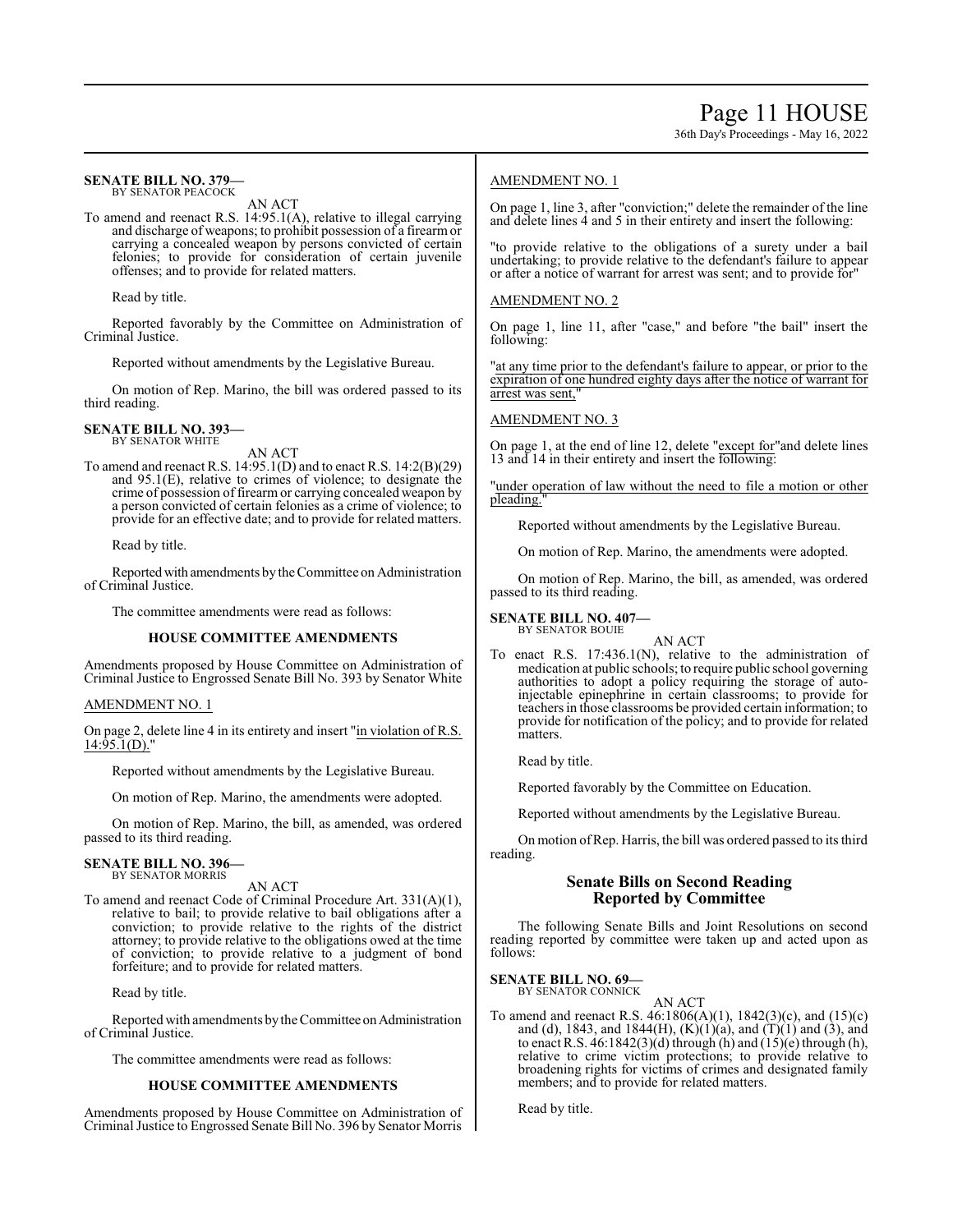# Page 12 HOUSE

36th Day's Proceedings - May 16, 2022

Reported favorably by the Committee on Judiciary.

Under the rules, the bill was recommitted to the Committee on Appropriations.

# **SENATE BILL NO. 401—** BY SENATOR MCMATH

AN ACT

To amend and reenact R.S. 33:1236(55)(a), relative to the powers of parish governing authorities; to provide for certain fees in St. Tammany and Washington parishes; and to provide for related matters.

Read by title.

Reported favorably by the Committee on Municipal, Parochial and Cultural Affairs.

Under the rules, the bill was recommitted to the Committee on Ways and Means.

## **House and House Concurrent Resolutions on Third Reading for Final Consideration**

The following House and House Concurrent Resolutions on third reading for final consideration were taken up and acted upon as follows:

#### **HOUSE RESOLUTION NO. 62—** BY REPRESENTATIVE ECHOLS

A RESOLUTION

To urge and request the Louisiana Department of Health to develop a proposal for a statewide hospital coordination plan and patient transfer strategy for use in disasters and other emergency situations and to report the proposal to the House Committee on Health and Welfare and the House Select Committee on Homeland Security.

Read by title.

## **Motion**

On motion of Rep. Schamerhorn, the resolution was returned to the calendar.

# **Notice of Intention to Call**

Pursuant to House Rule No. 8.20(A), Rep. Schamerhorn gave notice ofRep. Echols's intention to call House Concurrent Resolution No. 62 from the calendar on Tuesday, May 17, 2022.

# **HOUSE CONCURRENT RESOLUTION NO. 48—** BY REPRESENTATIVE IVEY

A CONCURRENT RESOLUTION

To urge and request each standing committee of each house of the legislature to meet and function as a joint committee with the standing committee of the other house which has a substantially similar subject matter jurisdiction to study the provisions of the Constitution of Louisiana within the jurisdiction of the joint committee and to make recommendations regarding revisions to those provisions to the legislature no later than March 15, 2023.

Read by title.

Rep. Ivey moved the adoption of the resolution.

By a vote of 83 yeas and 0 nays, the resolution was adopted.

Ordered to the Senate.

# **Speaker Pro Tempore Magee in the Chair**

#### **HOUSE CONCURRENT RESOLUTION NO. 78—** BY REPRESENTATIVE KERNER

A CONCURRENT RESOLUTION

To memorialize the United States Congress to support the Illegal Fishing and Forced Labor Prevention Act and to take such actions as are necessary to compel the United States Food and DrugAdministration to fulfill its duties regarding inspection and testing of imported seafood.

Read by title.

Rep. Kerner moved the adoption of the resolution.

By a vote of 86 yeas and 0 nays, the resolution was adopted.

Ordered to the Senate.

#### **HOUSE CONCURRENT RESOLUTION NO. 80—** BY REPRESENTATIVE CREWS

A CONCURRENT RESOLUTION

To direct the office of public health of the Louisiana Department of Health to conduct a comprehensive assessment of this state's response and outcomes with respect to the COVID-19 pandemic and to report the findings of the assessment to the legislative committees on health and welfare.

Read by title.

## **Motion**

On motion of Rep. Seabaugh, the resolution was returned to the calendar.

#### **HOUSE CONCURRENT RESOLUTION NO. 83—** BY REPRESENTATIVE GAROFALO

A CONCURRENT RESOLUTION

To create the Louisiana All-Payer Claims Database Task Force to study andmake recommendations regarding the implementation of an all-payer claims database to facilitate the aggregation and use of health insurance and government health benefits claims data in Louisiana.

Read by title.

Rep. Garofalo sent up floor amendments which were read as follows:

#### **HOUSE FLOOR AMENDMENTS**

Amendments proposed by Representative Garofalo to Engrossed House Concurrent Resolution No. 83 by Representative Garofalo

AMENDMENT NO. 1

On page 2, at the end of line 17, insert a period "."

AMENDMENT NO. 2

On page 2, between lines 18 and 19, insert the following:

"(12) A broker specializing in the sale of employee welfare benefit plans, established under and regulated by the Employee Retirement Income Security Act (29 U.S.C. 1001 et seq.), designated by the commissioner of insurance.

(13) A representative of a pharmacy benefit manager or expert in pharmacy benefit management claims and data management, designated by the commissioner of insurance."

On motion of Rep. Garofalo, the amendments were adopted.

Rep. Garofalo sent up floor amendments which were read as follows: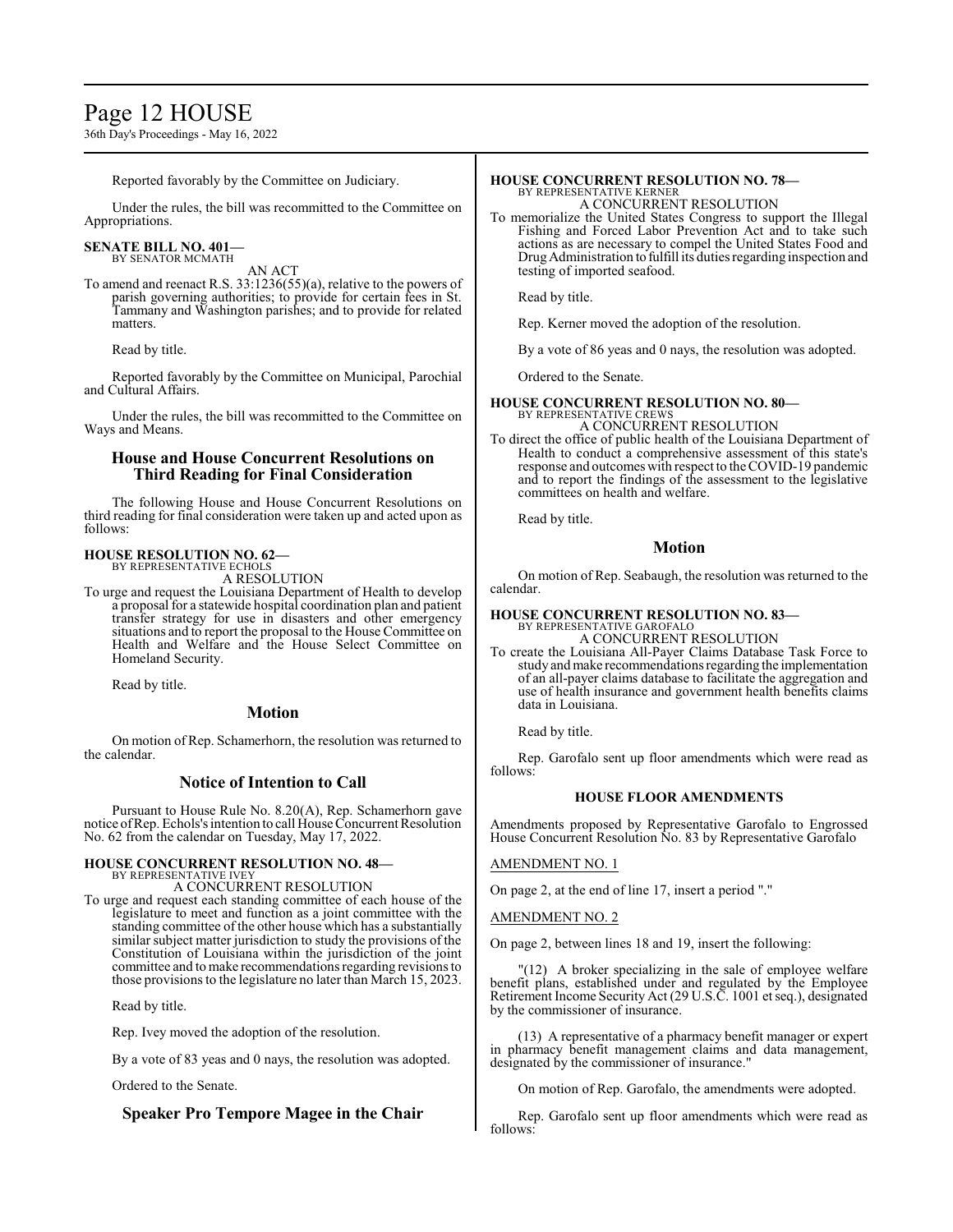# Page 13 HOUSE

36th Day's Proceedings - May 16, 2022

## **HOUSE FLOOR AMENDMENTS**

Amendments proposed by Representative Garofalo to Engrossed House Concurrent Resolution No. 83 by Representative Garofalo

#### AMENDMENT NO. 1

On page 2, delete lines 11 and 12 in their entirety and insert in lieu thereof the following:

"(7) A designee from the Louisiana Ambulance Alliance."

#### AMENDMENT NO. 2

On page 3, line 13, after "Association," and before "and" insert "the president of the Louisiana Ambulance Alliance,"

On motion of Rep. Garofalo, the amendments were adopted.

Rep. Garofalo moved the adoption of the resolution, as amended.

By a vote of 83 yeas and 0 nays, the resolution, as amended, was adopted.

Ordered to the Senate.

# **HOUSE CONCURRENT RESOLUTION NO. 84—** BY REPRESENTATIVES KERNER AND BOURRIAQUE

A CONCURRENT RESOLUTION

To memorialize the United States Congress to take such actions as are necessary to review and reform the National Flood Insurance Program's pricing methodology known as Risk Rating 2.0.

Read by title.

Rep. Kerner moved the adoption of the resolution.

By a vote of 89 yeas and 0 nays, the resolution was adopted.

Ordered to the Senate.

#### **HOUSE CONCURRENT RESOLUTION NO. 89—** BY REPRESENTATIVE DUSTIN MILLER

A CONCURRENT RESOLUTION

To urge and request the Louisiana Department of Insurance to conduct a study concerning health insurance coverage for therapies and treatments for pediatric acute-onset neuropsychiatric syndrome (PANS); pediatric autoimmune neuropsychiatric disorders associated with streptococcal (strep) infections (PANDAS); and PANS and PANDAS considered as types of autoimmune encephalitis (AE).

Read by title.

Rep. Dustin Miller moved the adoption of the resolution.

By a vote of 87 yeas and 0 nays, the resolution was adopted.

Ordered to the Senate.

#### **HOUSE CONCURRENT RESOLUTION NO. 99—** BY REPRESENTATIVE BAGLEY

A CONCURRENT RESOLUTION

To urge and request the Louisiana Department of Health to fully utilize the National Association of State Procurement Officials' ValuePoint process to procure Medicaid management information system components and services.

Read by title.

Rep. Pressly moved the adoption of the resolution.

By a vote of 86 yeas and 0 nays, the resolution was adopted.

Ordered to the Senate.

#### **HOUSE RESOLUTION NO. 89—** BY REPRESENTATIVE GEYMANN

A RESOLUTION

To urge and request the local governing authority ofCalcasieu Parish and the Calcasieu Parish Animal Services and Adoption Center to become a "no kill" shelter by adopting policies and programs which provide alternatives to euthanizing healthy dogs and cats prior to December 31, 2025.

Read by title.

Rep. Geymann moved the adoption of the resolution.

By a vote of 89 yeas and 0 nays, the resolution was adopted.

# **HOUSE CONCURRENT RESOLUTION NO. 10—** BY REPRESENTATIVE BRYANT A CONCURRENT RESOLUTION

To urge and request the State of Louisiana, represented by the Department of Justice, and the Louisiana State Police to expedite legal proceedings regarding the incident involving Louisiana State Police officers that ultimately led to the death of Ronald Greene.

Read by title.

## **Motion**

On motion of Rep. Willard, the resolution was returned to the calendar.

# **HOUSE CONCURRENT RESOLUTION NO. 87—** BY REPRESENTATIVE MAGEE

A CONCURRENT RESOLUTION

To urge and request the Judicial Council of the Supreme Court of Louisiana to provide a recommendation for a statewide schedule of local criminal fees to the Legislature of Louisiana prior to the 2023 Regular Session of the Legislature.

Read by title.

Rep. Magee moved the adoption of the resolution.

By a vote of 89 yeas and 0 nays, the resolution was adopted.

Ordered to the Senate.

#### **HOUSE CONCURRENT RESOLUTION NO. 100—** BY REPRESENTATIVE MCFARLAND

## A CONCURRENT RESOLUTION

To urge and request the United States Department of Agriculture (USDA) Natural Resources Conservation Service (NRCS) to establish a cost share program to assist landowners and producers with the purchase and application of lime for enhancement of crop and grass production.

Read by title.

Rep. McFarland moved the adoption of the resolution.

By a vote of 93 yeas and 0 nays, the resolution was adopted.

Ordered to the Senate.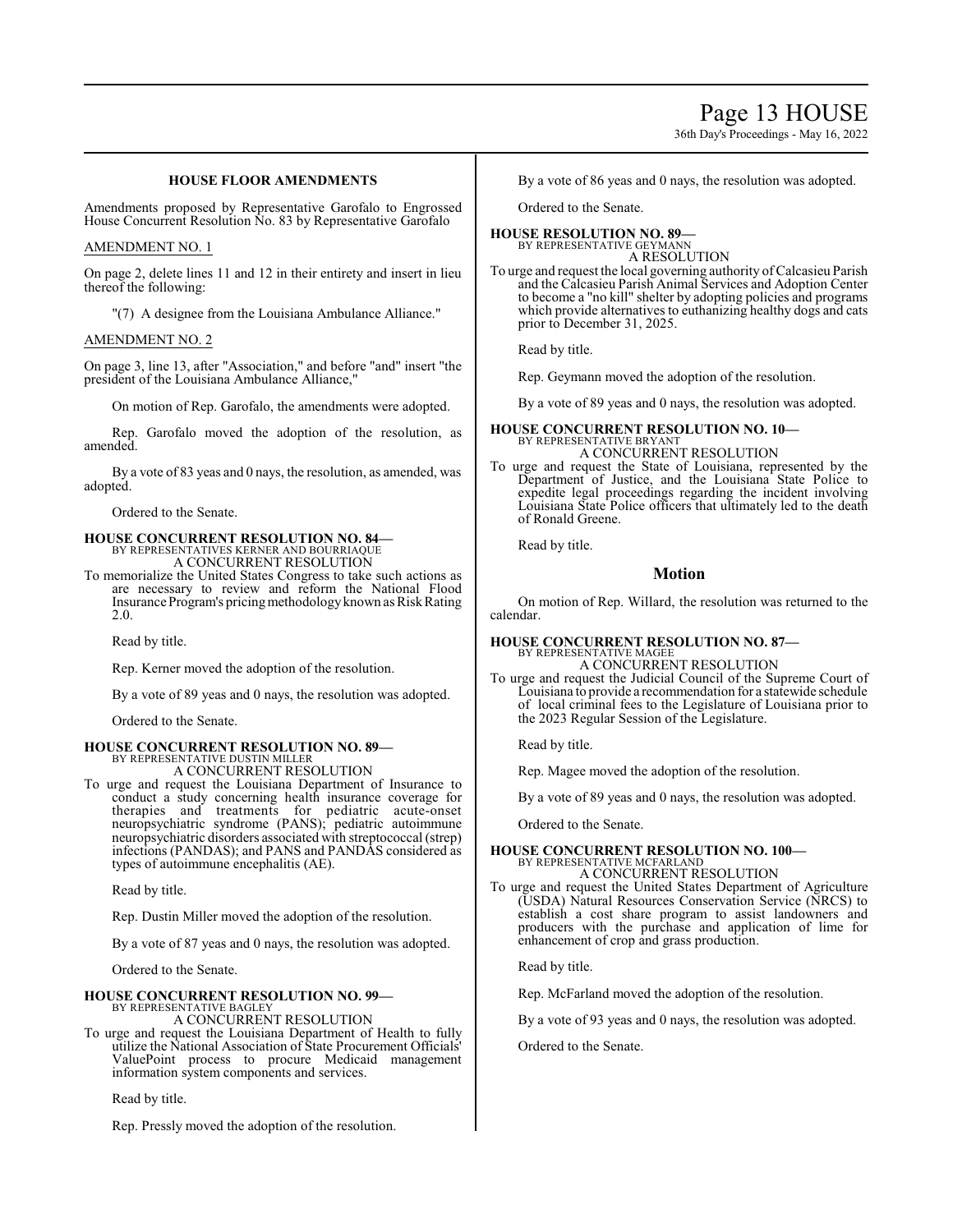# Page 14 HOUSE

36th Day's Proceedings - May 16, 2022

#### **HOUSE CONCURRENT RESOLUTION NO. 23—**

BY REPRESENTATIVE HARRIS A CONCURRENT RESOLUTION

To approve the formula that was developed by the State Board of Elementary and Secondary Education pursuant to Article VIII, Section 13(B) of the Constitution of Louisiana to determine the cost of a minimum foundation program of education in all public elementary and secondary schools as well as to equitably allocate the funds to parish and city school systems and that was adopted by the board on March 9, 2022.

Read by title.

Rep. Harris moved the adoption of the resolution.

#### **ROLL CALL**

The roll was called with the following result:

#### YEAS

| Mr. Speaker                 | Gadberry      | McFarland   |
|-----------------------------|---------------|-------------|
| Amedee                      | Gaines        | McKnight    |
| Bacala                      | Garofalo      | McMahen     |
| Beaullieu                   | Geymann       | Miguez      |
| Bourriaque                  | Goudeau       | Miller, D.  |
| Boyd                        | Green         | Miller, G.  |
| <b>Brass</b>                | Harris        | Mincey      |
| <b>Brown</b>                | Hilferty      | Muscarello  |
| <b>Bryant</b>               | Hodges        | Nelson      |
| Butler                      | Hollis        | Newell      |
| Carpenter                   | Horton        | Orgeron     |
| Carrier                     | Hughes        | Owen, C.    |
| Carter, W.                  | Illg          | Phelps      |
| Cormier                     | Ivey          | Pierre      |
| Coussan                     | Jefferson     | Pressly     |
| Crews                       | Jenkins       | Riser       |
| Davis                       | Johnson, M.   | Romero      |
| Deshotel                    | Johnson, T.   | Schamerhorn |
| DeVillier                   | Jordan        | Schlegel    |
| DuBuisson                   | Kerner        | Selders     |
| Edmonds                     | LaCombe       | St. Blanc   |
| Edmonston                   | LaFleur       | Stagni      |
| Emerson                     | Landry        | Tarver      |
| Farnum                      | Larvadain     | Thomas      |
| Firment                     | Lyons         | Thompson    |
| Fisher                      | Mack          | Turner      |
| Fontenot                    | Magee         | Villio      |
| Freeman                     | Marcelle      | Wheat       |
| Freiberg                    | Marino        | White       |
| Frieman                     | McCormick     | Willard     |
| Total - 90                  |               |             |
|                             | NAYS          |             |
| Total - $0$                 |               |             |
|                             | <b>ABSENT</b> |             |
|                             |               |             |
| Adams                       | Duplessis     | Owen, R.    |
| Bagley                      | Echols        | Seabaugh    |
| Bishop                      | Glover        | Stefanski   |
| Carter, R.                  | Huval         | Wright      |
| Cox                         | Moore         | Zeringue    |
| Total - 15                  |               |             |
| The resolution was adopted. |               |             |
| Ordered to the Senate.      |               |             |
|                             |               |             |
|                             |               |             |

#### **HOUSE CONCURRENT RESOLUTION NO. 1—** BY REPRESENTATIVE IVEY

A CONCURRENT RESOLUTION

To suspend until sixty days after final adjournment of the 2023 Regular Session of the Legislature of Louisiana the provisions ofR.S. 17:170(F), relative to immunizations of persons entering certain educational institutions during an outbreak of a communicable disease.

Read by title.

#### **Suspension of the Rules**

Rep. Marcelle moved to suspend the rules to limit the author or proponent handling the legislative instrument to three minutes for opening remarks and all subsequent speakers on the instrument to three minutes.

Rep. Ivey objected.

By a vote of 54 yeas and 25 nays, the motion was adopted.

Rep. Ivey moved the adoption of the resolution.

#### **ROLL CALL**

The roll was called with the following result:

#### YEAS

| Mr. Speaker  | Frieman       | Mincey      |
|--------------|---------------|-------------|
| Amedee       | Gadberry      | Nelson      |
| Bacala       | Garofalo      | Orgeron     |
| Beaullieu    | Geymann       | Owen, R.    |
| Bishop       | Harris        | Pressly     |
| Bourriaque   | Hilferty      | Riser       |
| Butler       | Hodges        | Romero      |
| Cormier      | Hollis        | Schamerhorn |
| Coussan      | Horton        | Schlegel    |
| Crews        | Huval         | Seabaugh    |
| Davis        | Illg          | St. Blanc   |
| Deshotel     | Ivey          | Stagni      |
| DeVillier    | Kerner        | Stefanski   |
| DuBuisson    | Mack          | Tarver      |
| Edmonds      | Magee         | Thomas      |
| Edmonston    | Marino        | Turner      |
| Emerson      | McCormick     | Villio      |
| Farnum       | McFarland     | Wheat       |
| Firment      | McKnight      | Zeringue    |
| Fontenot     | Miguez        |             |
| Freiberg     | Miller, G.    |             |
| Total - 61   |               |             |
|              | <b>NAYS</b>   |             |
| Boyd         | Freeman       | Landry      |
| <b>Brass</b> | Gaines        | Larvadain   |
| Brown        | Green         | Lyons       |
| Bryant       | Hughes        | Marcelle    |
| Carpenter    | Jefferson     | McMahen     |
| Carrier      | Jenkins       | Miller, D.  |
| Carter, R.   | Johnson, M.   | Phelps      |
| Carter, W.   | Johnson, T.   | Pierre      |
| Duplessis    | Jordan        | Willard     |
| Fisher       | LaFleur       |             |
| Total - 29   |               |             |
|              | <b>ABSENT</b> |             |
| Adams        | Goudeau       | Owen, C.    |
| Bagley       | LaCombe       | Selders     |
| $\cos$       | Moore         | Thompson    |
| Echols       | Muscarello    | White       |

Echols Muscarello White<br>Glover Newell Wright Newell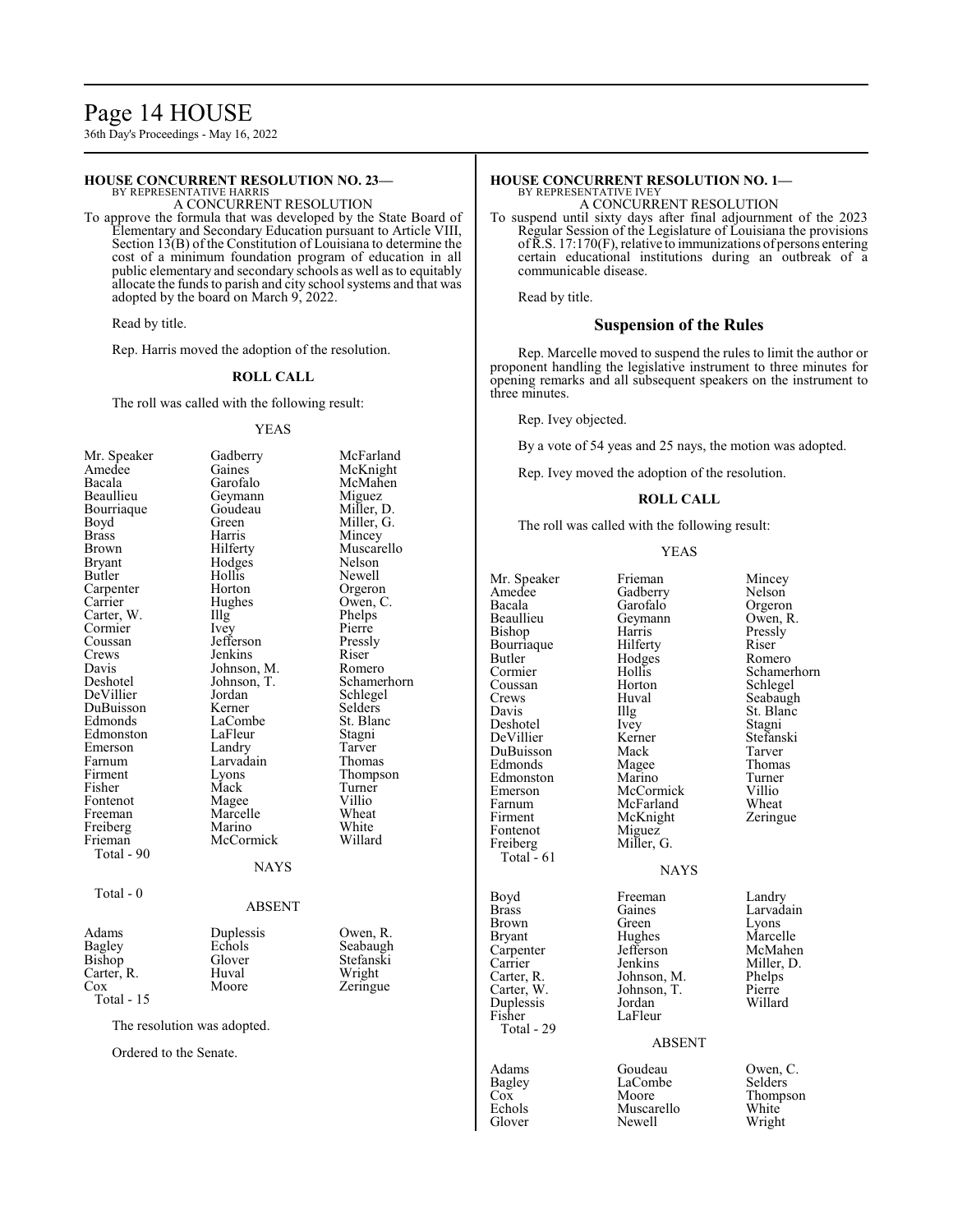36th Day's Proceedings - May 16, 2022

Total - 15

The resolution was adopted.

Ordered to the Senate.

#### **HOUSE CONCURRENT RESOLUTION NO. 98—** BY REPRESENTATIVE ZERINGUE

A CONCURRENT RESOLUTION

To urge and request continued support for the efforts by the state of Louisiana and other states in the Mississippi River Basin to work together toward achieving the goals of the Gulf Hypoxia Action Plan and a reduction of the hypoxic zone off the coast of Louisiana.

Read by title.

Rep. Zeringue moved the adoption of the resolution.

By a vote of 95 yeas and 0 nays, the resolution was adopted.

Ordered to the Senate.

#### **HOUSE CONCURRENT RESOLUTION NO. 102—** BY REPRESENTATIVE ROBERT OWEN A CONCURRENT RESOLUTION

To urge and request that rules be codified defining the public's right to access the running waters of this state in accordance with Louisiana's historical civil law tradition.

Read by title.

Rep. Robert Owen moved the adoption of the resolution.

By a vote of 87 yeas and 4 nays, the resolution was adopted.

Ordered to the Senate.

## **Consent to Correct a Vote Record**

Rep. Goudeau requested the House consent to correct his vote on final passage of House Concurrent Resolution No. 102 from nay to yea, which consent was unanimously granted.

## **Consent to Correct a Vote Record**

Rep. Romero requested the House consent to correct his vote on final passage of House Concurrent Resolution No. 102 from nay to yea, which consent was unanimously granted.

# **HOUSE CONCURRENT RESOLUTION NO. 80—** BY REPRESENTATIVE CREWS

A CONCURRENT RESOLUTION

To direct the office of public health of the Louisiana Department of Health to conduct a comprehensive assessment of this state's response and outcomes with respect to the COVID-19 pandemic and to report the findings of the assessment to the legislative committees on health and welfare.

Called from the calendar.

Read by title.

Rep. Crews sent up floor amendments which were read as follows:

#### **HOUSE FLOOR AMENDMENTS**

Amendments proposed by Representative Crews to Engrossed House Concurrent Resolution No. 80 by Representative Crews

#### AMENDMENT NO. 1

On page 1, line 2, delete "office of public health of the"

AMENDMENT NO. 2

On page 2, line 4, delete "office of public health of the"

#### AMENDMENT NO. 3

On page 2, line 8, change "office of public health" to "department"

AMENDMENT NO. 4

On page 2, line 9, after "Resolution" insert a period "." and delete the remainder of the line and delete lines 10 and 11 in their entirety

AMENDMENT NO. 5

On page 2, line 12, change "office of public health" to "department"

#### AMENDMENT NO. 6

On page 2, line 16, after "taken" and before "in the" insert "through gubernatorial proclamation or state health officer order"

#### AMENDMENT NO. 7

On page 2, delete lines 19 through 22 in their entirety and insert in lieu thereof the following:

"(3) The basis for each recommendation."

AMENDMENT NO. 8

On page 2, line 23, change "office of public health" to "department"

AMENDMENT NO. 9

On page 2, line 27, change "office" to "department"

AMENDMENT NO. 10

On page 2, line 28, delete "of public health"

AMENDMENT NO. 11

On page 3, line 2, change "office of public health" to "department"

#### AMENDMENT NO. 12

On page 3, delete lines 9 through 16 in their entirety

## AMENDMENT NO. 13

On page 3, line 17, change "office of public health" to "department"

On motion of Rep. Crews, the amendments were adopted.

Rep. Crews moved the adoption of the resolution, as amended.

By a vote of 63 yeas and 31 nays, the resolution, as amended, was adopted.

Ordered to the Senate.

# **House Bills and Joint Resolutions on Third Reading and Final Passage**

The following House Bills and Joint Resolutions on third reading and final passage were taken up and acted upon as follows: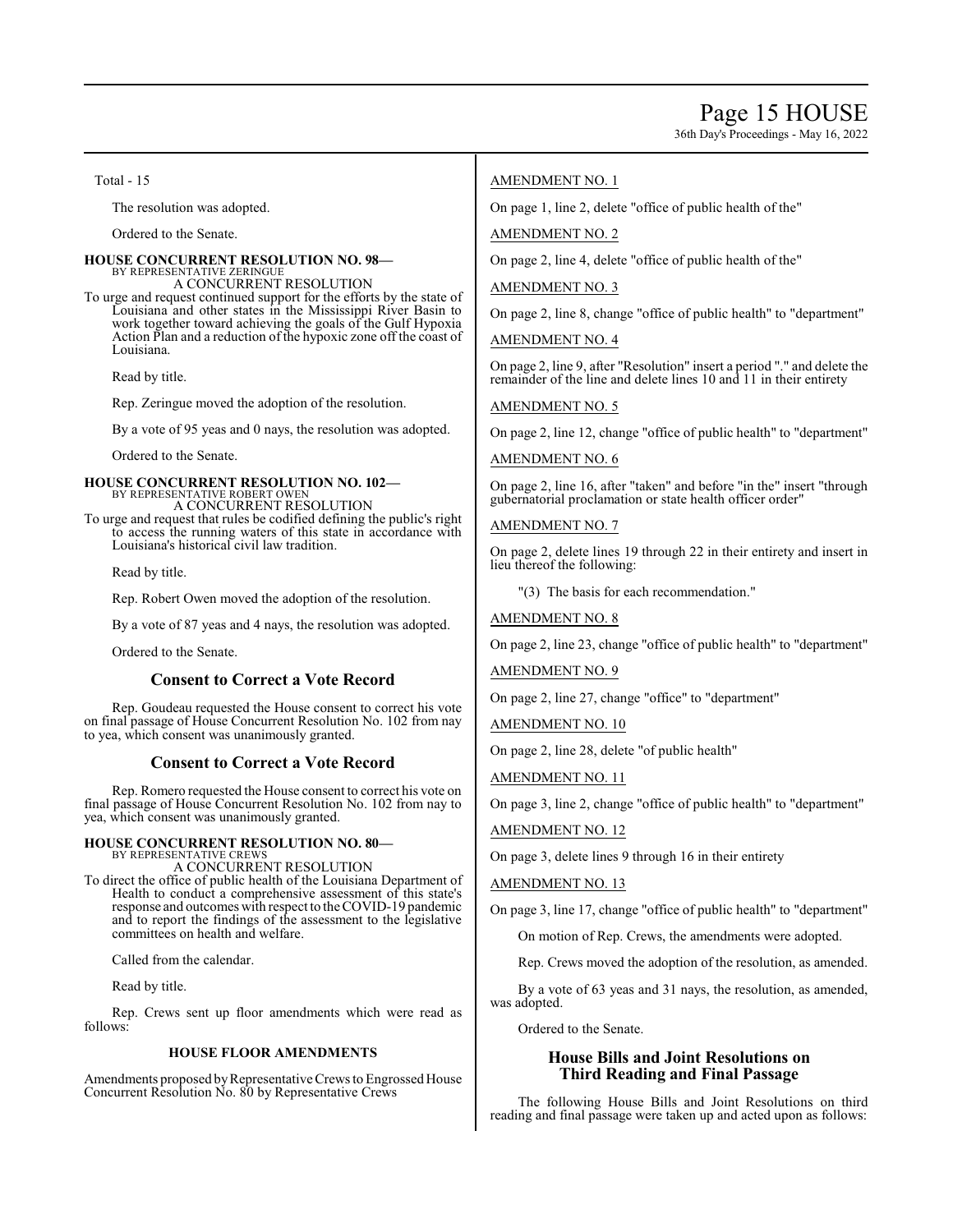# Page 16 HOUSE

36th Day's Proceedings - May 16, 2022

# **HOUSE BILL NO. 30—**

BY REPRESENTATIVE FRIEMAN AN ACT

To enact R.S.  $11:710.1(A)(1)(d)$  and to repeal R.S. 11:710.1(A)(1)(d), relative to the Teachers' Retirement System of Louisiana; to provide for reemployment of retired teachers; to provide for compensation during reemployment; to provide for costs; to provide for an effective date; and to provide for related matters.

Read by title.

Rep. Frieman sent up floor amendments which were read as follows:

#### **HOUSE FLOOR AMENDMENTS**

Amendments proposed by Representative Frieman to Engrossed House Bill No. 30 by Representative Frieman

#### AMENDMENT NO. 1

On page 1, delete lines 16 though 19 and on page 2 delete lines 1 through 9 and insert the following:

 $d(d)(i)$  A retiree who retired prior to December 31, 2021, may be employed in a position identified in Item (ii) of this Subparagraph provided that his earnings in such employment do not exceed one hundred percent of his final average compensation during any fiscal year. If actual earnings exceed this amount, the benefits payable to the retiree shall be reduced by the amount in excess of one hundred percent of his final average compensation. The provisions of Subparagraphs (a) and (c) of this Paragraph do not apply to such a retiree.

(ii) The provisions of this Subparagraph apply to a person hired to teach kindergarten through twelfth grade. The provisions of this Subparagraph also apply to a person hired by a public postsecondary education institution as an instructor, assistant professor, associate professor, or professor, any of whom is assigned the professional activity of instructing students or conducting research.

#### AMENDMENT NO. 2

On page 2, line 10, after "retiree" and before "employed" delete ", as defined in Item (i) of this Subparagraph,"

#### AMENDMENT NO. 3

On page 2, at the end of line 18, delete "said amount." insert "the amount in excess of one hundred percent of his final average compensation."

On motion of Rep. Frieman, the amendments were adopted.

Rep. Frieman moved the final passage of the bill, as amended.

#### **ROLL CALL**

The roll was called with the following result:

#### YEAS

- Bourriaque Geymann<br>Boyd Goudeau Brown Harris Mincey<br>Bryant Hilferty Muscar
- Mr. Speaker Frieman McCormick<br>Amedee Gadberry McFarland Amedee Gadberry McFarland Gaines McKnight<br>Garofalo McMahen Beaullieu Garofalo McMah<br>Bourriaque Geymann Miguez Boyd Goudeau Miller, D.<br>Brass Green Miller, G. Brass Green Miller, G.<br>Brown Harris Mincey Muscarello

| <b>Butler</b><br>Carpenter<br>Carrier<br>Carter, R.<br>Carter, W.<br>Cormier<br>Coussan<br>Crews<br>Davis<br>Deshotel<br>DeVillier<br>DuBuisson<br>Duplessis<br>Edmonds<br>Edmonston<br>Emerson<br>Farnum<br>Firment<br>Fisher<br>Fontenot<br>Freeman<br>Freiberg<br>Total - 93<br>$Total - 0$ | Hodges<br>Hollis<br>Horton<br>Hughes<br>Huval<br>Illg<br>Ivey<br>Jefferson<br>Jenkins<br>Johnson, M.<br>Johnson, T.<br>Jordan<br>Kerner<br>LaCombe<br>LaFleur<br>Landry<br>Larvadain<br>Lyons<br>Mack<br>Magee<br>Marcelle<br>Marino<br><b>NAYS</b><br><b>ABSENT</b> | Nelson<br>Newell<br>Owen, C.<br>Pierre<br>Pressly<br>Riser<br>Romero<br>Schamerhorn<br>Schlegel<br>Seabaugh<br>Selders<br>St. Blanc<br>Stagni<br>Stefanski<br>Tarver<br>Thomas<br>Thompson<br>Turner<br>Villio<br>Wheat<br>White<br>Willard |
|------------------------------------------------------------------------------------------------------------------------------------------------------------------------------------------------------------------------------------------------------------------------------------------------|----------------------------------------------------------------------------------------------------------------------------------------------------------------------------------------------------------------------------------------------------------------------|---------------------------------------------------------------------------------------------------------------------------------------------------------------------------------------------------------------------------------------------|
| Adams<br>Bagley<br>Bishop<br>Cox<br>Total - 12                                                                                                                                                                                                                                                 | Echols<br>Glover<br>Moore<br>Orgeron                                                                                                                                                                                                                                 | Owen, R.<br>Phelps<br>Wright<br>Zeringue                                                                                                                                                                                                    |

The Chair declared the above bill, having received a two-thirds vote of the elected members, was finally passed.

The title of the above bill was read and adopted.

Rep. Frieman moved to reconsider the vote by which the above bill was finally passed, and, on his own motion, the motion to reconsider was laid on the table.

**HOUSE BILL NO. 193—** BY REPRESENTATIVE FREEMAN

# AN ACT

To enact R.S. 25:762.1, relative to the city of New Orleans; to provide relative to historic preservation districts and landmarks commissions; to provide relative to regulations established by such districts and commissions; to provide relative to the violation of such regulations; to provide relative to penalties imposed for certain violations; and to provide for related matters.

Read by title.

Rep. Freeman moved the final passage of the bill.

#### **ROLL CALL**

The roll was called with the following result:

#### YEAS

Mr. Speaker Freiberg McFarland<br>Amedee Frieman McKnight Beaullieu Gaines<br>Bishop Garofalo Bourriaque Goude<br>Boyd Green Boyd Green Mincey<br>Brass Harris Nelson

Amedee Frieman McKnight Gadberry McMah<br>Gaines Miguez Garofalo Miller, D.<br>Goudeau Miller, G. Nelson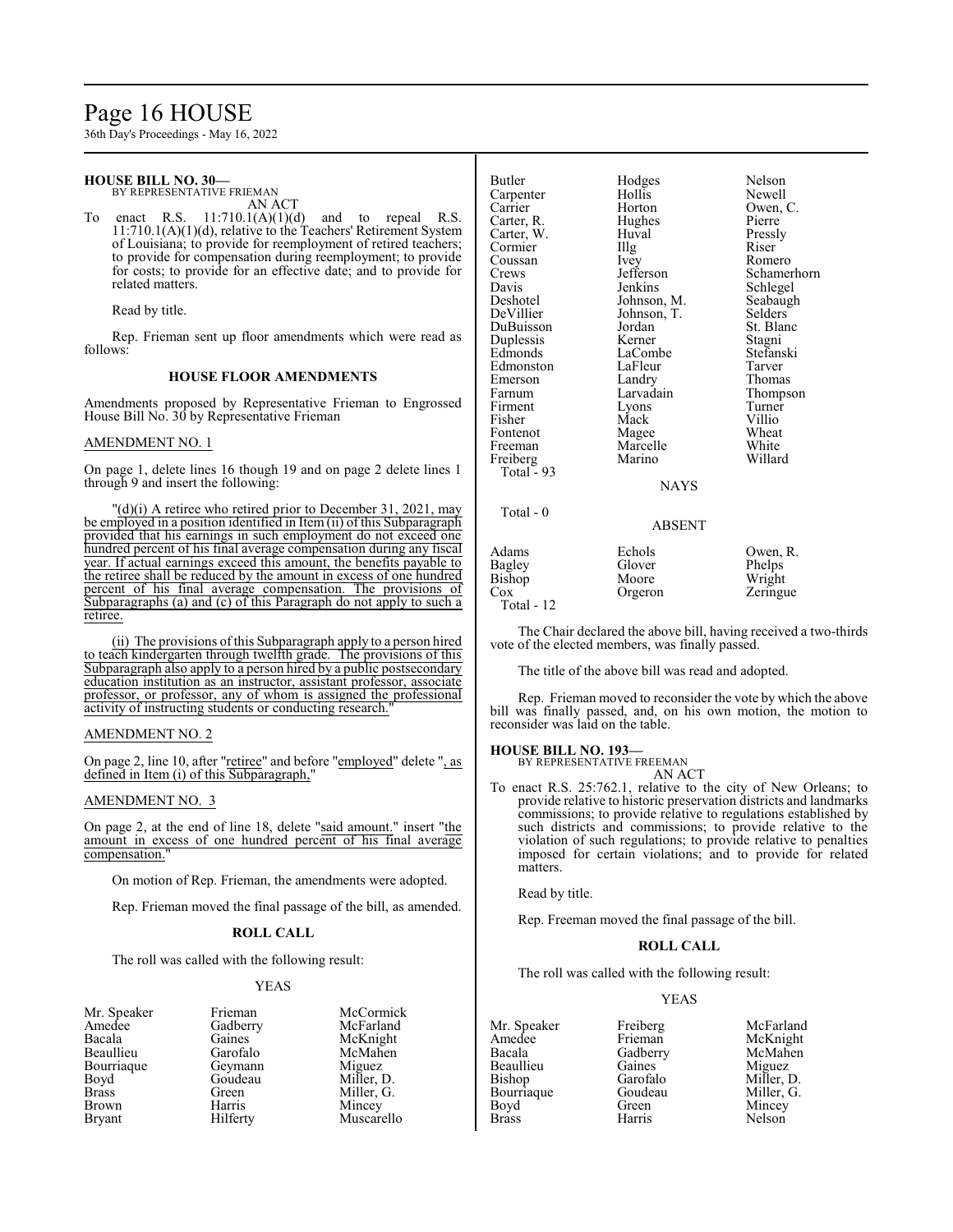# Page 17 HOUSE

36th Day's Proceedings - May 16, 2022

Brown Hilferty Newell<br>Bryant Hodges Owen, Bryant Hodges Owen, C.<br>Butler Hollis Phelps Carpenter Horton Pierre<br>Carrier Hughes Pressly Carter, R. Carter, W. Illg Romero<br>Cormier Ivey Schlege Cormier Ivey Schlegel<br>Coussan Jefferson Seabaugh Coussan Jefferson Seabaugh<br>Crews Jenkins Selders Crews Jenkins Selders<br>Davis Johnson M. St. Blanc Davis Johnson, M. St. Blanch<br>Deshotel Johnson, T. Stagni DeVillier Jordan Stefans<br>DuBuisson Kerner Tarver DuBuisson Kerner Tarver Edmonds LaFleur Thompson<br>Edmonston Landry Turner Edmonston Landry Turner<br>
Emerson Larvadain Villio Farnum Lyons Wheat<br>Firment Magee White Firment Magee White<br>
Fisher Marcelle Willard Fisher Marcelle<br>Fontenot Marino Fontenot Marino Zeringue<br>Freeman McCormick Zeringue Total - 92

Hollis Phelps<br>Horton Pierre Hughes Pressl<br>Huyal Riser LaCombe Larvadain Villio<br>Lyons Wheat McCormick

Johnson, T. Stagni<br>Jordan Stefanski

#### Schamerhorn Total - 1

#### ABSENT

NAYS

| Adams<br>Bagley | Geymann<br>Glover | Muscarello<br>Orgeron |
|-----------------|-------------------|-----------------------|
| Cox             | Mack              | Owen, R.              |
| Echols          | Moore             | Wright                |
| Total $-12$     |                   |                       |

The Chair declared the above bill was finally passed.

The title of the above bill was read and adopted.

Rep. Freeman moved to reconsider the vote by which the above bill was finally passed, and, on her own motion, the motion to reconsider was laid on the table.

#### **HOUSE BILL NO. 355—** BY REPRESENTATIVE CHARLES OWEN

AN ACT

To enact R.S. 33:32, relative to fuel retailers and transportation infrastructure; to provide for state preemption relative to fuel retailers and transportation infrastructure; to prohibit local governmental subdivisions from enacting ordinances or other provisions prohibiting the siting, development, or redevelopment of fuel retailers or related transportation infrastructure; to provide for definitions; and to provide for related matters.

Read by title.

## **Acting Speaker Davis in the Chair**

Rep. Charles Owen moved the final passage of the bill.

#### **ROLL CALL**

The roll was called with the following result:

#### YEAS

| Frieman  | McMahen    |
|----------|------------|
| Gadberry | Miguez     |
| Garofalo | Miller, G. |
| Geymann  | Mincey     |

| Bourriaque<br>Boyd<br><b>Brass</b><br>Brown<br>Butler<br>Carpenter<br>Carrier<br>Carter, R.<br>Carter, W.<br>Cormier<br>Coussan<br>Crews<br>Davis<br>Deshotel<br>DeVillier<br>DuBuisson<br>Edmonds<br>Edmonston<br>Emerson<br>Farnum<br>Firment<br>Fontenot<br>Freiberg<br>Total $-81$ |
|----------------------------------------------------------------------------------------------------------------------------------------------------------------------------------------------------------------------------------------------------------------------------------------|
|                                                                                                                                                                                                                                                                                        |

Total - 5

Boyd Green Nelson s Harris Newell<br>Anne Hilferty Dwen, wn Hilferty Owen, C.<br>er Hodges Owen, R Butler Hodges Owen, R. Carpenter Hollis Pierre Carrier Horton Pressly Carter, R. Huval Riser Carter, W. Illg Romero nier 1992 - Ivey 1994 Schamerhorn<br>San - Jefferson - Schlegel Crews Jenkins Seabaugh is Johnson, M. Selders<br>
1991 - Johnson, T. St. Blanc notel Johnson, T. St. Blanch<br>Fillier Kerner Stagni DeVillier Kerner Stagni version in the Stefanski LaCombe<br>
Dua LaFleur – Stefanski Internet<br>
Dua LaFleur – Stefanski Internet nonds LaFleur<br>
Mack Mack nonston Mack Thomas<br>Example: Magee Turner rson Magee Turner<br>
Marino Villio Farnum Marino Villio ent McCormick Wheat<br>Firment McFarland White McKnight Freeman Marcelle Willard<br>Lyons Miller, D. Miller, D.

# riaque Goudeau Muscarello<br>di Green Nelson Jefferson Schlegel<br>Jenkins Seabaugl McFarland White<br>
McKnight Zeringue

NAYS

## ABSENT

| Mr. Speaker<br>Adams<br>Bagley<br><b>Bryant</b><br>Cox<br>Duplessis<br>Echols | Fisher<br>Gaines<br>Glover<br>Hughes<br>Jordan<br>Landry<br>Larvadain | Moore<br>Orgeron<br>Phelps<br>Thompson<br>Wright |
|-------------------------------------------------------------------------------|-----------------------------------------------------------------------|--------------------------------------------------|
| Total - 19                                                                    |                                                                       |                                                  |

The Chair declared the above bill was finally passed.

The title of the above bill was read and adopted.

Rep. Charles Owen moved to reconsider the vote by which the above bill was finally passed, and, on his own motion, the motion to reconsider was laid on the table.

#### **HOUSE BILL NO. 370—**

BY REPRESENTATIVE MAGEE AN ACT

To amend and reenact R.S. 26:241(15) and to enact R.S. 26:241(27) and (28), 242, and 271(A)(7), relative to the Alcoholic Beverage Control Law; to provide for definitions; to provide relative to the distribution of certain alcoholic beverages; to provide for self-distribution; to provide for limitations; to provide relative to permit fees; and to provide for related matters.

Read by title.

Rep. Magee sent up floor amendments which were read as follows:

#### **HOUSE FLOOR AMENDMENTS**

Amendments proposed by Representative Magee to Engrossed House Bill No. 370 by Representative Magee

#### AMENDMENT NO. 1

On page 2, at the beginning of line 23, insert "A."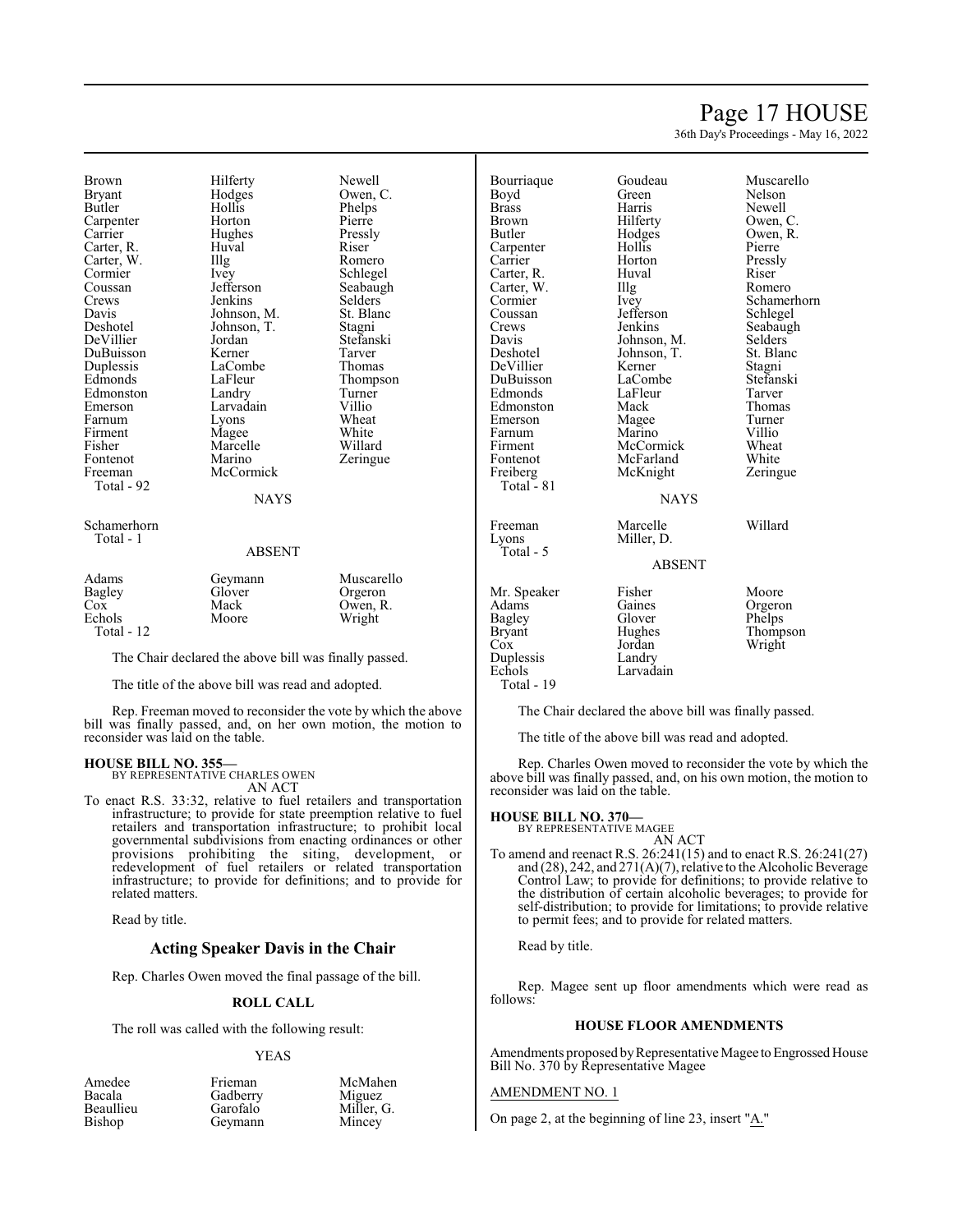# Page 18 HOUSE

36th Day's Proceedings - May 16, 2022

## AMENDMENT NO. 2

On page 2, line 28, after "provided" and before "the" insert "that all of"

#### AMENDMENT NO. 3

On page 3, at the beginning of line 14, change " $(7)$ " to " $B$ ."

On motion of Rep. Magee, the amendments were adopted.

Rep. Magee sent up floor amendments which were read as follows:

#### **HOUSE FLOOR AMENDMENTS**

Amendments proposed by Representative Magee to Original House Bill No. 370 by Representative Magee

#### AMENDMENT NO. 1

On page 2, line 1, after "Health." insert the following:

"A manufacturer or brewer who operates a brewing facility entirely located in the state of Louisiana may sell or serve only those products brewed at that facility to the public only at that facility for consumption on or off the premises but not for resale. The total amount of such sales to the public for any given month shall not exceed ten percent of the total amount of product brewed at that facility monthly or two hundred fifty barrels, whichever is greater. Any manufacturer or brewer who sells its products to the public pursuant to this Paragraph shall remit all state and parish or municipal sales and excise taxes to the proper tax collecting authority for all products sold to the public. A manufacturer or brewer who sells or serves its products to the public pursuant to this Paragraph, shall comply with all local zoning laws and regulations."

On motion of Rep. Magee, the amendments were adopted.

Rep. Magee moved the final passage of the bill, as amended.

#### **ROLL CALL**

The roll was called with the following result:

#### YEAS

| Mr. Speaker<br>Amedee | Gadberry<br>Gaines<br>Garofalo | McKnight<br>McMahen  |
|-----------------------|--------------------------------|----------------------|
| Bacala<br>Beaullieu   |                                | Miguez<br>Miller, D. |
|                       | Geymann<br>Goudeau             |                      |
| Bishop                |                                | Miller, G.           |
| Bourriaque            | Green                          | Mincey               |
| Boyd                  | Harris                         | Muscarello           |
| Brass                 | Hilferty                       | Nelson               |
| Brown                 | Hollis                         | Newell               |
| Bryant                | Horton                         | Orgeron              |
| Butler                | Hughes                         | Owen, C.             |
| Carpenter             | Huval                          | Owen, R.             |
| Carrier               | $\prod$ $g$                    | Phelps               |
| Carter, R.            | Ivey                           | Pierre               |
| Carter, W.            | Jefferson                      | Pressly              |
| Cormier               | Jenkins                        | Riser                |
| Coussan               | Johnson, M.                    | Romero               |
| Crews                 | Johnson, T.                    | Schamerhorn          |
| Davis                 | Jordan                         | Schlegel             |
| Deshotel              | Kerner                         | Seabaugh             |
| DeVillier             | LaCombe                        | Selders              |
| DuBuisson             | LaFleur                        | St. Blanc            |
| Duplessis             | Landry                         | Stagni               |
| Emerson               | Larvadain                      | Stefanski            |
| Farnum                | Lyons                          | Tarver               |

Firment Mack Thomas<br>
Fisher Magee Turner Fisher Magee Turner<br>Fontenot Marcelle Wheat Marcelle Wheat<br>
Marino White Freeman Marino White<br>
Freiberg McCormick Willard Freiberg McCormick Willard<br>
Frieman McFarland Zeringue McFarland Total - 93 NAYS Total - 0 ABSENT Adams Edmonds Moore<br>
Bagley Edmonston Thompson Edmonston Thompson<br>Glover Villio Cox Glover Villio Echols Hodges Wright Total - 12

The Chair declared the above bill, having received a two-thirds vote of the elected members, was finally passed.

The title of the above bill was read and adopted.

Rep. Magee moved to reconsider the vote by which the above bill was finally passed, and, on his own motion, the motion to reconsider was laid on the table.

#### **Speaker Pro Tempore Magee in the Chair**

**HOUSE BILL NO. 745—** BY REPRESENTATIVE GREEN

AN ACT

To amend and reenact R.S. 40:2533(D) and to enact R.S. 40:2537, relative to officer disciplinary matters; to provide for the time sustained complaints remain in officer personnel files; to provide for public records requests relative to officer personnel files; to provide for whistleblower protection; and to provide for related matters.

Read by title.

#### **Motion**

On motion of Rep. Green, the bill was returned to the calendar.

## **Notice of Intention to Call**

Pursuant to House Rule No. 8.20(A), Rep. Green gave notice of his intention to call House Bill No. 745 from the calendar on Thursday, May 19, 2022.

**HOUSE BILL NO. 854—** BY REPRESENTATIVES STAGNI AND MAGEE AN ACT

To amend and reenact R.S. 33:2011(A) and to enact R.S. 33:2011(E), relative to occupational diseases; provides relative to members employed in the classified fire service; to provide for an extension to the rebuttable presumption; to provide limitations; and to provide for related matters.

Read by title.

#### **Motion**

On motion of Rep. Stagni, the bill was returned to the calendar.

# **Notice of Intention to Call**

Pursuant to House Rule No. 8.20(A), Rep. Stagni gave notice of his intention to call House Bill No. 854 from the calendar on Tuesday, May 17, 2022.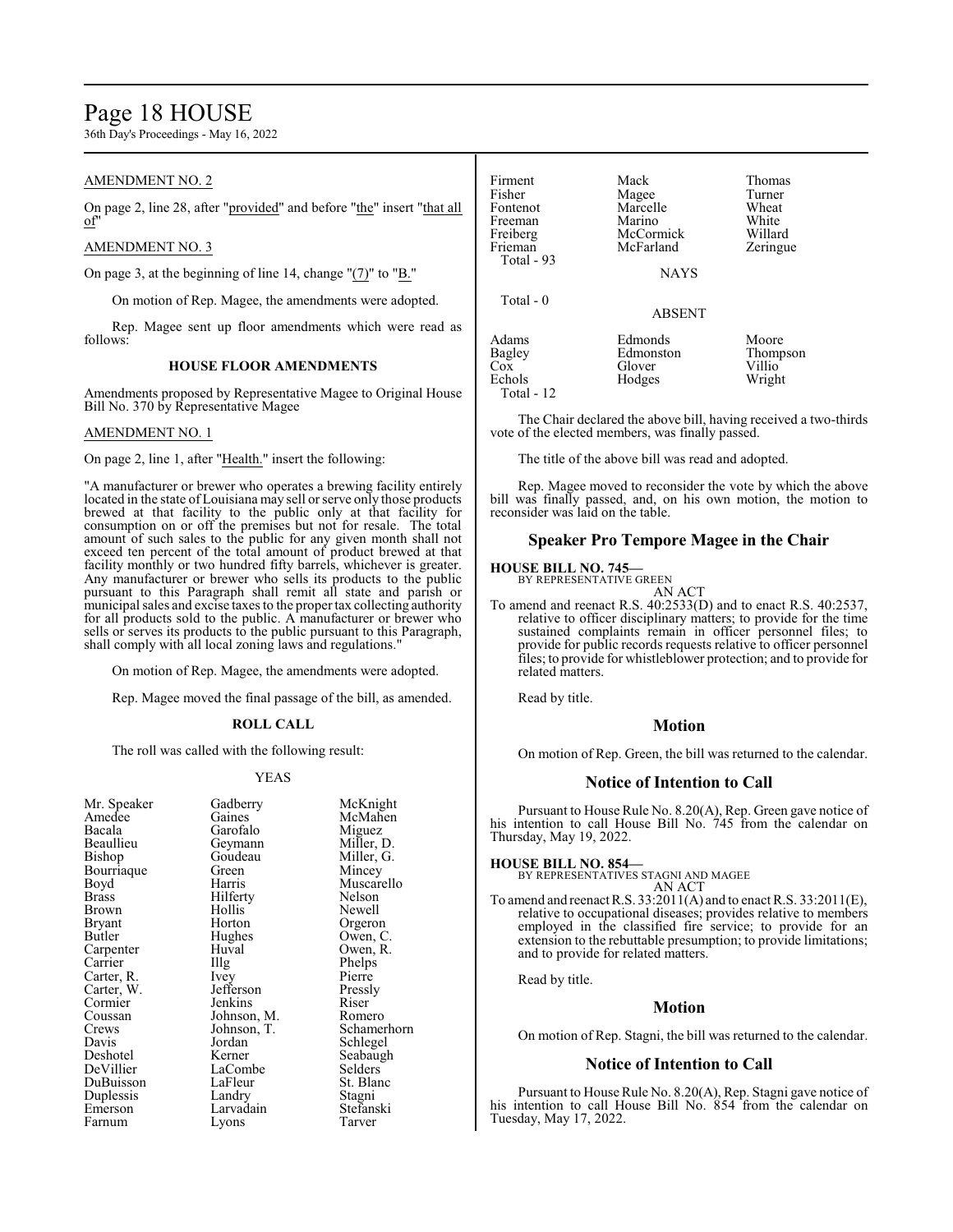# Page 19 HOUSE

36th Day's Proceedings - May 16, 2022

## **HOUSE BILL NO. 915—**

BY REPRESENTATIVE CREWS AN ACT

To enact R.S. 13:5713(A)(14), relative to coroners; to provide for duties of coroners relative to the investigation of deaths; to require an investigation of a death within a certain time period of a vaccination; and to provide for related matters.

Read by title.

Rep. Crews sent up floor amendments which were read as follows:

## **HOUSE FLOOR AMENDMENTS**

Amendments proposed by Representative Crews to Original House Bill No. 915 by Representative Crews

#### AMENDMENT NO. 1

On page 1, line 2, change "R.S. 13:5713(A)(14)" to "R.S. 13:5713(K)"

#### AMENDMENT NO. 2

On page 1, line 6, change "R.S. 13:5713(A)(14)" to "R.S.  $13:571\overline{3}$ (K)"

#### AMENDMENT NO. 3

On page 1, delete lines 8 through 13 in their entirety and insert the following:

\*" \* \*

K.(1) The coroner shall determine if the decedent received a COVID-19 vaccination or booster shot within sixty days of the individual's death using the Louisiana Immunization Network registry. If the coroner determines that the decedent received a COVID-19 vaccine or booster shot within sixty days of the individual's death, he shall file a Vaccine Adverse Reporting System report if a report has not been previously filed.

(2) The provisions ofthis Subsection shall not apply ifthe cause of death is determined to be as provided in Paragraphs  $(A)(5)$ ,  $(8)$ , (9), (10), and (11) of this Section."

On motion of Rep. Crews, the amendments were adopted.

Rep. Crews sent up floor amendments which were read as follows:

#### **HOUSE FLOOR AMENDMENTS**

Amendments proposed by Representative Crews to Original House Bill No. 915 by Representative Crews

#### AMENDMENT NO. 1

On page 1, line 2, change "R.S. 13:5713(A)(14)" to "R.S. 13:5713(K)"

#### AMENDMENT NO. 2

On page 1, line 6, change "R.S. 13:5713(A)(14)" to "R.S.  $13:571\overline{3}$ (K)"

#### AMENDMENT NO. 3

On page 1, delete lines 8 through 13 in their entirety and insert the following:

 $*$  \* \*

K. The coroner shall determine if the decedent received a COVID-19 vaccination or booster shot within sixty days of the individual's death using the Louisiana Immunization Network registry. If the coroner determines that the decedent received a COVID-19 vaccine or booster shot within sixty days of the individual's death, he shall file a Vaccine Adverse Reporting System report if a report has not been previously filed."

On motion of Rep. Crews, the amendments were withdrawn.

## **Motion**

Rep. Marcelle moved that the bill be recommitted to the Committee on Appropriations.

Rep. Crews objected.

By a vote of 31 yeas and 56 nays, the House refused to recommit the bill to the Committee on Appropriations.

Rep. Crews moved the final passage of the bill, as amended.

#### **ROLL CALL**

The roll was called with the following result:

#### YEAS

| Amedee<br>Bacala<br>Coussan<br>Crews<br>DeVillier<br>Edmonds<br>Edmonston<br>Emerson<br>Farnum<br>Firment                                                                                                                                                    | Fontenot<br>Frieman<br>Gadberry<br>Garofalo<br>Goudeau<br>Hodges<br>Hollis<br>Horton<br>Huval<br>McCormick                                                                                                                                          | Miguez<br>Muscarello<br>Orgeron<br>Owen, C.<br>Romero<br>Schamerhorn<br>Seabaugh<br>Stefanski<br>Tarver<br>Turner                                                                                           |
|--------------------------------------------------------------------------------------------------------------------------------------------------------------------------------------------------------------------------------------------------------------|-----------------------------------------------------------------------------------------------------------------------------------------------------------------------------------------------------------------------------------------------------|-------------------------------------------------------------------------------------------------------------------------------------------------------------------------------------------------------------|
| Total - 30                                                                                                                                                                                                                                                   | <b>NAYS</b>                                                                                                                                                                                                                                         |                                                                                                                                                                                                             |
| Mr. Speaker<br>Bourriaque<br>Boyd<br><b>Brass</b><br>Brown<br>Bryant<br>Butler<br>Carpenter<br>Carrier<br>Carter, R.<br>Carter, W.<br>Cormier<br>Davis<br>DuBuisson<br>Duplessis<br>Fisher<br>Freeman<br>Freiberg<br>Gaines<br>Green<br>Harris<br>Total - 61 | Hilferty<br>Hughes<br>Illg<br>Ivey<br>Jefferson<br>Jenkins<br>Johnson, M.<br>Johnson, T.<br>Jordan<br>Kerner<br>LaCombe<br>LaFleur<br>Landry<br>Larvadain<br>Lyons<br>Mack<br>Magee<br>Marcelle<br>Marino<br>McFarland<br>McKnight<br><b>ABSENT</b> | McMahen<br>Miller, D.<br>Miller, G.<br>Mincey<br>Nelson<br>Newell<br>Owen, R.<br>Phelps<br>Pierre<br>Pressly<br>Riser<br>Schlegel<br>Selders<br>St. Blanc<br>Stagni<br>Thomas<br>Villio<br>Wheat<br>Willard |
| Adams                                                                                                                                                                                                                                                        | Deshotel                                                                                                                                                                                                                                            | Thompson                                                                                                                                                                                                    |

Bagley Echols White<br>Beaullieu Geymann Wright Beaullieu Geymann<br>Bishop Glover Bishop Glover Zeringue<br>
Cox Moore Zeringue Moore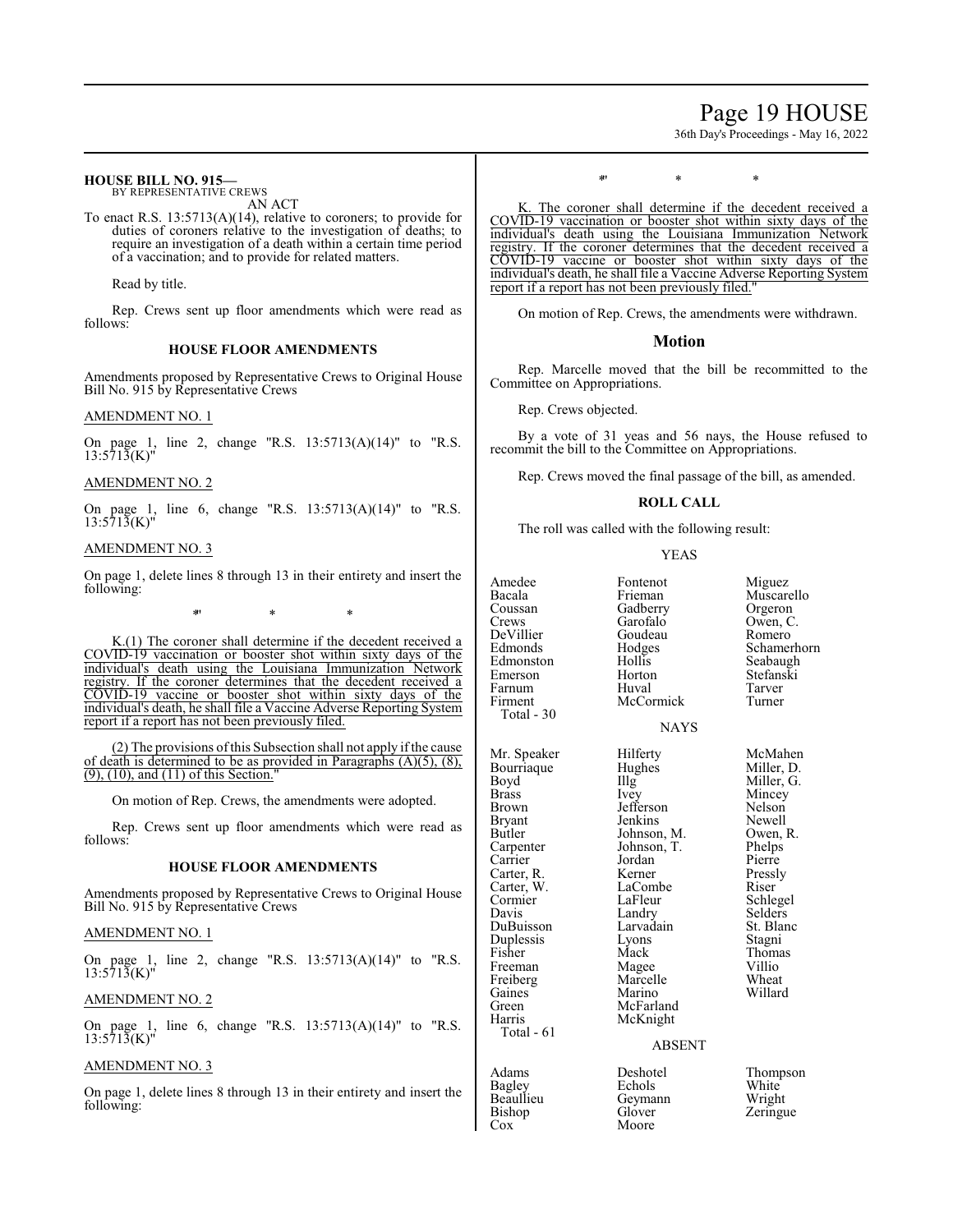# Page 20 HOUSE

36th Day's Proceedings - May 16, 2022

## Total - 14

The Chair declared the above bill failed to pass.

#### **HOUSE BILL NO. 966—**

BY REPRESENTATIVE CARRIER AN ACT

To enact R.S. 13:5727, relative to coroners; to provide for funding; to provide for alternative funding for coroners of certain parishes; to authorize a renewable tax; and to provide for related matters.

Read by title.

Rep. Carrier moved the final passage of the bill.

#### **ROLL CALL**

The roll was called with the following result:

#### YEAS

| Mr. Speaker                                           | Fontenot    | Marino      |  |
|-------------------------------------------------------|-------------|-------------|--|
| Bacala                                                | Freeman     | McKnight    |  |
| Beaullieu                                             | Freiberg    | McMahen     |  |
| Bishop                                                | Gadberry    | Miguez      |  |
| Bourriaque                                            | Gaines      | Miller, D.  |  |
| Boyd                                                  | Green       | Miller, G.  |  |
| Brass                                                 | Harris      | Mincey      |  |
| <b>Brown</b>                                          | Hilferty    | Muscarello  |  |
| <b>Bryant</b>                                         | Hodges      | Nelson      |  |
| Butler                                                | Hollis      | Newell      |  |
| Carpenter                                             | Horton      | Orgeron     |  |
| Carrier                                               | Hughes      | Pierre      |  |
| Carter, R.                                            | Huval       | Pressly     |  |
| Carter, W.                                            | Illg        | Riser       |  |
| Coussan                                               | Ivey        | Schlegel    |  |
| Davis                                                 | Jefferson   | Selders     |  |
| Deshotel                                              | Jenkins     | St. Blanc   |  |
| DeVillier                                             | Johnson, M. | Stagni      |  |
| DuBuisson                                             | Johnson, T. | Stefanski   |  |
| Duplessis                                             | Jordan      | Tarver      |  |
| Edmonds                                               | Kerner      | Turner      |  |
| Edmonston                                             | LaCombe     | Villio      |  |
| Emerson                                               | Landry      | Wheat       |  |
| Farnum                                                | Larvadain   | White       |  |
| Firment                                               | Lyons       | Willard     |  |
| Fisher                                                | Magee       | Zeringue    |  |
| Total - 78                                            |             |             |  |
| <b>NAYS</b>                                           |             |             |  |
| Amedee                                                | Frieman     | Owen, C.    |  |
| Cormier                                               | Garofalo    | Schamerhorn |  |
| Crews                                                 | Mack        | Seabaugh    |  |
| Total - 9                                             |             |             |  |
| <b>ABSENT</b>                                         |             |             |  |
| Adams                                                 | Goudeau     | Owen, R.    |  |
| Bagley                                                | LaFleur     | Phelps      |  |
| $\cos$                                                | Marcelle    | Romero      |  |
| Echols                                                | McCormick   | Thomas      |  |
| Geymann                                               | McFarland   | Thompson    |  |
| Glover                                                | Moore       | Wright      |  |
| Total - 18                                            |             |             |  |
| The Chair declared the above bill was finally passed. |             |             |  |
|                                                       |             |             |  |

The title of the above bill was read and adopted.

Rep. Carrier moved to reconsider the vote by which the above bill was finally passed, and, on his own motion, the motion to reconsider was laid on the table.

## **Consent to Correct a Vote Record**

Rep. Horton requested the House consent to correct her vote on final passage of House Bill No. 966 from nay to yea, which consent was unanimously granted.

## **HOUSE BILL NO. 1009—**

BY REPRESENTATIVE TARVER AN ACT

To amend and reenact R.S. 40:2405(A)(2)(b), relative to peace officer training; to provide relative to required training for parttime and reserve peace officers; to provide for implementation of required training for part-time and reserve peace officers; to provide for prospective and retroactive application; and to provide for related matters.

Read by title.

#### **Acting Speaker Deshotel in the Chair**

#### **Speaker Schexnayder in the Chair**

#### **Motion**

On motion of Rep. Tarver, the bill was returned to the calendar.

# **HOUSE BILL NO. 1042—** BY REPRESENTATIVE HILFERTY

AN ACT

To enact R.S. 36:209.1, relative to certain agencies within the Department of Culture, Recreation and Tourism; to require the agencies to evaluate certain drainage projects; and to provide for related matters.

Read by title.

Rep. Hilferty moved the final passage of the bill.

#### **ROLL CALL**

The roll was called with the following result:

#### YEAS

| Mr. Speaker  | Goudeau     | Orgeron     |
|--------------|-------------|-------------|
| Bacala       | Harris      | Owen, C.    |
| Beaullieu    | Hilferty    | Owen, R.    |
| Bishop       | Hodges      | Pressly     |
| Bourriaque   | Huval       | Riser       |
| Butler       | Illg        | Romero      |
| Carrier      | Ivey        | Schamerhorn |
| Coussan      | Johnson, M. | Schlegel    |
| Davis        | Kerner      | St. Blanc   |
| Deshotel     | Mack        | Stefanski   |
| DeVillier    | Magee       | Tarver      |
| DuBuisson    | McFarland   | Thomas      |
| Emerson      | McKnight    | Turner      |
| Farnum       | McMahen     | Villio      |
| Firment      | Miguez      | Wheat       |
| Freiberg     | Miller, G.  | White       |
| Frieman      | Mincey      | Zeringue    |
| Gadberry     | Muscarello  |             |
| Geymann      | Nelson      |             |
| Total - 55   |             |             |
|              | <b>NAYS</b> |             |
| Amedee       | Freeman     | Larvadain   |
| Boyd         | Gaines      | Lyons       |
| <b>Brass</b> | Garofalo    | Marcelle    |

## NAYS

Brass Garofalo Marcelle<br>Brown Green Marino Brown Green Marino<br>
Carpenter Horton McCorr

Carpenter Horton McCormick<br>Carter, R. Hughes Miller, D. Miller, D.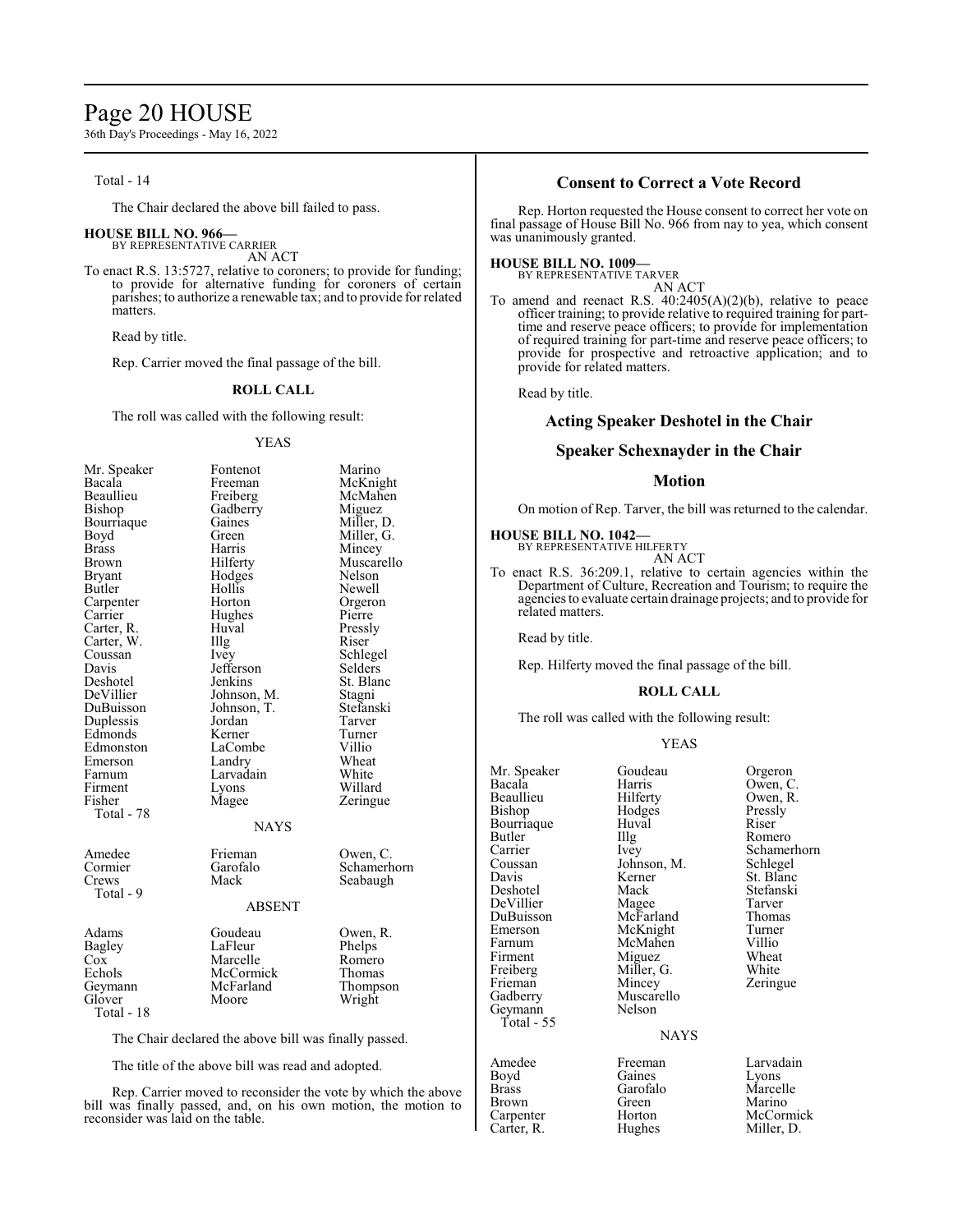# Page 21 HOUSE

36th Day's Proceedings - May 16, 2022

| Carter, W.<br>Cormier<br>Crews<br>Duplessis<br>Edmonston<br>Fisher<br>Fontenot<br>Total - 38 | Jefferson<br>Jenkins<br>Johnson, T.<br>Jordan<br>LaCombe<br>LaFleur<br>Landry<br><b>ABSENT</b> | Newell<br>Phelps<br>Pierre<br>Seabaugh<br>Selders<br>Willard |
|----------------------------------------------------------------------------------------------|------------------------------------------------------------------------------------------------|--------------------------------------------------------------|
| Adams                                                                                        | Echols                                                                                         | Moore                                                        |
| Bagley                                                                                       | Edmonds                                                                                        | Stagni                                                       |

The Chair declared the above bill was finally passed.

Bryant Glover Thompson<br>
Cox Hollis Wright

The title of the above bill was read and adopted.

Rep. Hilferty moved to reconsider the vote by which the above bill was finally passed, and, on her own motion, the motion to reconsider was laid on the table.

Wright

# **HOUSE BILL NO. 29—** BY REPRESENTATIVE NELSON

Total - 12

A JOINT RESOLUTION

Proposing to amend Article VII, Section 10(D)(2)(b)(ii) and (iii) of the Constitution of Louisiana, to provide relative to payment of certain state retirement system unfunded accrued liability; to provide for the amount of nonrecurring state revenue that must be appropriated to such debt; to repeal provisions relative to the amount and distribution of such payments required in prior fiscal years; to provide for submission of the proposed amendment to the electors; and to provide for related matters.

Read by title.

#### **Motion**

On motion of Rep. Nelson, the bill was returned to the calendar.

#### **Notice of Intention to Call**

Pursuant to House Rule No. 8.20(A), Rep. Nelson gave notice of his intention to call House Bill No. 29 from the calendar on Tuesday, May 17, 2022.

#### **HOUSE BILL NO. 31—** BY REPRESENTATIVE TARVER

A JOINT RESOLUTION

Proposing to add Article VII, Section  $10(D)(2)(g)$  of the Constitution of Louisiana, to require the use of nonrecurring revenue to make supplemental benefit payments to retirees, beneficiaries, or survivors of state retirement systems; to provide for the amount of such lump sum payments; to provide for submission of the proposed amendment to the electors; and to provide for related matters.

Read by title.

## **Motion**

On motion of Rep. Tarver, the bill was returned to the calendar.

#### **Notice of Intention to Call**

Pursuant to House Rule No. 8.20(A), Rep. Tarver gave notice of his intention to call House Bill No. 31 from the calendar on Tuesday, May 17, 2022.

#### **HOUSE BILL NO. 78—**

BY REPRESENTATIVE ZERINGUE

AN ACT

To amend and reenact R.S.  $24:513(A)(2)$  and (3) and R.S.  $39:75(A)(3)$ ,  $80(A)$  and (B)(1)(introductory paragraph),  $39:75(A)(3)$ ,  $80(A)$  and  $(B)(1)(introductory)$  paragraph),  $1302(3)(i)$ , and  $1538(E)$  and to repeal R.S.  $24:513(J)(1)(c)(v)$ , relative to certain annual state financial reports; to provide definitions; to provide requirements; to provide for resolution in the event of conflict with other provisions of law; to provide an effective date; and to provide for related matters.

Read by title.

Rep. Zeringue moved the final passage of the bill.

#### **ROLL CALL**

The roll was called with the following result:

#### YEAS

Mr. Speaker Gadberry McMahen<br>Amedee Gaines Miguez Amedee Gaines<br>Bacala Garofalo Bacala Garofalo Miller, D. Beaullieu Geymann Miller, G. Goudeau Mincey<br>Green Muscarello Bourriaque Green Muscarello<br>Royd Harris Nelson Boyd Harris Nelson<br>Brass Hilferty Newell Brass Hilferty<br>Brown Hodges Brown Hodges Orgeron<br>Bryant Horton Owen, C Bryant Horton Owen, C.<br>Butler Hughes Owen, R. Hughes Owen,<br>Huval Phelps Carpenter Huval Phelps<br>Carrier IIIg Pierre Carrier IIIg Pierre<br>Carter, R. Ivey Pressly Carter, R. Ivey Press<br>Carter, W. Jefferson Riser Carter, W. Jefferson Riser<br>
Cormier Lenkins Romero Cormier Jenkins Romero<br>Coussan Johnson, M. Schamerhorn Coussan Johnson, M. Schamer<br>Crews Johnson, T. Schlegel Crews Johnson, T.<br>Davis Jordan Jordan Seabaugh<br>Kerner Selders DeVillier Kerner Selders<br>
DuBuisson LaCombe St. Blanc DuBuisson LaCombe St. Blanc<br>
Duplessis LaFleur Stefanski Duplessis LaFleur Stefansk<br>Edmonds Landry Thomas Edmonds Landry<br>Edmonston Larvadain Edmonston Larvadain Thompson<br>
Emerson Lyons Turner Lyons Turner<br>
Mack Villio Farnum Mack Villio<br>Firment Magee Wheat Firment Magee Wheat<br>
Fisher Marcelle White Marcelle White<br>
Marino Willard Fontenot Marino Willard<br>
Freeman McCormick Zeringue Freeman McCormick<br>Freiberg McFarland Freiberg McFarland<br>Frieman McKnight McKnight Total - 94 NAYS Total - 0 ABSENT Adams Echols Stagni<br>
Bagley Glover Tarver Bagley Glover<br>Cox Hollis Cox Hollis Wright<br>Deshotel Moore Wright Deshotel

The Chair declared the above bill was finally passed.

The title of the above bill was read and adopted.

Rep. Zeringue moved to reconsider the vote by which the above bill was finally passed, and, on his own motion, the motion to reconsider was laid on the table.

Total - 11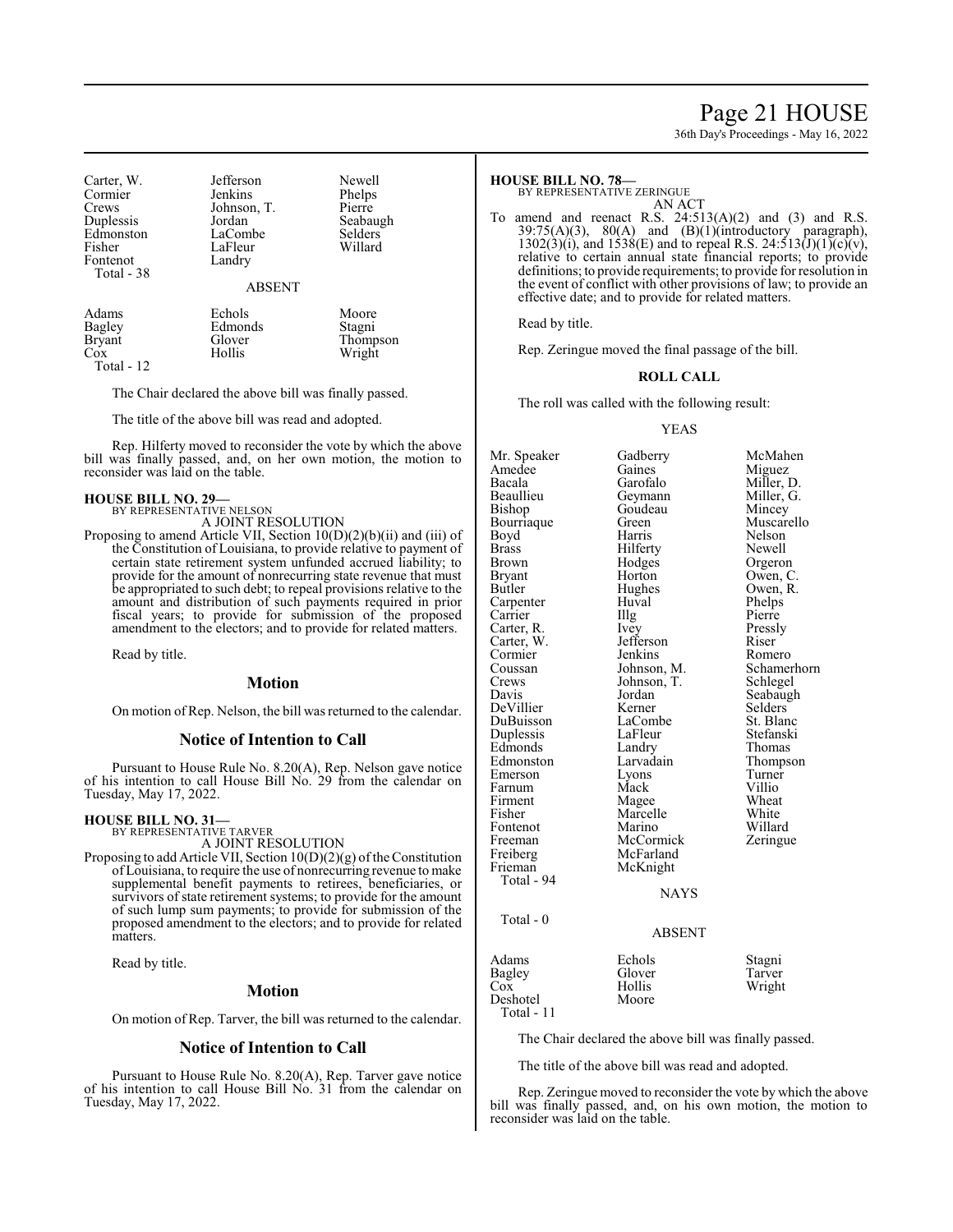# Page 22 HOUSE

36th Day's Proceedings - May 16, 2022

#### **HOUSE BILL NO. 100—**

BY REPRESENTATIVE DESHOTEL AN ACT

To amend and reenact R.S. 33:3005, relative to the Avoyelles Parish Local Government Gaming Mitigation Fund; to provide relative to deposits into the fund; to change requirements for payment from the fund; and to provide for related matters.

Read by title.

Rep. Deshotel moved the final passage of the bill.

#### **ROLL CALL**

The roll was called with the following result:

#### YEAS

| Mr. Speaker   | Freiberg    | McKnight    |
|---------------|-------------|-------------|
| Amedee        | Frieman     | McMahen     |
| Bacala        | Gadberry    | Miguez      |
| Beaullieu     | Gaines      | Miller, D.  |
| Bishop        | Geymann     | Miller, G.  |
| Bourriaque    | Goudeau     | Mincey      |
| Boyd          | Green       | Muscarello  |
| <b>Brass</b>  | Harris      | Nelson      |
| Brown         | Hilferty    | Newell      |
| Bryant        | Hodges      | Orgeron     |
| Butler        | Horton      | Owen, C.    |
| Carpenter     | Hughes      | Phelps      |
| Carrier       | Huval       | Pierre      |
| Carter, R.    | Illg        | Pressly     |
| Carter, W.    | Ivey        | Riser       |
| Cormier       | Jefferson   | Romero      |
| Crews         | Jenkins     | Schamerhorn |
| Davis         | Johnson, M. | Schlegel    |
| Deshotel      | Johnson, T. | Seabaugh    |
| DeVillier     | Jordan      | Selders     |
| DuBuisson     | Kerner      | St. Blanc   |
| Duplessis     | LaCombe     | Stefanski   |
| Edmonds       | LaFleur     | Thomas      |
| Edmonston     | Landry      | Thompson    |
| Emerson       | Larvadain   | Turner      |
| Farnum        | Lyons       | Villio      |
| Firment       | Mack        | Wheat       |
| Fisher        | Marino      | White       |
| Fontenot      | McCormick   | Willard     |
| Freeman       | McFarland   | Zeringue    |
| Total - 90    |             |             |
|               | NAYS        |             |
| Total - 0     |             |             |
|               | ABSENT      |             |
| Adams         | Garofalo    | Moore       |
| <b>Bagley</b> | Glover      | Owen, R.    |
| Coussan       | Hollis      | Stagni      |

| Coussan    |  |
|------------|--|
| Cox        |  |
| Echols     |  |
| Total - 15 |  |

The Chair declared the above bill was finally passed.

Magee Tarver<br>
Marcelle Wright

The title of the above bill was read and adopted.

Marcelle

Rep. Deshotel moved to reconsider the vote by which the above bill was finally passed, and, on his own motion, the motion to reconsider was laid on the table.

#### **HOUSE BILL NO. 178—**

BY REPRESENTATIVE VILLIO AND SENATOR MIZELL A JOINT RESOLUTION

Proposing to amend Article I, Section 10(A) of the Constitution of Louisiana, relative to right to vote; to provide for voter qualifications; to provide for submission of the proposed amendment to the electors; and to provide for related matters.

Read by title.

#### **Motion**

On motion of Rep. Villio, the bill was returned to the calendar.

#### **Notice of Intention to Call**

Pursuant to House Rule No. 8.20(A), Rep. Villio gave notice of her intention to call House Bill No. 178 from the calendar on Monday, May 23, 2022.

# **HOUSE BILL NO. 179—** BY REPRESENTATIVE WRIGHT

A JOINT RESOLUTION

Proposing to repeal Article IV, Section 5(G) of the Constitution of Louisiana, to remove the governor's authority to veto line items; to provide for submission of the proposed amendment to the electors; and to provide for related matters.

Read by title.

#### **Motion**

On motion of Rep. Nelson, the bill was returned to the calendar.

#### **Notice of Intention to Call**

Pursuant to House Rule No. 8.20(A), Rep. Nelson gave notice of Rep. Wright's intention to call House Bill No. 179 from the calendar on Monday, May 23, 2022.

#### **HOUSE BILL NO. 288—**

BY REPRESENTATIVE LANDRY A JOINT RESOLUTION

electors; and to provide for related matters.

Proposing to amend Article VII, Section 24(A) of the Constitution of Louisiana, relative to tax assessors; to provide a limitation on the terms of tax assessors; to provide for effectiveness; to

provide for submission of the proposed amendment to the

Read by title.

## **Motion**

On motion of Rep. Landry, the bill was returned to the calendar.

#### **HOUSE BILL NO. 494—**

BY REPRESENTATIVE ROMERO AN ACT

To amend and reenact R.S. 26:241(15) and 803(3), relative to brewery operations; to provide for sales at multiple facilities; to provide for sales to retail dealers and special events; to provide relative to taxation; to provide for permitting; to provide for agreements with suppliers; and to provide for related matters.

Read by title.

# **Motion**

On motion of Rep. Romero, the bill was returned to the calendar.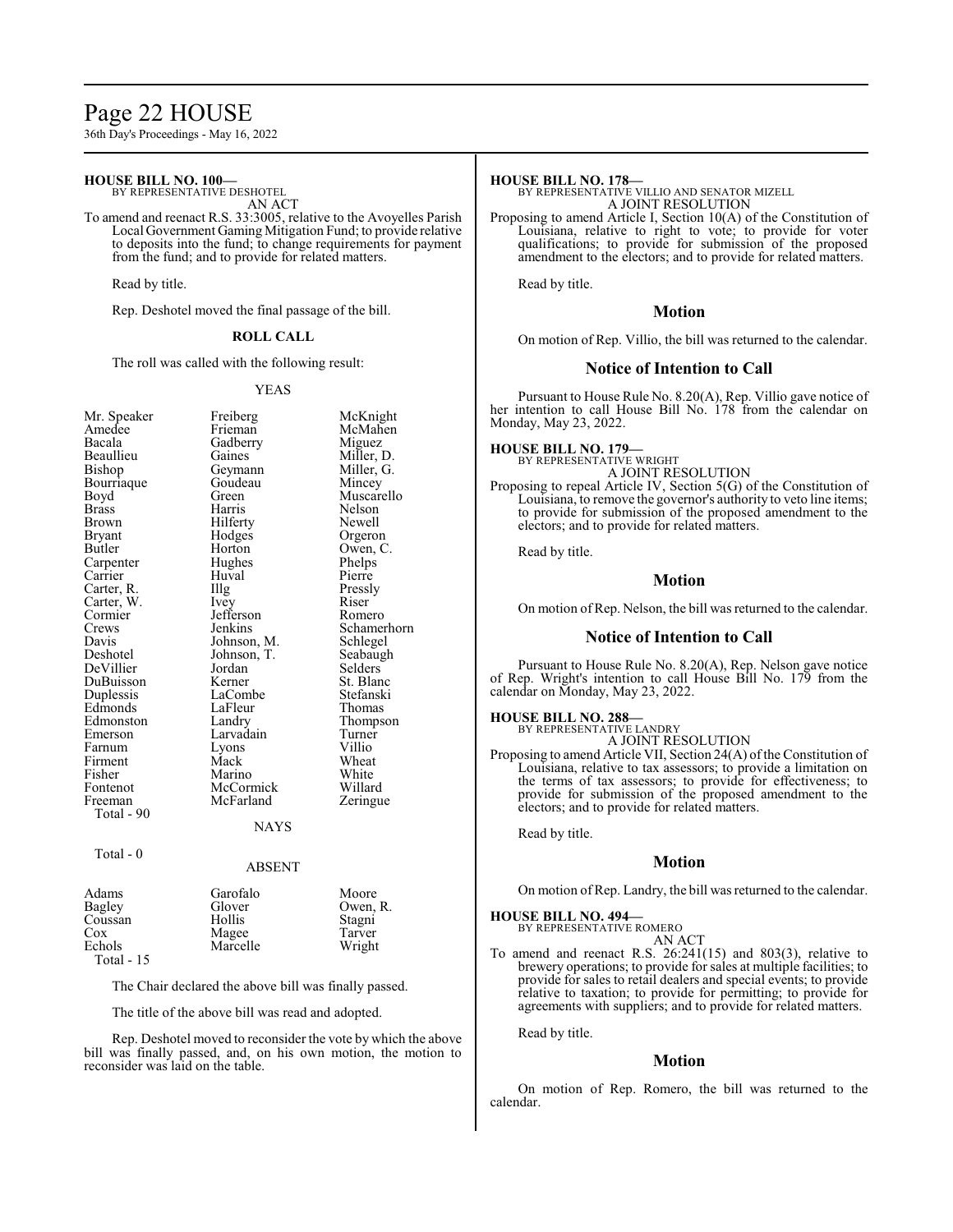## **Notice of Intention to Call**

Pursuant to House Rule No. 8.20(A), Rep. Romero gave notice of his intention to call House Bill No. 494 from the calendar on Wednesday, May 18, 2022.

#### **HOUSE BILL NO. 524—** BY REPRESENTATIVE LYONS

AN ACT

To amend and reenact R.S. 27:625(G)(5) and R.S. 29:726.6(Section heading) and to enact R.S. 29:726.7, relative to services for people with disabilities affected by disasters; to create the Disability-Focused Disaster Preparedness and Response Fund as a special fund in the state treasury; to provide for dedication to the fund of revenue from the tax upon net gaming proceeds from sports wagering; to authorize the use of monies in the fund for certain purposes; to create and provide for a program to conduct needs assessments among, and provide services to, people with disabilities affected by disasters; to provide for duties and responsibilities of the Governor's Office of Homeland Security and Emergency Preparedness with respect to the program; to authorize the Governor's Office of Homeland Security and Emergency Preparedness to utilize certain monies for administrative costs and grant administration; to require the Governor's Office of Homeland Security and Emergency Preparedness to contract with a disability assessment and coordination entity for certain functions; to provide relative to state actions to obtain federal reimbursement for certain disaster-related expenses; and to provide for related matters.

Read by title.

Rep. Lyons sent up floor amendments which were read as follows:

#### **HOUSE FLOOR AMENDMENTS**

Amendments proposed by Representative Lyons to Original House Bill No. 524 by Representative Lyons

#### AMENDMENT NO. 1

On page 4, line 15, after "training" delete the rest of the line and delete lines 16 and 17 and insert "to GOHSEP to meet the needs of people with disabilities that are impacted by disasters.

On motion of Rep. Lyons, the amendments were adopted.

Rep. Lyons sent up floor amendments which were read as follows:

#### **HOUSE FLOOR AMENDMENTS**

Amendments proposed by Representative Lyons to Reengrossed House Bill No. 524 by Representative Lyons

AMENDMENT NO. 1

On page 4, line 25, after "experience in" delete the remainder of the line and insert "one of the following roles:

#### AMENDMENT NO. 2

On page 5, between lines 1 and 2, insert the following:

(2) At least two years of experience in one of the following settings:

#### AMENDMENT NO. 3

On page 5, at the beginning of line 2, change "(d)" to "(a)"

#### AMENDMENT NO. 4

On page 5, at the beginning of line 4, change "(e)" to "(b)"

AMENDMENT NO. 5

On page 5, at the beginning of line 5, change "(f)" to "(c)"

#### AMENDMENT NO. 6

On page 5, at the beginning of line 7, change  $"(\underline{2})"$  to  $"(\underline{3})"$ 

On motion of Rep. Lyons, the amendments were withdrawn.

Rep. Lyons moved the final passage of the bill, as amended.

#### **ROLL CALL**

The roll was called with the following result:

#### YEAS

Mr. Speaker Gadberry Miguez<br>Amedee Gaines Miller I Amedee Gaines Miller, D.<br>Beaullieu Garofalo Miller, G. Beaullieu Garofalo Miller, G. Goudeau Mincey<br>Green Muscarello Bourriaque Green Muscar<br>Boyd Harris Nelson Boyd Harris Nelson Brass Hilferty<br>Brown Hodges Brown Hodges Orgeron<br>Bryant Horton Owen, C Bryant Horton Owen, C.<br>Butler Hughes Owen, R. Hughes Owen,<br>Huval Phelps Carpenter Huval Phelps<br>Carrier Illg Pierre Carrier IIIg Pierre<br>Carter, W. Ivey Pressly Carter, W. Vey Pressl<br>Cormier Jefferson Riser Jefferson Riser<br>Jenkins Romero Coussan Jenkins<br>Crews Johnson, M. Crews Johnson, M. Schamerhorn<br>Davis Johnson, T. Schlegel Davis Johnson, T.<br>Deshotel Jordan Jordan Seabaugh<br>Kerner Selders DeVillier Kerner Selders<br>
DuBuisson LaCombe St. Blanc LaCombe St. Bla<br>LaFleur Stagni Duplessis LaFleur Stagni<br>Edmonds Landry Stefanski Edmonds Landry Stefansl<br>Edmonston Larvadain Thomas Edmonston Larvadain<br>Emerson Lyons Eyons Thompson<br>
Mack Turner Farnum Mack Turner<br>Firment Magee Villio Firment Magee Villio<br>Fisher Marino Wheat Fisher Marino Wheat<br>Fontenot McCormick White Fontenot McCormick White<br>
Freeman McFarland Willard Freeman McFarland Willard<br>
Freiberg McKnight Zeringue Freiberg McKnight<br>Frieman McMahen McMahen Total - 92 Total - 0 Adams Echols Moore Bacala Geymann Tarver Glover<br>Hollis Carter, R.<br>Cox Marcelle

Total - 13

The Chair declared the above bill was finally passed.

**NAYS** 

ABSENT

The title of the above bill was read and adopted.

Rep. Lyons moved to reconsider the vote by which the above bill was finally passed, and, on his own motion, the motion to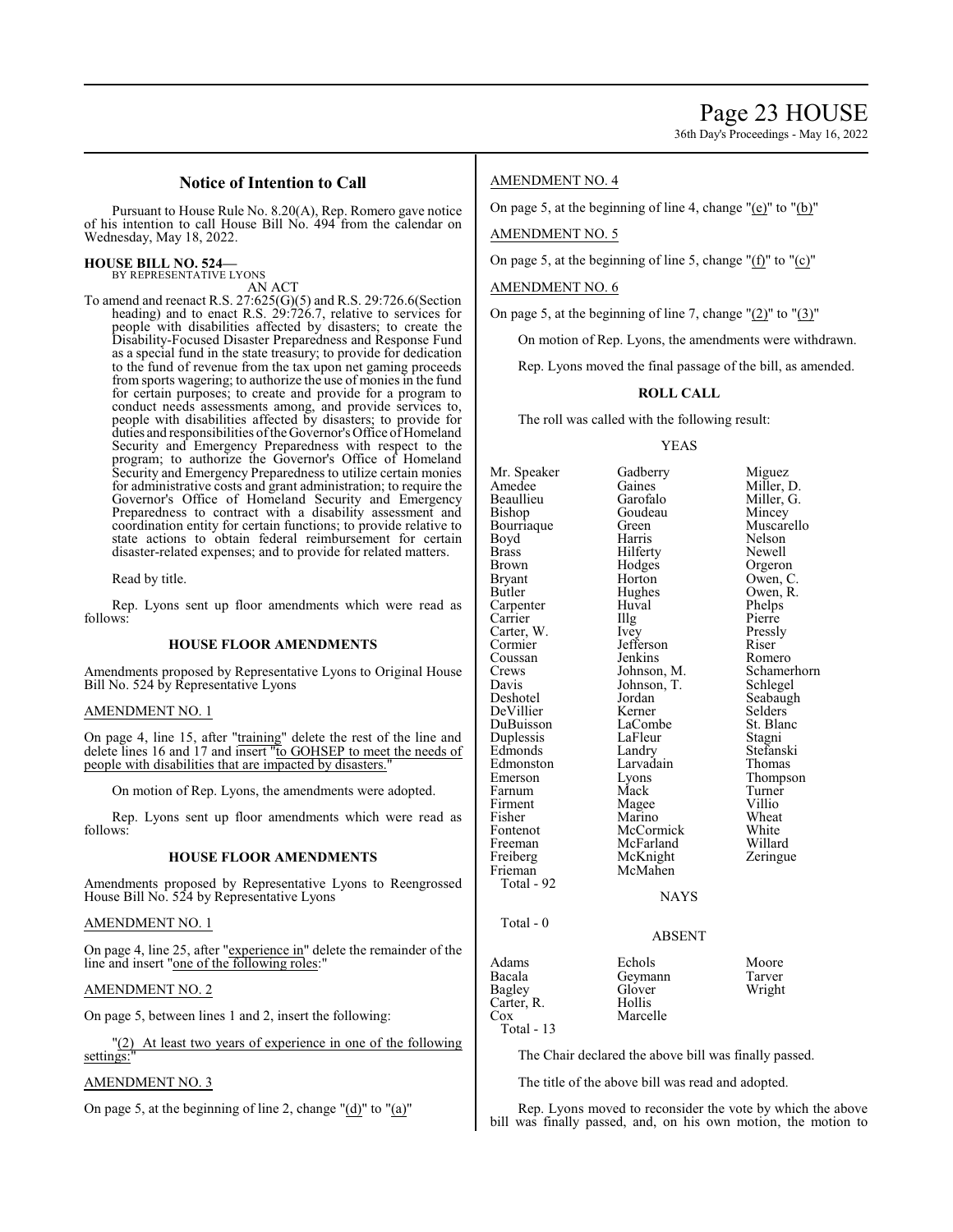# Page 24 HOUSE

36th Day's Proceedings - May 16, 2022

reconsider was laid on the table.

#### **HOUSE BILL NO. 526—**

BY REPRESENTATIVES EDMONDS, CHARLES OWEN, AND SCHLEGEL AN ACT

To enact R.S. 17:88.1 and 3996(B)(67), relative to school board fiscal information; to require each city, parish, and other local public school board to post certain fiscal information on its website; to provide deadlines; to require the treasurer to post certain fiscal information relative to school boards on the website of the Department of the Treasury; to provide relative to charter schools; and to provide for related matters.

Read by title.

Rep. Edmonds sent up floor amendments which were read as follows:

#### **HOUSE FLOOR AMENDMENTS**

Amendments proposed by Representative Edmonds to Engrossed House Bill No. 526 by Representative Edmonds

#### AMENDMENT NO. 1

On page 2, delete line 9 in its entirety and on line 10, delete "in R.S. <u>39:16.1.</u>"

#### AMENDMENT NO. 2

On page 2, between lines 20 and 21, insert the following:

"E. For purposes of this Section, "contract" means all types of agreements, regardless of what an agreement may be called, of a school board, including orders, grants, and documents purporting to represent grants which are for the purchase or disposal of supplies, services, major repairs, or any other item. "Contract" includes to the extent applicable awards and notices of award, contracts of a fixed-price, cost, cost-plus-a-fixed-fee, or incentive type; contracts providing for the issuance of job or task orders; leases; letter contracts; purchase orders; memoranda of understanding; cooperative endeavor agreements; incentive expenditure documentation; and personal, professional, consulting, and social services contracts."

On motion of Rep. Edmonds, the amendments were adopted.

Rep. Edmonds moved the final passage of the bill, as amended.

#### **ROLL CALL**

The roll was called with the following result:

#### YEAS

| Mr. Speaker  | Frieman     | McMahen     |
|--------------|-------------|-------------|
| Amedee       | Gadberry    | Miguez      |
| Bacala       | Gaines      | Miller, D.  |
| Beaullieu    | Garofalo    | Miller, G.  |
| Bishop       | Geymann     | Mincey      |
| Bourriaque   | Goudeau     | Muscarello  |
| Boyd         | Green       | Nelson      |
| <b>Brass</b> | Harris      | Newell      |
| Brown        | Hilferty    | Orgeron     |
| Butler       | Hodges      | Owen, C.    |
| Carpenter    | Horton      | Owen, R.    |
| Carrier      | Hughes      | Pierre      |
| Carter, R.   | Huval       | Pressly     |
| Carter, W.   | Illg        | Riser       |
| Cormier      | Ivey        | Romero      |
| Coussan      | Jefferson   | Schamerhorn |
| Crews        | Jenkins     | Schlegel    |
| Davis        | Johnson, M. | Seabaugh    |

| Deshotel<br>DeVillier<br>DuBuisson<br>Duplessis<br>Edmonds<br>Edmonston<br>Emerson<br>Farnum<br>Firment<br>Fisher<br>Fontenot<br>Freeman<br>Freiberg<br>Total $-93$<br>Total - 0 | Jordan<br>Kerner<br>LaCombe<br>LaFleur<br>Larvadain<br>Lyons<br>Mack<br>Magee<br>Marcelle<br>Marino<br>McCormick<br>McFarland<br>McKnight<br><b>NAYS</b> | Selders<br>St. Blanc<br>Stagni<br>Stefanski<br>Tarver<br>Thomas<br>Thompson<br>Turner<br>Villio<br>Wheat<br>White<br>Willard<br>Zeringue |
|----------------------------------------------------------------------------------------------------------------------------------------------------------------------------------|----------------------------------------------------------------------------------------------------------------------------------------------------------|------------------------------------------------------------------------------------------------------------------------------------------|
|                                                                                                                                                                                  | ABSENT                                                                                                                                                   |                                                                                                                                          |
| Adams<br>Bagley<br>Bryant<br>Cox                                                                                                                                                 | Echols<br>Glover<br>Hollis<br>Johnson, T.                                                                                                                | Landry<br>Moore<br>Phelps<br>Wright                                                                                                      |

Total - 12

The Chair declared the above bill was finally passed.

The title of the above bill was read and adopted.

Rep. Edmonds moved to reconsider the vote by which the above bill was finally passed, and, on his own motion, the motion to reconsider was laid on the table.

## **Senate Bills and Joint Resolutions on Third Reading and Final Passage**

The following Senate Bills and Joint Resolutions on third reading and final passage were taken up and acted upon as follows:

#### **SENATE BILL NO. 211—** BY SENATOR STINE

AN ACT

To amend and reenact R.S.  $47:463.61(E)(2)$  and (3), to provide relative to the "Choose Life" special prestige license plate; to add the needs of expectant mothers considering parenting their child to the approved use of royalty fee; and to provide for related matters.

Read by title.

Rep. Farnum moved the final passage of the bill.

#### **ROLL CALL**

The roll was called with the following result:

#### YEAS

Mr. Speaker Frieman McKnight<br>Amedee Gadberry McMahen Beaullieu Gaines<br>Bishop Garofalo Bourriaque Geymann<br>Boyd Goudeau Boyd Goudeau Mincey<br>Brass Green Muscare Brown Harris Nelson<br>Bryant Hilferty Newell Bryant Hilferty Newell<br>Butler Hodges Orgeron Carpenter Horton<br>Carrier Huval Carter, R. Illg Pressl<br>Carter, W. Ivev Riser Carter, W.

Gadberry McMah<br>Gaines Miguez Garofalo Miller, D.<br>Geymann Miller, G. Brass Green Muscarello<br>Brown Harris Nelson Hodges Orgeron<br>
Horton Owen, C. Huval Owen, R.<br>Illg Pressly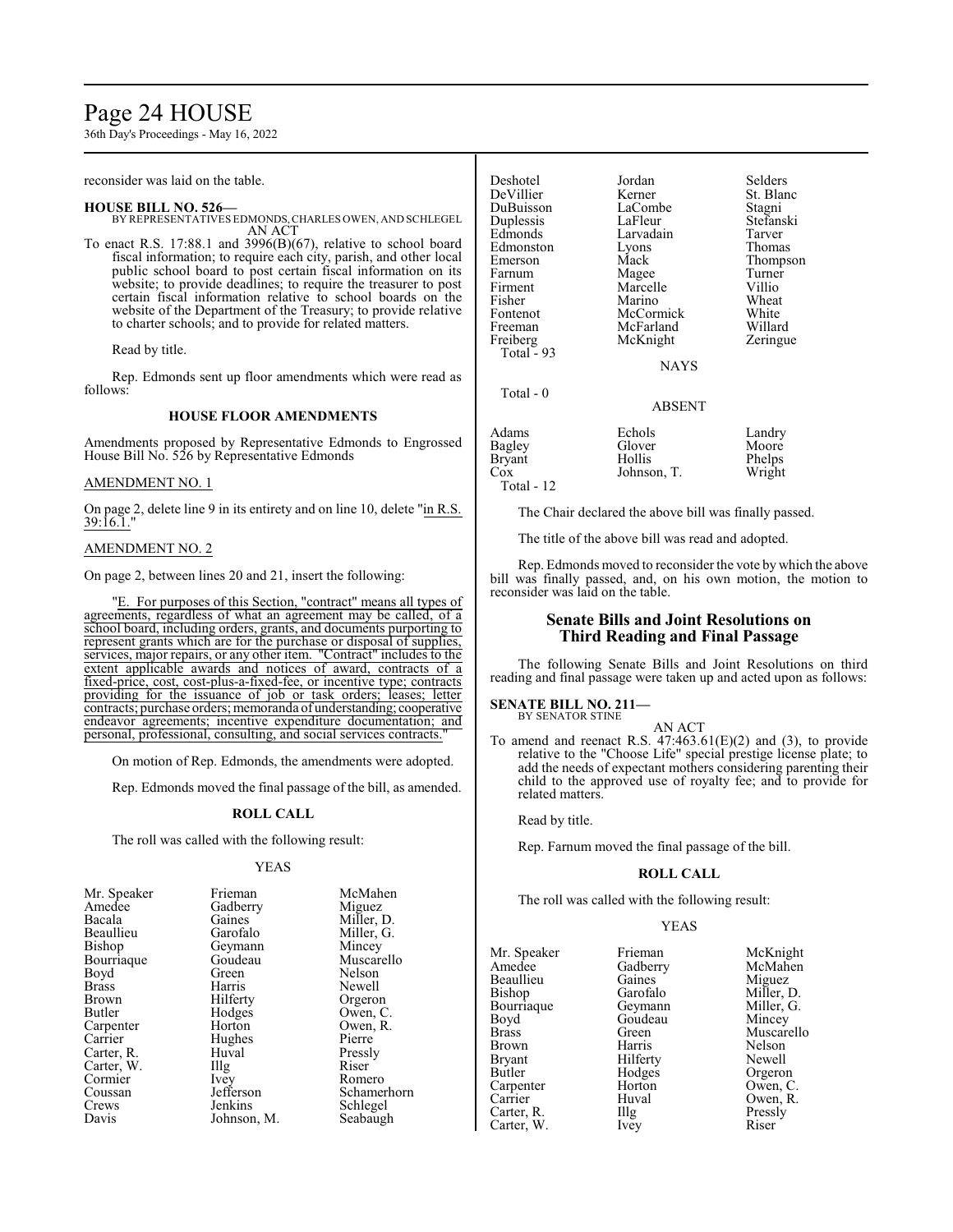# Page 25 HOUSE

36th Day's Proceedings - May 16, 2022

Cormier Jefferson Romero<br>Coussan Jenkins Schamer Coussan Jenkins Schamerhorn<br>Crews Johnson, M. Schlegel Crews Johnson, M. Schlegel<br>Davis Johnson, T. Seabaugh Deshotel Jordan Selders<br>
DeVillier Kerner St. Blanc DeVillier DuBuisson LaCombe Stagni Edmonds LaFleur Stefansk<br>Edmonston Larvadain Thomas Edmonston Larvadain<br>Emerson Lyons Emerson Lyons Thompson<br>
Farnum Mack Turner Farnum Mack Turner<br>Firment Magee Villio Firment Magee Villio<br>Fisher Marcelle Wheat Fontenot Marino White<br>
Freeman McCormick Zeringue Freiberg McFarland Total - 89

Johnson, T.<br>Jordan Selders Marcelle Wheat<br>
Marino White **McCormick** 

**NAYS** 

Duplessis Total - 1

#### ABSENT

| Adams       | Glover | Phelps  |
|-------------|--------|---------|
| Bacala      | Hollis | Pierre  |
| Bagley      | Hughes | Tarver  |
| Cox         | Landry | Willard |
| Echols      | Moore  | Wright  |
| Total $-15$ |        |         |

The Chair declared the above bill was finally passed.

Rep. Farnum moved to reconsider the vote by which the above bill was finally passed, and, on his own motion, the motion to reconsider was laid on the table.

#### **Consent to Correct a Vote Record**

Rep. Cormier requested the House consent to record his vote on final passage of Senate Bill No. 211 as yea, which consent was unanimously granted.

#### **Consent to Correct a Vote Record**

Rep. Duplessis requested the House consent to correct his vote on final passage of Senate Bill No. 211 from yea to nay, which consent was unanimously granted.

#### **SENATE BILL NO. 217—** BY SENATOR JACKSON

AN ACT

To enact R.S. 47:305.77 and 337.9(D)(36), relative to local sales and use tax; to provide an exemption from local sales and use tax for the lease, rental, or purchase of tangible personal property or services by the Edward Via College of Osteopathic Medicine (VCOM); to provide for effectiveness; and to provide for related matters.

Read by title.

#### **Motion**

On motion of Rep. Butler, the bill was returned to the calendar.

#### **Notice of Intention to Call**

Pursuant to House Rule No. 8.20(A), Rep. Butler gave notice of her intention to call Senate Bill No. 217 from the calendar on Tuesday, May 17, 2022.

## **SENATE BILL NO. 242—**

BY SENATOR ALLAIN

AN ACT To amend and reenact R.S. 47:337.63(A)(3), (D), and (E), 337.69(B), 337.70(A)(1) and (2), and 337.80(A)(4)(b) and (B) and to enact R.S.  $47:337.69(C)$  and  $337.70(A)(4)$ , relative to interest and penalties applicable to local sales and use tax; to provide for remittance of tax under protest; to provide for a limitation on the maximuminterest rate on unpaid taxes; to equalize interest rates for taxes due, taxes paid under protest, and refunds of overpayments; to provide for the calculation of late filing and payment penalties; and to provide for related matters.

Read by title.

Rep. Bishop moved the final passage of the bill.

#### **ROLL CALL**

The roll was called with the following result:

#### YEAS

Mr. Speaker Gadberry Miguez<br>Amedee Gaines Miller, 1 Amedee Gaines Miller, D.<br>Bacala Garofalo Miller. G. Bacala Garofalo Miller, G. Beaullieu Geymann<br>Bishop Goudeau Goudeau Muscarello<br>Harris Nelson Bourriaque Harris Nelson<br>Boyd Hilferty Newell Boyd Hilferty<br>Brass Hodges Brass Hodges Orgeron<br>Brown Horton Owen Brown Horton Owen, C.<br>Bryant Hughes Owen, R. Bryant Hughes Owen, R.<br>Butler Huval Phelps Huval Phelps<br>Illg Pierre Carpenter Carrier Ivey Pressly<br>Carter, R. Jefferson Riser Jefferson Riser<br>Jenkins Romero Carter, W. Jenkins<br>Cormier Johnson, M. Cormier Johnson, M. Schamerhorn<br>Coussan Johnson, T. Schlegel Coussan Johnson, T.<br>Crews Jordan Crews Jordan Seabaugh<br>
Davis Kerner Selders Davis Kerner Selders<br>Deshotel LaCombe St. Blanc LaCombe<br>
LaFleur Stagni DeVillier LaFleu<br>DuBuisson Landry DuBuisson Landry Stefanski<br>Duplessis Larvadain Tarver Larvadain Tarver<br>Lyons Thomas Edmonds Lyons Thomas<br>Edmonston Mack Thompson Edmonston Mack Thomp<br>Emerson Magee Turner Emerson Magee Turner<br>Firment Marcelle Villio Firment Marcelle Villio<br>Fisher Marino Wheat Fisher Marino Wheat<br>Fontenot McCormick White Fontenot McCormick White<br>Freeman McFarland Willard McFarland<br>McKnight Freiberg<br>Frieman McMahen Total - 94 NAYS Total - 0 ABSENT Adams Farnum Moore<br>Bagley Glover Wright Bagley Glover Wright<br>
Cox Green Zeringu Green Zeringue<br>Hollis Echols Total - 11

The Chair declared the above bill was finally passed.

Rep. Bishop moved to reconsider the vote by which the above bill was finally passed, and, on his own motion, the motion to reconsider was laid on the table.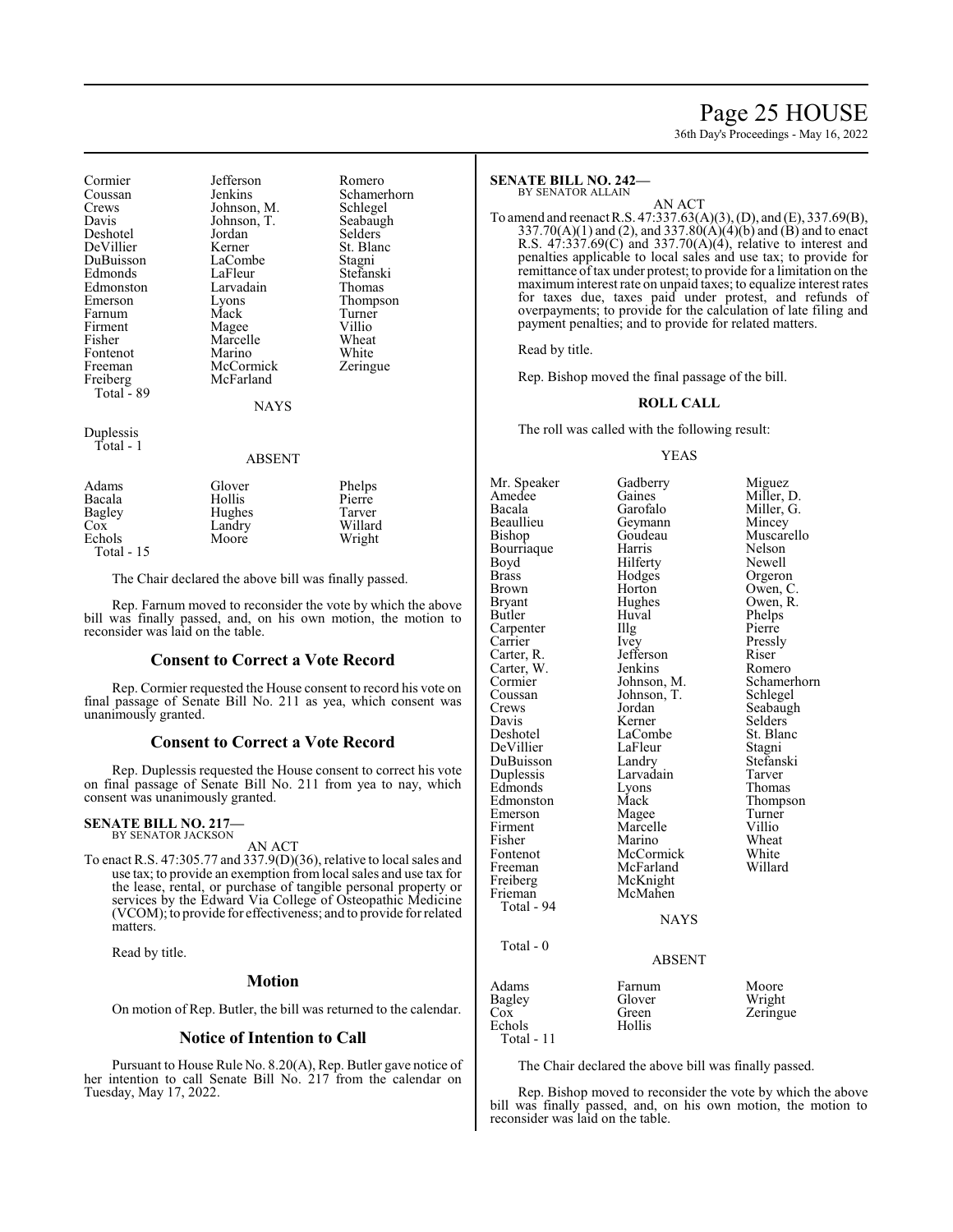# Page 26 HOUSE

36th Day's Proceedings - May 16, 2022

#### **SENATE BILL NO. 293—** BY SENATOR ALLAIN

AN ACT

To enact R.S. 47:305.77, relative to sales and use tax rebates; to provide for a state sales and use tax rebate for the purchase of certain agricultural fencing materials by commercial farmers; to provide for limitations and conditions; to provide for definitions; to authorize the secretary of the Department of Revenue to promulgate rules; to provide for application deadlines; and to provide for related matters.

Read by title.

Rep. Bishop moved the final passage of the bill.

#### **ROLL CALL**

The roll was called with the following result:

#### YEAS

| Mr. Speaker  | Freiberg    | McCormick   |
|--------------|-------------|-------------|
| Amedee       | Frieman     | McKnight    |
| Bacala       | Gadberry    | McMahen     |
| Beaullieu    | Gaines      | Miguez      |
| Bishop       | Garofalo    | Miller, D.  |
| Bourriaque   | Geymann     | Miller, G.  |
| Boyd         | Goudeau     | Mincey      |
| <b>Brass</b> | Green       | Muscarello  |
| Brown        | Harris      | Nelson      |
| Bryant       | Hilferty    | Newell      |
| Butler       | Hodges      | Orgeron     |
| Carpenter    | Horton      | Owen, C.    |
| Carrier      | Hughes      | Owen, R.    |
| Carter, R.   | Huval       | Pierre      |
| Carter, W.   | Illg        | Pressly     |
| Cormier      | <i>lvey</i> | Riser       |
| Coussan      | Jefferson   | Romero      |
| Crews        | Jenkins     | Schamerhorn |
| Davis        | Johnson, M. | Schlegel    |
| Deshotel     | Johnson, T. | Seabaugh    |
| DeVillier    | Jordan      | Selders     |
| DuBuisson    | Kerner      | St. Blanc   |
| Duplessis    | LaCombe     | Stagni      |
| Edmonds      | LaFleur     | Stefanski   |
| Edmonston    | Landry      | Thomas      |
| Emerson      | Larvadain   | Thompson    |
| Farnum       | Lyons       | Turner      |
| Firment      | Mack        | Villio      |
| Fisher       | Magee       | Wheat       |
| Fontenot     | Marcelle    | White       |
| Freeman      | Marino      | Willard     |
| Total - 93   |             |             |
|              | NAYS        |             |
| Total - 0    |             |             |
|              | ABSENT      |             |

#### Adams Glover Phelps<br>
Bagley Hollis Tarver Bagley Hollis Tarver<br>
Cox McFarland Wright Cox McFarland<br>Echols Moore Zeringue Total - 12

The Chair declared the above bill was finally passed.

Rep. Bishop moved to reconsider the vote by which the above bill was finally passed, and, on his own motion, the motion to reconsider was laid on the table.

#### **Consent to Correct a Vote Record**

Rep. Butler requested the House consent to record her vote on final passage of Senate Bill No. 293 as yea, which consent was unanimously granted.

#### **SENATE BILL NO. 363—** BY SENATOR FOIL

AN ACT

To amend and reenact R.S. 6:333(B) and to enact Code of Civil Procedure Art. 2336.1, relative to the judicial sale of property; to provide for the determination or superior encumbrances or privileges; to provide for issuance of a subpoena duces tecum upon the owner or servicer of an obligation secured by a superior encumbrance; and to provide for related matters.

Read by title.

Rep. McKnight sent up floor amendments which were read as follows:

#### **HOUSE FLOOR AMENDMENTS**

Amendments proposed by Representative McKnight to Reengrossed Senate Bill No. 363 by Senator Foil

#### AMENDMENT NO. 1

On page 2, line 14, after "least" and before "calendar" delete "fourteen" and insert "seven"

#### AMENDMENT NO. 2

On page 2, line 29, after "with a superior encumbrance" delete the remainder of the line and insert a period ".

#### AMENDMENT NO. 3

On page 3, line 3, after "due." delete the remainder of the line and on line 4, delete "superior encumbrance, the" and insert "The"

#### AMENDMENT NO. 4

On page 3, line 7, after "due." and before "If" insert "The response shall be due at least seven days prior to the sale date."

#### AMENDMENT NO. 5

On page 3, line 11, after "The" and before "shall" delete "subpoena" and insert "request"

On motion of Rep. McKnight, the amendments were adopted.

Rep. McKnight moved the final passage of the bill, as amended.

#### **ROLL CALL**

The roll was called with the following result:

Goudeau<br>Green

Hilferty<br>Hodges

#### YEAS

| Mr. Speaker   | Friema  |
|---------------|---------|
| Amedee        | Gadbe   |
| Bacala        | Gaines  |
| Beaullieu     | Garofa  |
| Bishop        | Geyma   |
| Bourriaque    | Goude   |
| Boyd          | Green   |
| <b>Brass</b>  | Harris  |
| <b>Brown</b>  | Hilfert |
| <b>Bryant</b> | Hodge   |
| Butler        | Hortor  |
| Carpenter     | Hughe   |
| Carrier       | Huval   |

Frieman McKnight<br>Gadberry McMahen Gadberry McMahen<br>Gaines Miguez Gaines Miguez<br>Garofalo Miller, I Miller, D.<br>Miller, G. Geymann Miller,<br>Goudeau Mincey Muscarello<br>Nelson Harris Nelson<br>Hilferty Newell Hodges Orgeron<br>Horton Owen, C Horton Owen, C.<br>Hughes Owen, R. Owen, R.<br>Pierre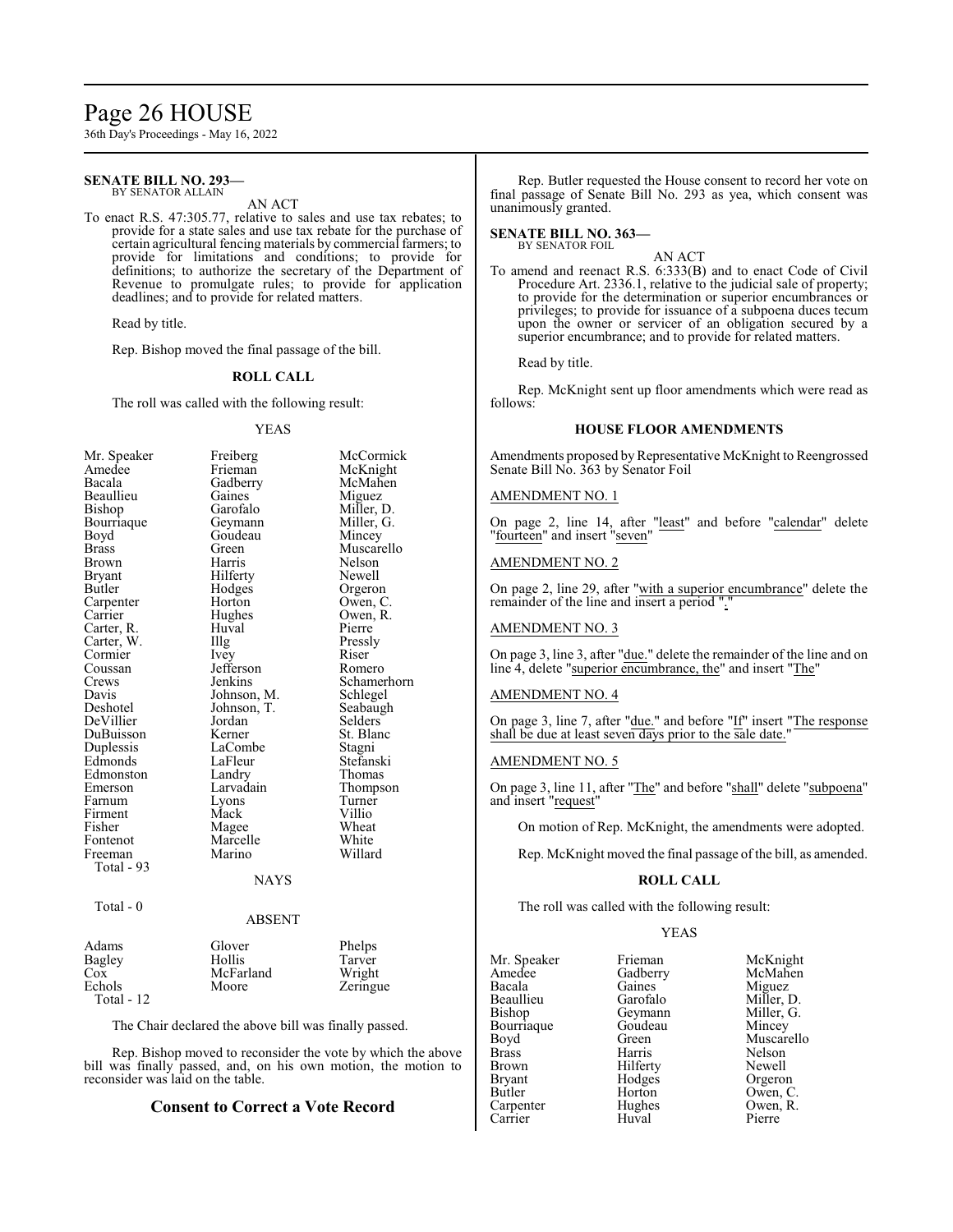36th Day's Proceedings - May 16, 2022

|             | Pressly                                              |
|-------------|------------------------------------------------------|
| Ivey        | Riser                                                |
| Jefferson   | Romero                                               |
| Jenkins     | Schamerhorn                                          |
|             | Schlegel                                             |
|             | Seabaugh                                             |
| Jordan      | Selders                                              |
| Kerner      | St. Blanc                                            |
| LaCombe     | Stagni                                               |
| LaFleur     | Stefanski                                            |
| Landry      | Thomas                                               |
| Larvadain   | Thompson                                             |
| Lyons       | Turner                                               |
| Mack        | Villio                                               |
|             | Wheat                                                |
| Marcelle    | White                                                |
| Marino      | Willard                                              |
| McCormick   |                                                      |
| McFarland   |                                                      |
|             |                                                      |
| <b>NAYS</b> |                                                      |
|             |                                                      |
| ABSENT      |                                                      |
| Glover      | Tarver                                               |
| Hollis      | Wright                                               |
|             | Zeringue                                             |
| Phelps      |                                                      |
|             | Illg<br>Johnson, M.<br>Johnson, T.<br>Magee<br>Moore |

# Total - 11

The Chair declared the above bill was finally passed.

Rep. McKnight moved to reconsider the vote by which the above bill was finally passed, and, on his own motion, the motion to reconsider was laid on the table.

#### **SENATE BILL NO. 371** BY SENATOR HARRIS

AN ACT

To enact Subpart DDD of Part I of Chapter 1 of Subtitle II of Title 47 of the Louisiana Revised Statutes of 1950, to be comprised of R.S. 47:120.371, relative to state individual income tax refund checkoffs for certain donations; to provide for a method for individuals to donate all or a portion of any individual income tax refund due to them to the University of New Orleans Foundation; to provide for the administration and disbursement of donated monies; to provide for reporting; to provide for applicability; and to provide for related matters.

Read by title.

Rep. Wheat sent up floor amendments which were read as follows:

#### **HOUSE FLOOR AMENDMENTS**

Amendments proposed by Representative Wheat to Engrossed Senate Bill No. 371 by Senator Harris

#### AMENDMENT NO. 1

In Amendment No. 4 by the House Committee on Ways and Means (#3548), on page 1, delete lines 15 through 18 in their entirety and insert the following:

#### ""SUBPART EEE. SOUTHEASTERN LOUISIANA UNIVERSITY FOUNDATION

§120.375. Income tax checkoff; donation for SoutheasternLouisiana **University Foundation** 

#### AMENDMENT NO. 2

In Amendment No. 4 by the House Committee on Ways and Means (#3548), on page 1, delete line 23 in its entirety and insert the following:

"to the Southeastern Louisiana University Foundation in lieu of that amount"

#### AMENDMENT NO. 3

In Amendment No. 4 by the House Committee on Ways and Means (#3548), on page 1, line 28, after "to the" and before "Southeastern" delete "University of"

#### AMENDMENT NO. 4

In Amendment No. 4 by the House Committee on Ways and Means (#3548), on page 1, at the beginning of line 29, after "Louisiana" and before "Foundation" insert "University"

On motion of Rep. Wheat, the amendments were adopted.

Rep. Hughes moved the final passage of the bill, as amended.

#### **ROLL CALL**

The roll was called with the following result:

YEAS

| Mr. Speaker          | Frieman           | McKnight           |
|----------------------|-------------------|--------------------|
| Amedee               | Gadberry          | McMahen            |
| Bacala               | Gaines            | Miguez             |
| Beaullieu            | Garofalo          | Miller, D.         |
| Bourriaque           | Geymann           | Miller, G.         |
| Boyd                 | Goudeau           | Mincey             |
| <b>Brass</b>         | Green             | Muscarello         |
| Brown                | Harris            | Nelson             |
| Bryant               | Hilferty          | Newell             |
| <b>Butler</b>        | Hodges            | Owen, C.           |
| Carpenter            | Horton            | Owen, R.           |
| Carrier              | Hughes            | Pierre             |
| Carter, R.           | Huval             | Pressly            |
| Carter, W.           | $\prod_{i=1}^{n}$ | Riser              |
| Cormier              | Ivey              | Romero             |
| Coussan              | Jefferson         | Schamerhorn        |
| Crews                | Jenkins           | Schlegel           |
| Davis                | Johnson, M.       | <b>Selders</b>     |
| Deshotel             | Johnson, T.       | St. Blanc          |
| DeVillier            | Kerner            | Stagni             |
| DuBuisson            | LaCombe           | Stefanski          |
|                      | LaFleur           | Thomas             |
| Duplessis<br>Edmonds | Landry            |                    |
| Edmonston            | Larvadain         | Thompson<br>Turner |
|                      |                   | Villio             |
| Emerson<br>Farnum    | Lyons<br>Mack     | Wheat              |
| Firment              |                   | White              |
| Fisher               | Magee<br>Marcelle | Willard            |
|                      |                   |                    |
| Fontenot             | Marino            | Zeringue           |
| Freeman              | McCormick         |                    |
| Freiberg             | McFarland         |                    |
| Total $-91$          |                   |                    |
|                      | <b>NAYS</b>       |                    |
| Total - 0            |                   |                    |
|                      | ABSENT            |                    |
|                      |                   |                    |

Adams Glover Phelps<br>
Bagley Hollis Seabau Cox Moore

Bagley Hollis Seabaugh<br>Bishop Jordan Tarver Jordan Tarver<br>Moore Wright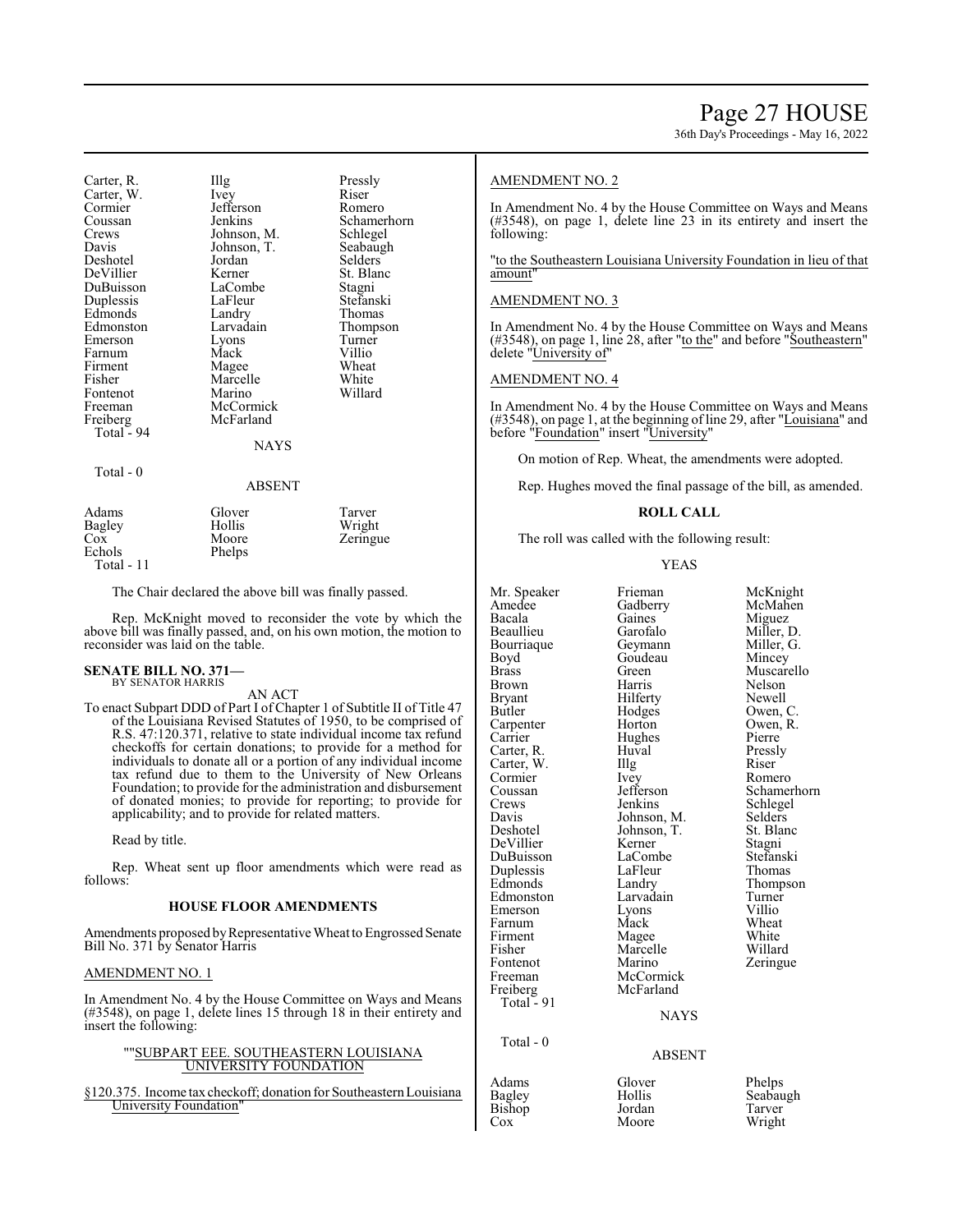# Page 28 HOUSE

36th Day's Proceedings - May 16, 2022

Echols Orgeron Total - 14

The Chair declared the above bill was finally passed.

Rep. Hughes moved to reconsider the vote by which the above bill was finally passed, and, on his own motion, the motion to reconsider was laid on the table.

#### **SENATE BILL NO. 431—** BY SENATOR ROBERT MILLS

AN ACT

To amend and reenact R.S. 4:228(F), relative to horse racing; to provide for offtrack wagering facility locations; to provide for prohibitions; to provide for exceptions; and to provide for related matters.

Read by title.

Rep. Pressly moved the final passage of the bill.

#### **ROLL CALL**

The roll was called with the following result:

#### YEAS

| Mr. Speaker<br>Amedee<br>Bacala<br>Beaullieu<br>Bishop<br>Bourriaque<br>Boyd<br>Brass<br><b>Brown</b><br>Butler<br>Carpenter<br>Carrier<br>Carter, R.<br>Carter, W.<br>Cormier<br>Coussan<br>Davis<br>Deshotel<br>DeVillier<br>DuBuisson<br>Duplessis<br>Edmonston<br>Emerson<br>Farnum<br>Fisher<br>Fontenot<br>Freeman<br>Freiberg<br>Total - 84<br>Firment | Frieman<br>Gadberry<br>Gaines<br>Geymann<br>Goudeau<br>Green<br>Harris<br>Hilferty<br>Hodges<br>Horton<br>Hughes<br>Huval<br>Illg<br>Ivey<br>Jefferson<br>Jenkins<br>Johnson, M.<br>Jordan<br>Kerner<br>LaCombe<br>LaFleur<br>Landry<br>Larvadain<br>Lyons<br>Magee<br>Marcelle<br>Marino<br>McCormick<br><b>NAYS</b><br>Mack | McFarland<br>McKnight<br>McMahen<br>Miguez<br>Miller, G.<br>Mincey<br>Muscarello<br>Nelson<br>Newell<br>Orgeron<br>Owen, C.<br>Owen, R.<br>Pierre<br>Pressly<br>Romero<br>Schamerhorn<br>Schlegel<br>Selders<br>St. Blanc<br>Stagni<br>Stefanski<br>Thomas<br>Thompson<br>Villio<br>Wheat<br>White<br>Willard<br>Zeringue<br>Riser |
|---------------------------------------------------------------------------------------------------------------------------------------------------------------------------------------------------------------------------------------------------------------------------------------------------------------------------------------------------------------|-------------------------------------------------------------------------------------------------------------------------------------------------------------------------------------------------------------------------------------------------------------------------------------------------------------------------------|------------------------------------------------------------------------------------------------------------------------------------------------------------------------------------------------------------------------------------------------------------------------------------------------------------------------------------|
| Total - 3                                                                                                                                                                                                                                                                                                                                                     | <b>ABSENT</b>                                                                                                                                                                                                                                                                                                                 |                                                                                                                                                                                                                                                                                                                                    |
| Adams<br>Bagley<br>Bryant<br>Cox<br>Crews<br>Echols<br>Total - 18                                                                                                                                                                                                                                                                                             | Edmonds<br>Garofalo<br>Glover<br>Hollis<br>Johnson, T.<br>Miller, D.                                                                                                                                                                                                                                                          | Moore<br>Phelps<br>Seabaugh<br>Tarver<br>Turner<br>Wright                                                                                                                                                                                                                                                                          |

The Chair declared the above bill was finally passed.

Rep. Pressly moved to reconsider the vote by which the above bill was finally passed, and, on his own motion, the motion to reconsider was laid on the table.

#### **SENATE BILL NO. 433—**

BY SENATORS WHITE AND FOIL AN ACT

To enact R.S. 2:348, relative to membership of certain airport commissions; to provide for additional commissioners in any parish with a population greater than four hundred fifty thousand and less than four hundred sixty thousand, according to the latest federal decennial census; to provide for legislative representation; to provide for a designee; and to provide for related matters.

Read by title.

## **Motion**

On motion of Rep. McKnight, the bill was returned to the calendar.

## **Notice of Intention to Call**

Pursuant to House Rule No. 8.20(A), Rep. McKnight gave notice of his intention to call Senate Bill No. 433 from the calendar on Wednesday, May 18, 2022.

#### **SENATE BILL NO. 486-**BY SENATOR MORRIS

AN ACT To amend and reenact Code of Civil Procedure Art. 253(B), relative to clerks of court; to provide relative to pleadings, documents, and exhibits filed with the clerk of court; to provide for electronic transmittal of filings; to provide certain procedures for electronic filing and storage of documents; to provide for the conversion of filings into electronic records; and to provide for related matters.

Read by title.

#### **Motion**

On motion of Rep. Coussan, the bill was returned to the calendar.

#### **Notice of Intention to Call**

Pursuant to House Rule No. 8.20(A), Rep. Coussan gave notice of his intention to call Senate Bill No. 486 from the calendar on Wednesday, May 18, 2022.

## **SENATE BILL NO. 168—**

BY SENATOR ABRAHAM

AN ACT To amend and reenact R.S. 22:1267.1(B) and to enact R.S. 22:1267.1(E), relative to the application of named storm, hurricane, wind, and hail deductibles in commercial property and commercial multi-peril insurance policies; to provide for a separate deductible for commercial coverage; to provide for a limitation of the separate deductible to property in this state; and to provide for related matters.

Called from the calendar.

Read by title.

#### **Motion**

On motion of Rep. Tarver, the bill was returned to the calendar.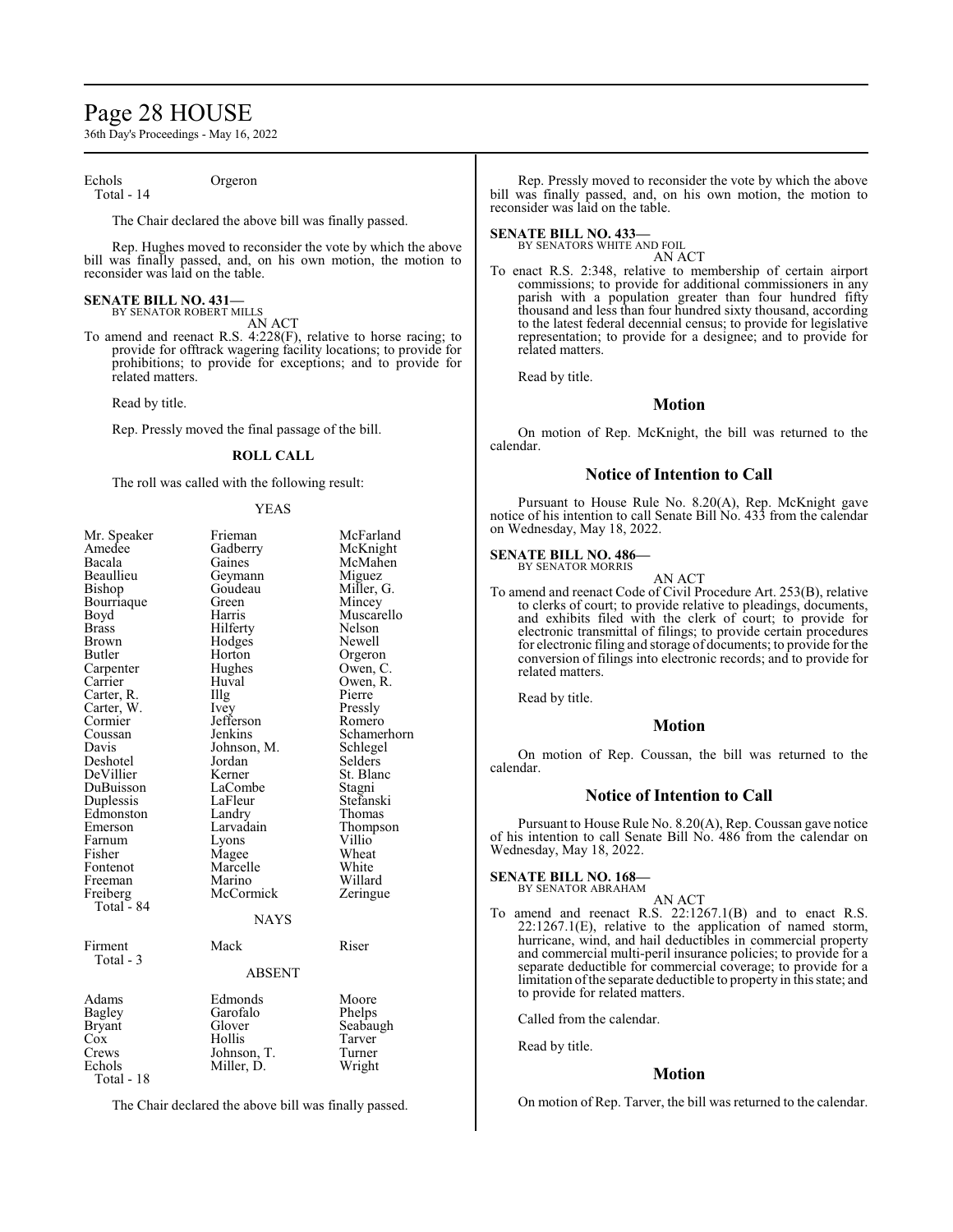# Page 29 HOUSE

36th Day's Proceedings - May 16, 2022

## **Suspension of the Rules**

On motion of Rep. Emerson, the rules were suspended in order to take up and consider House and House Concurrent Resolutions on Third Reading for Final Consideration at this time.

## **House and House Concurrent Resolutions on Third Reading for Final Consideration**

The following House and House Concurrent Resolutions on third reading for final consideration were taken up and acted upon as follows:

# **HOUSE CONCURRENT RESOLUTION NO. 93—** BY REPRESENTATIVE EMERSON

A CONCURRENT RESOLUTION

To commend and honor the pregnancy care centers of Louisiana; to encourage Congress and federal and state government agencies to grant assistance to pregnancy care centers for medical equipment and abstinence education in a manner that does not compromise the centers' mission or religious integrity; and to express the sense of the legislature regarding actions of any national, state, or local groups attempting to prevent pregnancy care centers from effectively serving women and men facing unplanned pregnancies.

Called from the calendar.

Read by title.

Rep. Emerson moved the adoption of the resolution.

By a vote of 87 yeas and 2 nays, the resolution was adopted.

Ordered to the Senate.

## **Consent to Correct a Vote Record**

Rep. Huval requested the House consent to record his vote on final passage of House Concurrent Resolution No. 93 as yea, which consent was unanimously granted.

## **House Bills and Joint Resolutions on Third Reading and Final Passage**

The following House Bills and Joint Resolutions on third reading and final passage were taken up and acted upon as follows:

#### **HOUSE BILL NO. 226—**

BY REPRESENTATIVE TURNER AN ACT

To enact R.S. 36:259(B)(9) and Part V of Subchapter C of Chapter 5-D of Title 40 of the Louisiana Revised Statutes of 1950, to be comprised of R.S. 40:1209.1 through 1209.8, relative to education and training of healthcare professionals; to create and provide for a state healthcare workforce contract program; to provide for administration of the contract program by the Louisiana Department of Health; to provide for prioritization of funding for healthcare workforce education and training by the Louisiana Department of Health and the higher education governing boards of this state; to establish the Louisiana Healthcare Workforce Education and Training Council; to provide for the membership and duties of the council; to provide for duties of the Louisiana Department of Health with respect to the council; and to provide for related matters.

Called from the calendar.

Read by title.

**Motion**

On motion of Rep. Turner, the bill was returned to the calendar.

## **HOUSE BILL NO. 367—**

BY REPRESENTATIVE BRASS

AN ACT To enact R.S. 17:443.1, relative to teachers and other school employees; to provide relative to administrative leave for teachers and other school employees under investigation by a state or local law enforcement agency; to require that they remain on leave at least until the law enforcement agency has completed its investigation and submitted the investigation results to the employing school district; and to provide for related matters.

Called from the calendar.

Read by title.

## **Motion**

On motion of Rep. Brass, the bill was returned to the calendar.

**HOUSE BILL NO. 554—**

BY REPRESENTATIVE MINCEY AN ACT

To amend and reenact R.S. 26:241(17), 271(A)(5), and 271.1, relative to microbrewery operations; to provide for definitions; to provide relative to permitting; to provide relative to wholesale limited sales; to provide relative to taxation; and to provide for related matters.

Called from the calendar.

Read by title.

Rep. Mincey sent up floor amendments which were read as follows:

#### **HOUSE FLOOR AMENDMENTS**

Amendments proposed by Representative Mincey to Original House Bill No. 554 by Representative Mincey

#### AMENDMENT NO. 1

On page 1, line 14, after "off" and before "licensed" delete "any" and insert "the"

## AMENDMENT NO. 2

On page 1, line 14, after "premises" and before "or at wholesale"delete "owned by the microbrewer"

## AMENDMENT NO. 3

On page 2, at the end of line 8, delete "its" and insert "a single location" and at the beginning of line 9, delete "licensed premises"

#### AMENDMENT NO. 4

On page 2, at the beginning of line 11, delete "any licensed premises owned by the microbrewer<sup>"</sup> and insert "that location"

#### AMENDMENT NO. 5

On page 2, line 20, after "off" and before "licensed" delete "any" and insert "the"

#### AMENDMENT NO. 6

On page 2, line 21, delete "owned by the microbrewer"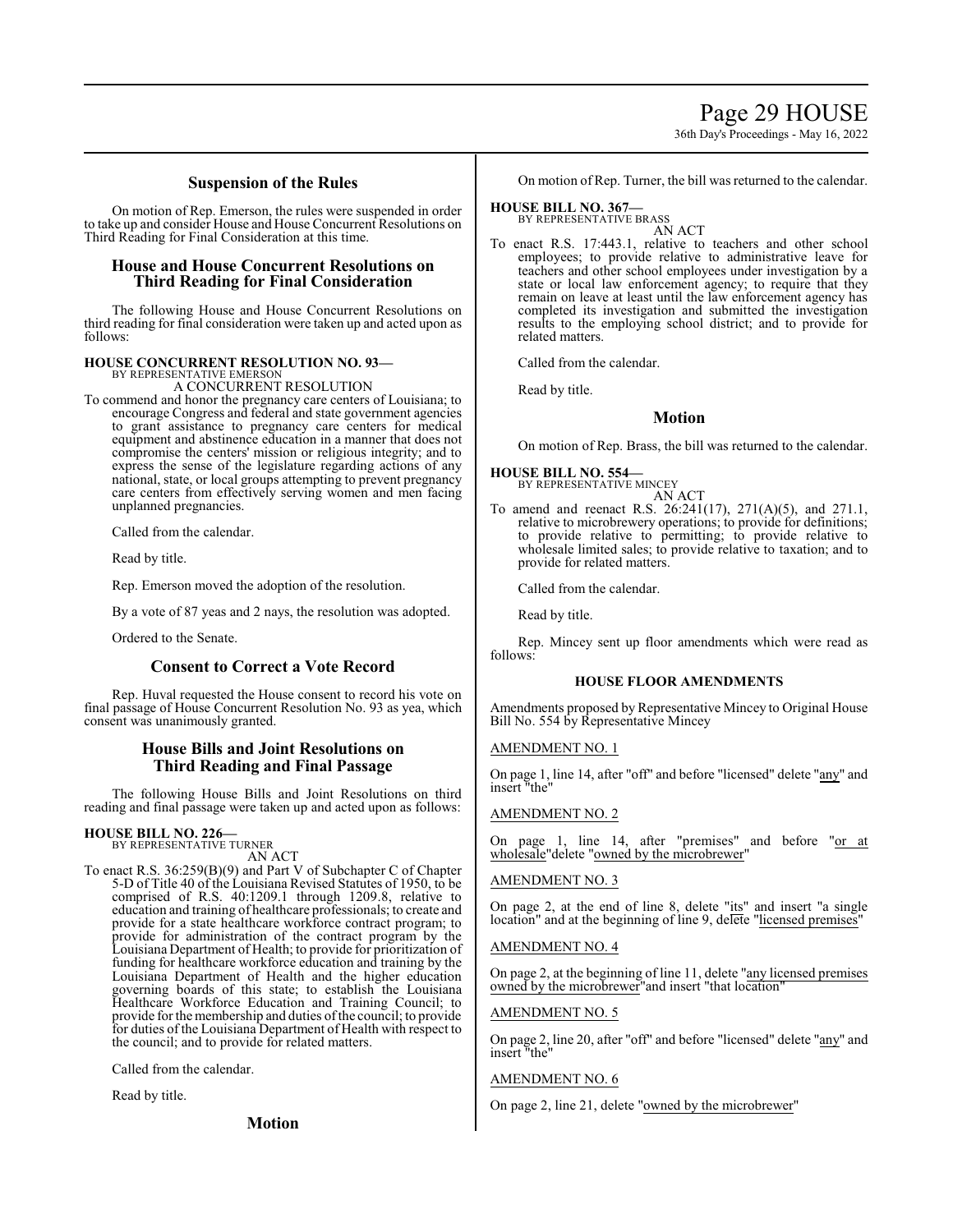# Page 30 HOUSE

36th Day's Proceedings - May 16, 2022

#### AMENDMENT NO. 7

On page 2, delete line 25 in its entirety and insert the following "contract with a licensed wholesaler in accordance with R.S. 26:801 et seq. for the purpose of distributing the products brewed by the microbrewer at its licensed premises

#### AMENDMENT NO. 8

On page 2, line 28, after "C." delete the remainder of the line and delete line 29 in its entirety and on page 3, at the beginning of line 1, delete "taxes due."

On motion of Rep. Mincey, the amendments were adopted.

Rep. Mincey moved the final passage of the bill, as amended.

#### **ROLL CALL**

The roll was called with the following result:

#### YEAS

| Mr. Speaker<br>Amedee<br>Bacala<br>Boyd<br>Brass<br>Brown<br><b>Bryant</b><br>Butler<br>Carpenter<br>Carrier<br>Carter, R.<br>Carter, W.<br>Cormier<br>Davis<br>Deshotel<br>DeVillier<br>DuBuisson<br>Duplessis<br>Farnum<br>Fisher<br>Fontenot<br>Freeman<br>Freiberg<br>Total - 69 | Frieman<br>Gaines<br>Geymann<br>Goudeau<br>Green<br>Harris<br>Hilferty<br>Hodges<br>Horton<br>Illg<br>Ivey<br>Jefferson<br>Jenkins<br>Johnson, T.<br>Jordan<br>Kerner<br>LaFleur<br>Landry<br>Larvadain<br>Lyons<br>Mack<br>Marcelle<br>Marino<br>NAYS | McCormick<br>McKnight<br>McMahen<br>Miller, D.<br>Miller, G.<br>Mincey<br>Muscarello<br>Nelson<br>Newell<br>Orgeron<br>Owen, C.<br>Pierre<br>Romero<br>Schamerhorn<br>Schlegel<br>Selders<br>St. Blanc<br>Stagni<br>Turner<br>Villio<br>Wheat<br>Willard<br>Zeringue |
|--------------------------------------------------------------------------------------------------------------------------------------------------------------------------------------------------------------------------------------------------------------------------------------|--------------------------------------------------------------------------------------------------------------------------------------------------------------------------------------------------------------------------------------------------------|----------------------------------------------------------------------------------------------------------------------------------------------------------------------------------------------------------------------------------------------------------------------|
| Beaullieu<br>Bishop<br>Bourriaque<br>Coussan<br>Edmonds<br>Edmonston<br>Firment<br>Total - 19                                                                                                                                                                                        | Gadberry<br>Garofalo<br>Johnson, M.<br>LaCombe<br>McFarland<br>Miguez<br>Pressly<br><b>ABSENT</b>                                                                                                                                                      | Seabaugh<br>Stefanski<br>Thomas<br>Thompson<br>White                                                                                                                                                                                                                 |
| Adams<br>Bagley<br>Cox<br>Crews<br>Echols<br>Emerson<br>Total - 17                                                                                                                                                                                                                   | Glover<br>Hollis<br>Hughes<br>Huval<br>Magee<br>Moore                                                                                                                                                                                                  | Owen, R.<br>Phelps<br>Riser<br>Tarver<br>Wright                                                                                                                                                                                                                      |

The Chair declared the above bill was finally passed.

The title of the above bill was read and adopted.

Rep. Mincey moved to reconsider the vote by which the above

bill was finally passed, and, on his own motion, the motion to reconsider was laid on the table.

#### **Consent to Correct a Vote Record**

Rep. Horton requested the House consent to record her vote on final passage of House Bill No. 554 as yea, which consent was unanimously granted.

## **Acting Speaker Bishop in the Chair**

**HOUSE BILL NO. 1070** (Substitute for House Bill No. 759 by Representative Schexnayder)**—** BY REPRESENTATIVE SCHEXNAYDER

AN ACT

To amend and reenact R.S. 29:725(A) and 726(F), to enact R.S. 29:725(K), 726(G), and 728(G), and to repeal R.S. 29:725.5, 726(E)(25), and 731, relative to the Governor's Office of Homeland Security and Emergency Preparedness; to provide requirements for the statewide emergencymanagement software system; to provide for mandatory training requirements; to provide relative to employees in parish offices of homeland security and emergency preparedness; to provide relative to prepositioned contracts; to provide relative to procurement; to provide for reporting; to provide for temporary housing assistance; to provide for eligibility; to provide relative to waivers oflocal land use regulations; to provide for exemptions; to provide for an effective date; and to provide for related matters.

Called from the calendar.

Read by title.

Rep. Schexnayder sent up floor amendments which were read as follows:

#### **HOUSE FLOOR AMENDMENTS**

Amendments proposed by Representative Schexnayder to Engrossed House Bill No. 1070 by Representative Schexnayder

#### AMENDMENT NO. 1

On page 1, line 2, after "R.S. 29:725(A)" and before "to enact" delete "and  $726(F)$ ," and insert "and  $(F)$ , 725.5, 726(B)(introductory paragraph) and (F), and 729(B)(introductory paragraph) and (12),

#### AMENDMENT NO. 2

On page 1, line 3, after "repeal" and before "and 731," delete "R.S. 29:725.5, 726(E)(25)," and insert "R.S. 29:726(E)(25) and"

#### AMENDMENT NO. 3

On page 1, line 4, after "Preparedness;" and before "to provide" insert "to provide relative to interoperability; to create the Emergency Communications Interoperability Fund;"

#### AMENDMENT NO. 4

On page 1, line 6, after "relative to" and before "parish" delete "employees in"

#### AMENDMENT NO. 5

On page 1, line 13, after "R.S. 29:725(A)" and before "are hereby" delete "and 726(F)" and insert "and (F), 725.5, 726(B)(introductory paragraph) and (F), and 729(B)(introductory paragraph) and (12),"

#### AMENDMENT NO. 6

On page 1, after line 20, insert the following: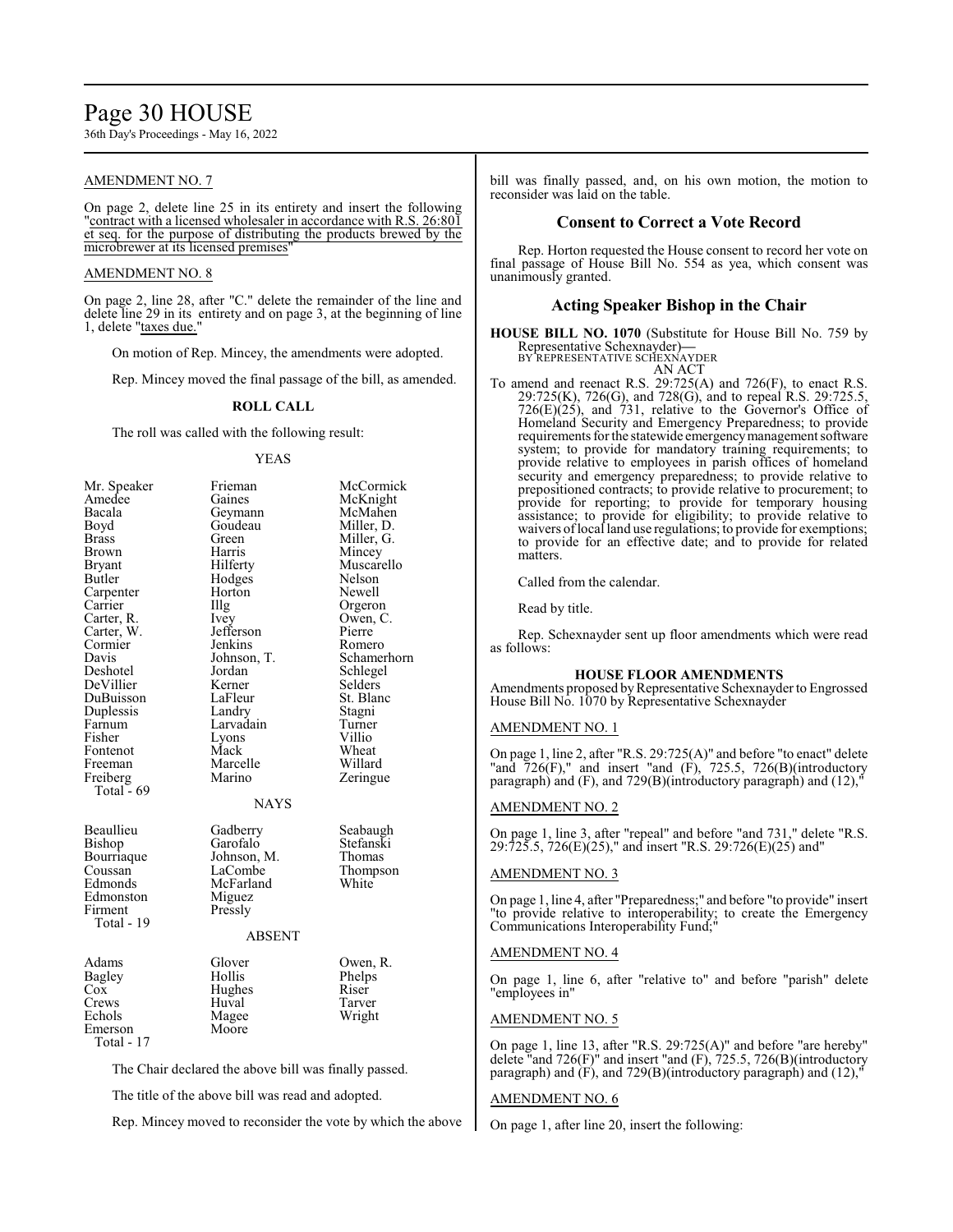# Page 31 HOUSE 36th Day's Proceedings - May 16, 2022

"F.(1) The director shall, in addition to other staff, appoint regional coordinators and may appoint assistant coordinators for each homeland security and emergency preparedness region throughout the state, as provided by R.S.  $29:726(E)(21)$  to assist each of the parish offices of homeland security and emergency preparedness in the administration of the provisions of this Chapter.

(2)(a) The regional coordinator shall administer the emergency management training programprovided in R.S. 29:726(F)(2) to local officials and employees identified by the parish president pursuant to the provisions of R.S.  $29:728(G)$ .

(b) The regional coordinator shall provide the training on no less than an annual basis and shall provide additional training as requested by any director of a parish office of homeland security and emergency preparedness.

(c) The training may be provided in-person or virtually, however, any virtual training shall require active participation from attendees.

 $*$  \*  $*$  \*

## AMENDMENT NO. 7

On page 2, delete line 29 in its entirety and insert the following:

"(4) The assistant deputy director of interoperability shall work in conjuction with the interoperability subcommittee of the Unified Command Group to develop a plan for alternatives to the Louisiana Wireless Information Network. The plan shall be submitted to the Joint Legislative Committee on the Budget no later than March 1, 2023.

\* \* \*

§725.5. Assistant deputy director of interoperability Emergency Communications Interoperability Fund

A. The office of interoperability shall be headed by an assistant deputy director of interoperability who shall be in the unclassified service. The assistant deputy director may delegate authority to such designees or to any governmental body as the assistant deputy director may deem appropriate within the limitations of state and federal laws, rules, and regulations. The assistant deputy director of interoperabilitymay promulgate rules and regulations to carry out the provisions of R.S. 29:725.1 through 725.5.

B. The assistant deputy director of interoperability shall work in conjunction with the state Unified Command Group and interoperability subcommittee to develop, implement, and maintain secure interagency communication across jurisdictional and geographic boundaries to enable end users to access authorized information when and how they need it as identified in the statewide interoperability plan and statewide communications interoperability plan for first responders.

C. The assistant deputy director of interoperability shall perform the following functions:

(1) Serve as chairman of the interoperability subcommittee.

(2) Serve as the state liaison for interoperability.

(3) Administer the statewide communications interoperability plan in coordination with the chief information officer or his designee.

(4) Partner with local, state, and federal officials to achieve emergency response interoperability in every parish throughout the state.

(5) Leverage existing local, state, and federal efforts, including assets and resources, to ensure better coordination and accountability for activities including but not limited to research and development, testing and evaluation, standards, technical assistance, training, and funding for interoperability.

(6) Support the creation of interoperability standards.

(7) Submit recommendations to the legislature relative to any changes in state law necessary to remove barriers to achieving communications interoperability.

There is hereby created in the state treasury, as a special fund, the Emergency Communications Interoperability Fund, hereinafter referred to in this Section as the "fund".

B. All unexpended and unencumbered monies in the fund at the end of the fiscal year shall remain in the fund. Monies in the fund shall be invested in the same manner as monies in the state general fund. Interest earned on the investment of monies in the fund shall be deposited in and credited to the fund.

Monies in the fund shall be used to provide funding for alternatives to the Louisiana Wireless Information Network as provided in the plan submitted pursuant to R.S. 29:725(K)(4) and approved by the Joint Legislative Committee on the Budget.

 $*$  \*  $*$  \*

AMENDMENT NO. 8

On page 3, between lines 3 and 4, insert the following:

"B. The office shall prepare and maintain a homeland security and state emergency operations plan and keep it current, which. The plan may shall include any of the following:

 $*$  \*  $*$  \*

#### AMENDMENT NO. 9

On page 3, between lines 15 and 16, insert the following:

(b) Is accessible to local officials for the purpose of viewing the status of requests for resources and services.

AMENDMENT NO. 10

On page 3, at the beginning of line 16, change "(b)" to "(c)"

#### AMENDMENT NO. 11

On page 3, between lines 18 and 19, insert the following:

"(d) Sends automatic notifications to the requesting parish when the status of a request changes."

#### AMENDMENT NO. 12

On page 3, delete lines 19 through 24 in their entirety and insert the following:

(2) Develop an emergency management training program for local officials and employees. The training programshall contain the following components:

(a) Instruction on submitting requests for resources and services.

(b) Information on the roles of the Governor's Office of Homeland Security and Emergency Preparedness, the parish offices of homeland securityand emergencypreparedness, and state agencies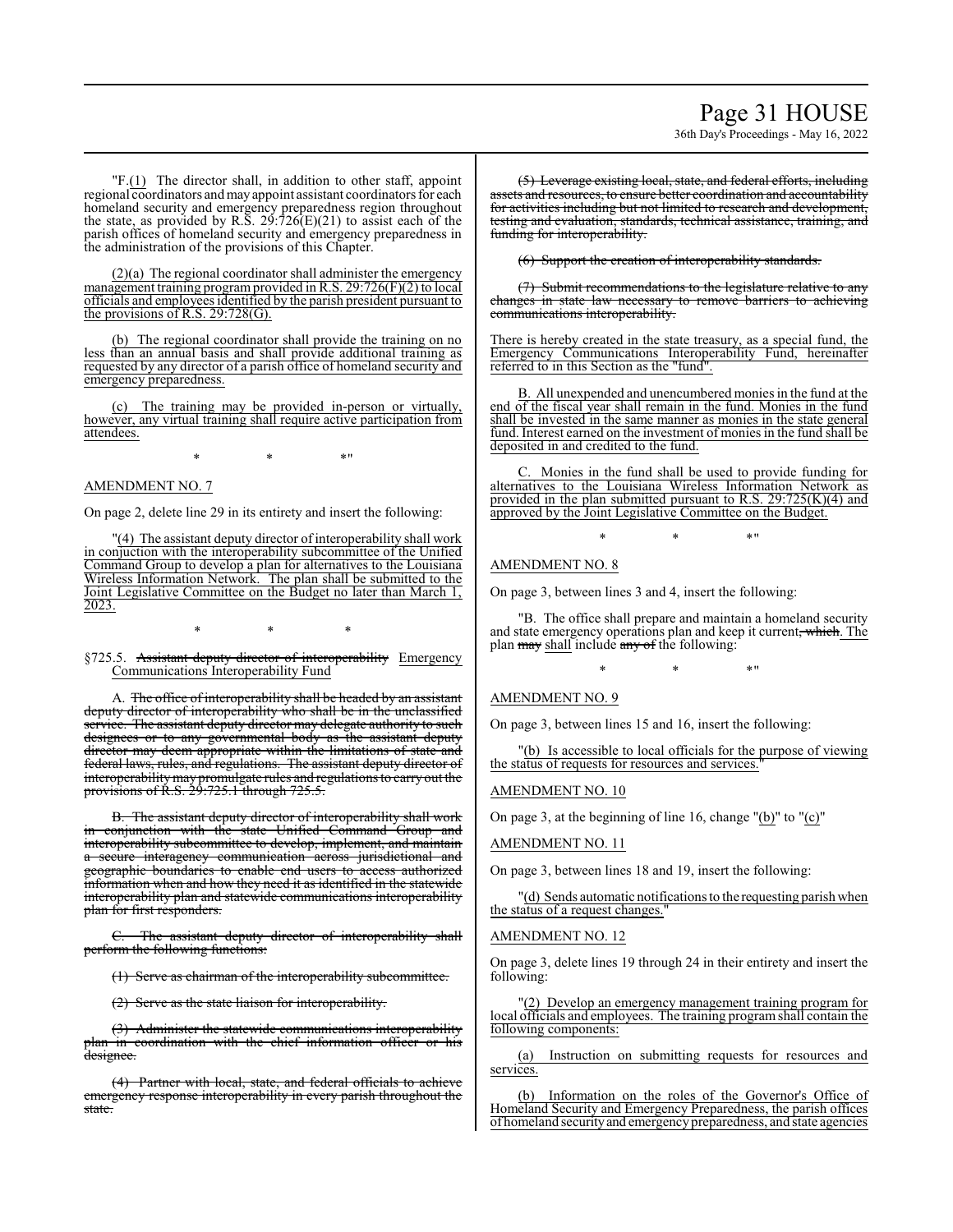# Page 32 HOUSE

36th Day's Proceedings - May 16, 2022

#### that provide resources and assistance for disaster preparedness, response, and recovery.

(c) Information on contracting for goods and services before, during, and after a disaster, procurement procedures, reimbursement requirements fromthe Federal Emergency Management Agency, and the utilization of prepositioned contracts.

(d) Availability and utilization of nonprofit organizations."

#### AMENDMENT NO. 13

On page 3, line 27, change "Department of Military Affairs" to "Military Department"

#### AMENDMENT NO. 14

On page 4, line 23, after "housing" and before "to" insert "directly adjacent to the survivor's damaged dwelling"

#### AMENDMENT NO. 15

On page 5, line 3, after "system" and before "Parishes" change the comma "," to a period ".'

#### AMENDMENT NO. 16

On page 5, delete line 18 in its entirety and insert "G. The parish president shall designate any parish, municipal, or special district employees the

#### AMENDMENT NO. 17

On page 5, at the beginning of line 19, change "director" to "parish president"

#### AMENDMENT NO. 18

On page 5, line 20, after "disaster" and before "response" insert "or emergency"

#### AMENDMENT NO. 19

On page 5, line 21, after "any" and before "officials" change "elected" to "local"

#### AMENDMENT NO. 20

On page 5, line 22, after "by the" and before "have" change "director" to "parish president"

#### AMENDMENT NO. 21

On page 5, at the beginning of line 23, delete "program"

#### AMENDMENT NO. 22

On page 5, between lines 23 and 24, insert the following:

"§729. Parish homeland security and emergency preparedness agency authorities and responsibilities

\* \* \*

B. The parish office of homeland security and emergency preparedness shall prepare and maintain an all hazards emergency operations plan and keep it current, which. The plan may shall include  $\frac{any}{ }$  of the following:

\* \* \*

(12) Other necessary matters as determined by GOHSEP.

 $*$  \*  $*$  \*

#### AMENDMENT NO. 23

On page 5, line 24, after "Section 2." and before "and 731," delete "R.S. 29:725.5, 726(E)(25)," and insert "R.S. 29:726(E)(25) and"

On motion ofRep. Schexnayder, the amendments were adopted.

Rep. Schexnayder moved the final passage of the bill, as amended.

#### **ROLL CALL**

The roll was called with the following result:

#### YEAS

Mr. Speaker Frieman McKnight<br>Amedee Gadberry McMahen Amedee Gadberry<br>Bacala Gaines Bacala Gaines Miguez Beaullieu Garofalo Miller, D. Geymann Miller,<br>Goudeau Mincev Bourriaque Goude<br>Boyd Green Boyd Green Muscarello Brass Harris Nelson Brown Hilferty<br>Brvant Hodges Bryant Hodges Orgeron<br>Butler Horton Owen, C Horton Owen, C.<br>Hughes Owen, R. Carpenter Hughes Owen,<br>
Carrier Huval Pierre Carrier Huval Pierre<br>Carter, R. Illg Pressly Carter, R. Illg Pressl<br>Carter, W. Ivev Riser Carter, W. Ivey Riser Cormier Jefferson<br>Coussan Jenkins Coussan Jenkins Schamerhorn<br>Crews Johnson, M. Schlegel Crews Johnson, M. Schlegel<br>Davis Johnson, T. Seabaugh Johnson, T.<br>Jordan Deshotel Jordan Selders DeVillier Kerner St. Blanch<br>DuBuisson LaCombe Stagni DuBuisson LaCombe Stagni<br>
Duplessis LaFleur Stefanski Duplessis LaFleur<br>Edmonds Landry Landry Thomas<br>
Larvadain Thompson Edmonston Larvadain Thomp<br>Emerson Lyons Turner Emerson Lyons Turner<br>
Farnum Mack Villio Farnum Mack Villio<br>Firment Magee Wheat Firment Magee Wheat<br>
Fisher Marcelle White Fisher Marcelle White<br>Fontenot Marino Willard Fontenot Marino Willard<br>
Freeman McCormick Zeringue McCormick<br>McFarland Freiberg McFarland Total - 95 NAYS Total - 0 ABSENT Adams Glover Tarver<br>
Bagley Hollis Wright Cox Moore<br>Echols Phelps Echols

Total - 10

The Chair declared the above bill was finally passed.

Wright

The title of the above bill was read and adopted.

Rep. Schexnayder moved to reconsider the vote by which the above bill was finally passed, and, on his own motion, the motion to reconsider was laid on the table.

#### **Speaker Schexnayder in the Chair**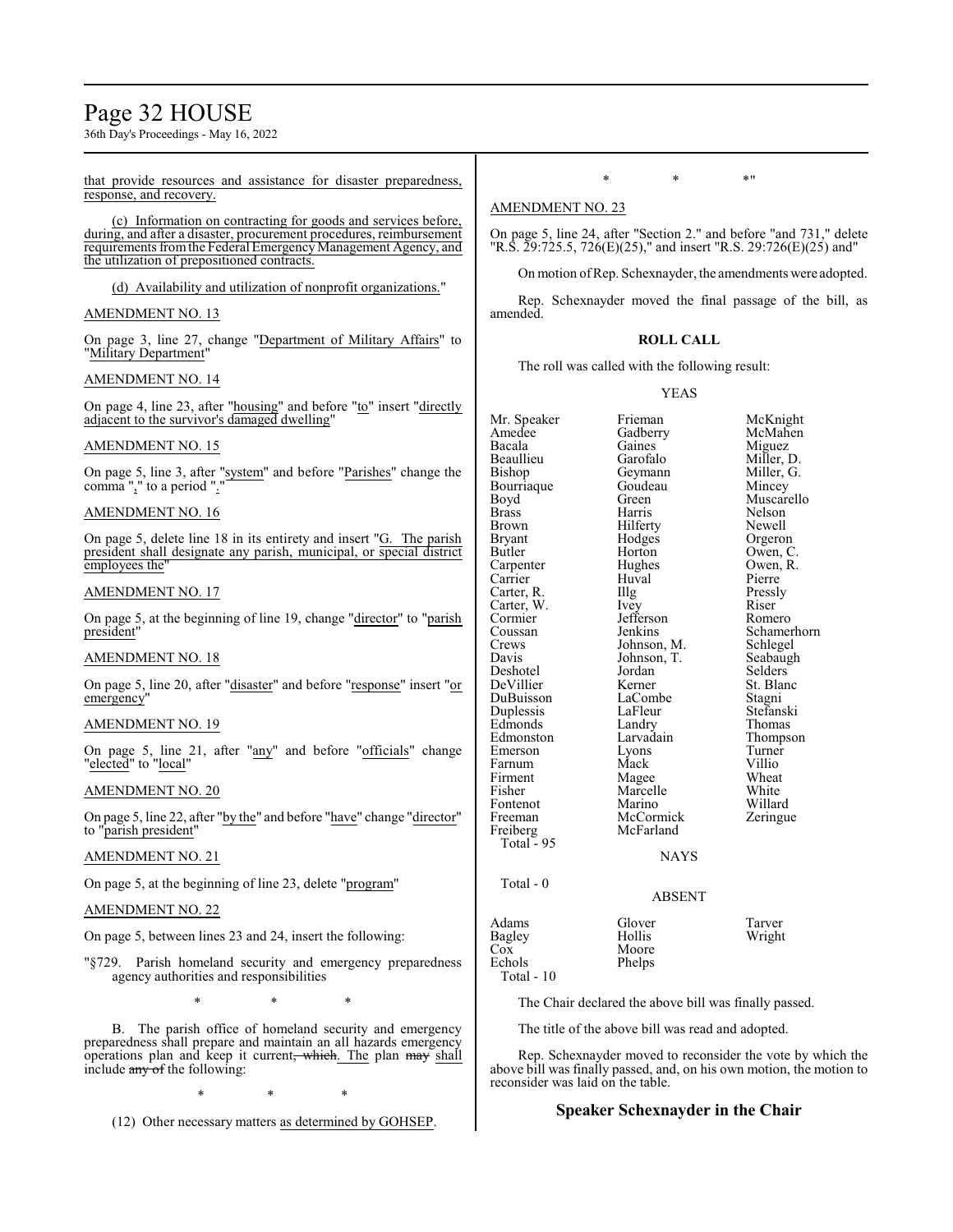# Page 33 HOUSE

36th Day's Proceedings - May 16, 2022

#### **HOUSE BILL NO. 670—**

BY REPRESENTATIVE BUTLER AN ACT

To amend and reenact R.S. 37:585(C), 586(A)(4) and (6), and 599, relative to the Louisiana Cosmetology Act; to provide for examinations for special permits; to provide for fees for licenses, permits, and certificates for certain applicants; and to provide for related matters.

Called from the calendar.

Read by title.

## **Motion**

On motion of Rep. Butler, the bill was returned to the calendar.

#### **Notice of Intention to Call**

Pursuant to House Rule No. 8.20(A), Rep. Butler gave notice of her intention to call House Bill No. 670 from the calendar on Thursday, May 19, 2022.

#### **HOUSE BILL NO. 1031—**

BY REPRESENTATIVE FREIBERG

- AN ACT
- To enact Part II-A of Chapter 3 of Title 32 of the Louisiana Revised Statutes of 1950, to be comprised of R.S. 32:461, relative to an annual road usage fee on certain vehicles; to levy a road usage fee on electric and hybrid motor vehicles; to provide for the collection and disposition of the proceeds; to provide for certain definitions; to provide for the use of road usage fee proceeds; and to provide for related matters.

Called from the calendar.

Read by title.

Rep. Freiberg moved the final passage of the bill, as amended.

#### **ROLL CALL**

The roll was called with the following result:

#### YEAS

| Mr. Speaker  | Freiberg    | McKr   |
|--------------|-------------|--------|
| Amedee       | Gadberry    | McMa   |
| Bacala       | Gaines      | Miller |
| Beaullieu    | Geymann     | Miller |
| Bishop       | Goudeau     | Mince  |
| Bourriaque   | Green       | Musca  |
| Boyd         | Harris      | Nelso  |
| <b>Brass</b> | Hilferty    | Newe   |
| Brown        | Hodges      | Orger  |
| Bryant       | Hughes      | Owen   |
| Butler       | Huval       | Owen   |
| Carpenter    | Illg        | Pierre |
| Carrier      | Ivey        | Pressl |
| Carter, R.   | Jefferson   | Riser  |
| Carter, W.   | Jenkins     | Rome   |
| Cormier      | Johnson, T. | Schan  |
| Coussan      | Jordan      | Schleg |
| Crews        | Kerner      | Seldei |
| Davis        | LaCombe     | St. Bl |
| Deshotel     | LaFleur     | Stagn: |
| DeVillier    | Landry      | Thom   |
| DuBuisson    | Larvadain   | Villio |
| Duplessis    | Lyons       | Whea   |
| Edmonston    | Mack        | White  |
| Farnum       | Magee       | Willar |
| Fisher       | Marcelle    | Zering |
|              |             |        |

McKnight McMahen Miller, D. Miller, G. Mincey Muscarello Nelson Newell Orgeron Owen, C. Owen, R.<br>Pierre Pressly<br>Riser Romero Schamerhorn Schlegel Selders St. Blanc Stagni Thompson<br>Villio Wheat White Willard Zeringue

| Fontenot<br>Freeman<br>Total - 82                                   | Marino<br>McFarland                                                       |                               |
|---------------------------------------------------------------------|---------------------------------------------------------------------------|-------------------------------|
|                                                                     | <b>NAYS</b>                                                               |                               |
| Edmonds<br>Emerson<br>Firment<br>Frieman<br>Garofalo<br>Total $-13$ | Horton<br>Johnson, M.<br>McCormick<br>Miguez<br>Seabaugh<br><b>ABSENT</b> | Stefanski<br>Thomas<br>Turner |
| Adams<br>Bagley<br>$\cos$<br>Echols<br>Total - 10                   | Glover<br>Hollis<br>Moore<br>Phelps                                       | Tarver<br>Wright              |

The Chair declared the above bill, having received a two-thirds vote of the elected members, was finally passed.

The title of the above bill was read and adopted.

Rep. Freiberg moved to reconsider the vote by which the above bill was finally passed, and, on her own motion, the motion to reconsider was laid on the table.

# **HOUSE BILL NO. 222—** BY REPRESENTATIVE MARCELLE

AN ACT

To amend and reenact R.S. 17:416(A)(3)(a)(introductory paragraph) and (b)(i),  $(B)(1)(b)(i)$  and (ii)(bb) and (cc),  $(C)(1)$  and  $(2)(a)$ ,  $(D)(1)$ , and  $(J)$ , to enact R.S. 17:416 $(A)(7)$ , and to repeal R.S.  $17:416(C)(2)(b)$  and (c), relative to discipline of students; to provide relative to out-of-school suspensions and expulsions; to provide for consideration of personal trauma as a mitigating factor in a disciplinary action; to provide for discipline of students relative to uniform violations; and to provide for related matters.

Called from the calendar.

Read by title.

#### **Motion**

On motion of Rep. Marcelle, the bill was returned to the calendar.

# **HOUSE BILL NO. 369—** BY REPRESENTATIVE HARRIS

AN ACT

To enact R.S. 17:354 and 3996(B)(67) and (68), relative to education; to require public school governing authorities and public schools to post information on their websites relative to laws granting parents access to instructional materials and the Parents'Bill ofRights for Public Schools; to require distribution of such information during the first week of school annually; to apply the law relative to parental access to instructional materials to charter schools; and to provide for related matters.

Called from the calendar.

Read by title.

Rep. Harris moved the final passage of the bill.

#### **ROLL CALL**

The roll was called with the following result: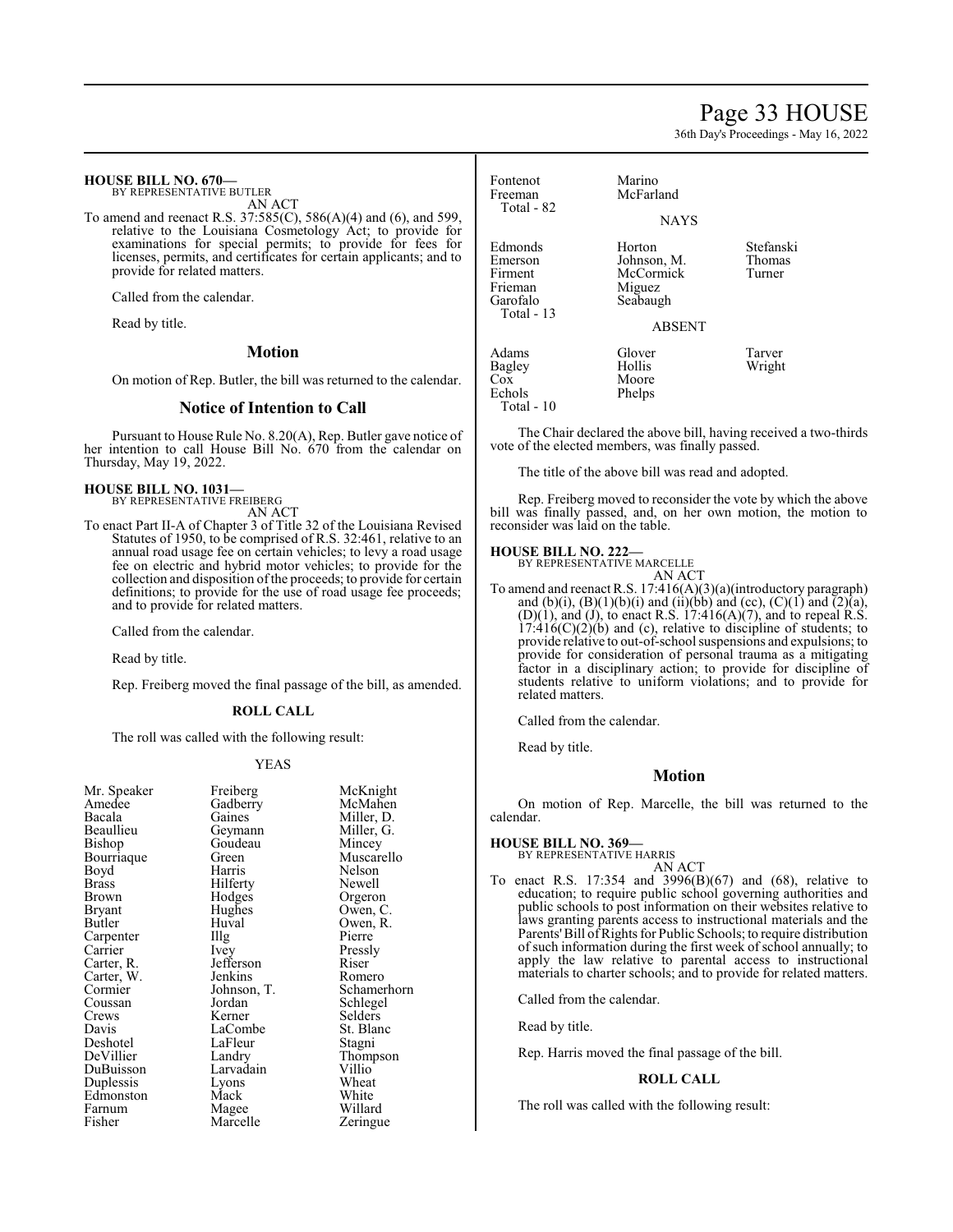# Page 34 HOUSE

36th Day's Proceedings - May 16, 2022

|                                                                                                                                                                                                                                                                                                                                                                                            | I LAS                                                                                                                                                                                                                                                                                                                                                    |                                                                                                                                                                                                                                                                                                                                                 |
|--------------------------------------------------------------------------------------------------------------------------------------------------------------------------------------------------------------------------------------------------------------------------------------------------------------------------------------------------------------------------------------------|----------------------------------------------------------------------------------------------------------------------------------------------------------------------------------------------------------------------------------------------------------------------------------------------------------------------------------------------------------|-------------------------------------------------------------------------------------------------------------------------------------------------------------------------------------------------------------------------------------------------------------------------------------------------------------------------------------------------|
| Mr. Speaker<br>Amedee<br>Bacala<br>Beaullieu<br>Bishop<br>Bourriaque<br>Boyd<br><b>Brass</b><br><b>Brown</b><br>Butler<br>Carpenter<br>Carrier<br>Carter, R.<br>Carter, W.<br>Cormier<br>Coussan<br>Crews<br>Davis<br>Deshotel<br>DuBuisson<br>Duplessis<br>Edmonds<br>Edmonston<br>Emerson<br>Farnum<br>Firment<br>Fisher<br>Fontenot<br>Freeman<br>Freiberg<br>Total - 90<br>$Total - 0$ | Frieman<br>Gadberry<br>Gaines<br>Garofalo<br>Geymann<br>Goudeau<br>Green<br>Harris<br>Hilferty<br>Hodges<br>Horton<br>Huval<br>Illg<br>Ivey<br>Jefferson<br>Jenkins<br>Johnson, M.<br>Johnson, T.<br>Jordan<br>Kerner<br>LaCombe<br>LaFleur<br>Landry<br>Larvadain<br>Lyons<br>Mack<br>Magee<br>Marcelle<br>Marino<br>McCormick<br><b>NAYS</b><br>ABSENT | McFarland<br>McKnight<br>McMahen<br>Miguez<br>Miller, D.<br>Miller, G.<br>Mincey<br>Muscarello<br>Nelson<br>Newell<br>Orgeron<br>Owen, C.<br>Owen, R.<br>Pierre<br>Pressly<br>Riser<br>Schamerhorn<br>Schlegel<br>Seabaugh<br>Selders<br>Stagni<br>Stefanski<br>Thomas<br>Thompson<br>Turner<br>Villio<br>Wheat<br>White<br>Willard<br>Zeringue |
| Adams                                                                                                                                                                                                                                                                                                                                                                                      | Echols                                                                                                                                                                                                                                                                                                                                                   | Phelps                                                                                                                                                                                                                                                                                                                                          |

YEAS

| Bagley      | Glover | Romero    |
|-------------|--------|-----------|
| Bryant      | Hollis | St. Blanc |
| Cox         | Hughes | Tarver    |
| DeVillier   | Moore  | Wright    |
| Total $-15$ |        |           |

The Chair declared the above bill was finally passed.

The title of the above bill was read and adopted.

Rep. Harris moved to reconsider the vote by which the above bill was finally passed, and, on his own motion, the motion to reconsider was laid on the table.

#### **HOUSE BILL NO. 951—** BY REPRESENTATIVE JORDAN

AN ACT

To amend and reenact R.S. 22:1295(1)(a) and (d)(introductory paragraph) and (2), relative to uninsured motorist coverage; to require that all automobile liability insurance policies issued in this state include uninsured motorist coverage; to repeal provisions allowing economic-only uninsured motorist coverage; to repeal provisions allowing uninsured motorist coverage with limits less than bodily injury liability; to make technical changes; and to provide for related matters.

Called from the calendar.

Read by title.

#### **Motion**

On motion of Rep. Jordan, the bill was returned to the calendar.

#### **Notice of Intention to Call**

Pursuant to House Rule No. 8.20(A), Rep. Jordan gave notice of his intention to call House Bill No. 951 from the calendar on Wednesday, May 18, 2022.

**HOUSE BILL NO. 1075** (Substitute for House Bill No. 861 by Representative St. Blanc)**—** BY REPRESENTATIVE ST. BLANC AN ACT

To amend and reenact R.S. 17:407.62(7), 407.64(B), and 407.66(A)(2) andR.S. 40:1563.2 and to enact R.S. 17:407.62(8) and (9), relative to family and in-home child care providers; to provide relative to the inspection of such providers; to provide relative to the powers and duties of the state Department of Education and the office of state fire marshal with respect to such providers; to provide for the transfer and use of monies; and to provide for related matters.

Called from the calendar.

Read by title.

Rep. St. Blanc sent up floor amendments which were read as follows:

#### **HOUSE FLOOR AMENDMENTS**

Amendments proposed by Representative St. Blanc to Engrossed House Bill No. 1075 by Representative St. Blanc

#### AMENDMENT NO. 1

On page 2, line 28, after "agent," and before "money" insert "and"

On motion of Rep. St. Blanc, the amendments were adopted.

Rep. St. Blanc moved the final passage of the bill, as amended.

#### **ROLL CALL**

The roll was called with the following result:

## YEAS

| Mr. Speaker | Gadberry    | McMahen     |
|-------------|-------------|-------------|
| Bacala      | Gaines      | Miller, D.  |
| Beaullieu   | Goudeau     | Miller, G.  |
| Bishop      | Green)      | Mincey      |
| Bourriaque  | Harris      | Nelson      |
| Brass       | Hilferty    | Newell      |
| Brown       | Hughes      | Orgeron     |
| Bryant      | Huval       | Owen, C.    |
| Butler      | Illg        | Owen, R.    |
| Carpenter   | Ivey        | Pierre      |
| Carrier     | Jefferson   | Pressly     |
| Carter, R.  | Jenkins     | Riser       |
| Carter, W.  | Johnson, M. | Romero      |
| Cormier     | Johnson, T. | Schamerhorn |
| Coussan     | Jordan      | Schlegel    |
| Davis       | Kerner      | Selders     |
| DuBuisson   | LaCombe     | St. Blanc   |
| Duplessis   | LaFleur     | Stagni      |
| Edmonds     | Landry      | Stefanski   |
| Edmonston   | Larvadain   | Thomas      |
| Farnum      | Lyons       | Thompson    |
| Firment     | Mack        | Turner      |
| Fisher      | Magee       | Villio      |
| Fontenot    | Marcelle    | Wheat       |
| Freeman     | Marino      | White       |
| Freiberg    | McFarland   | Willard     |

Frieman McKnight Zeringue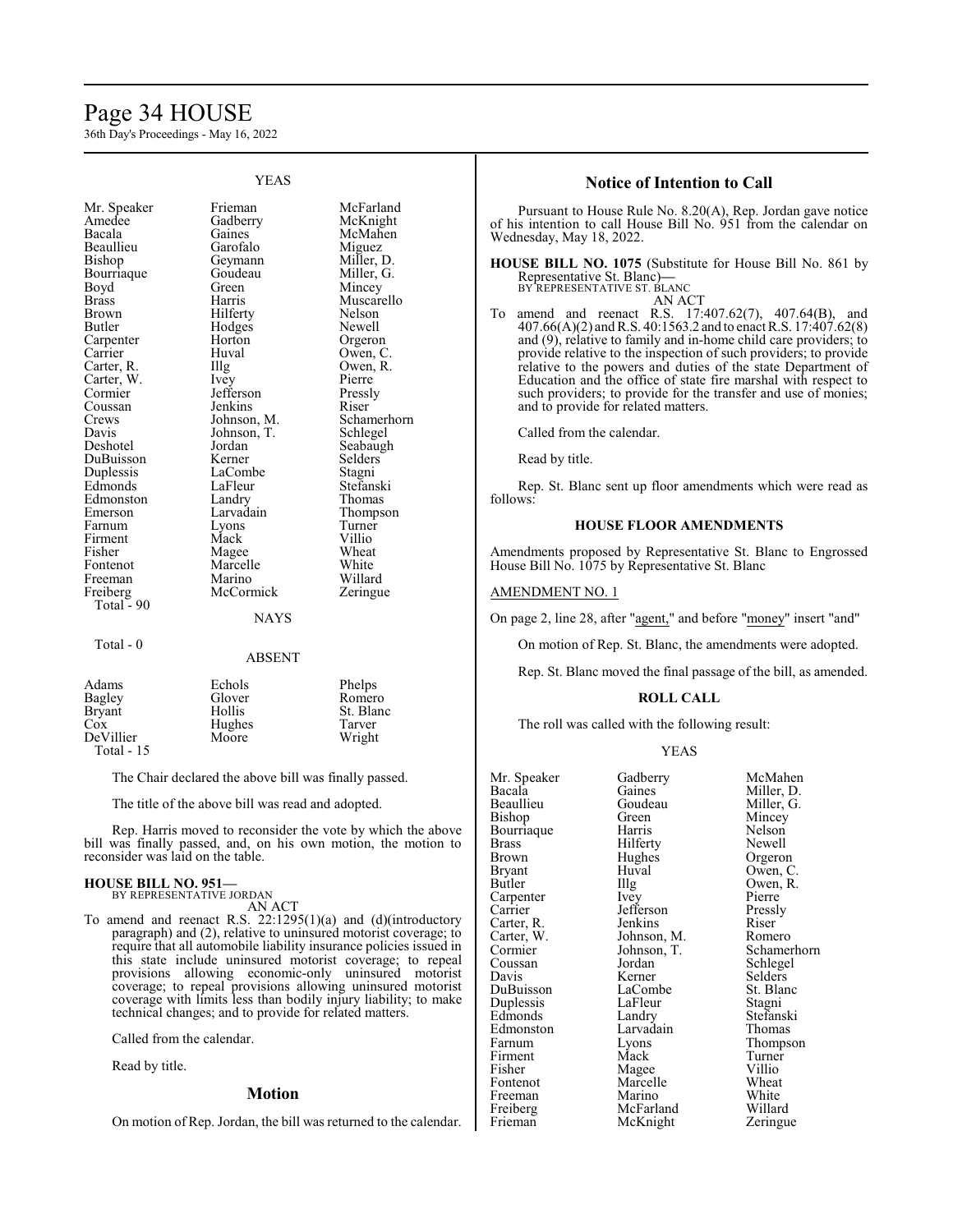Page 35 HOUSE

36th Day's Proceedings - May 16, 2022

Total - 81

# **NAYS**

McCormick

Amedee Hodges Muscarello<br>
Boyd Horton Phelps Boyd Horton Phelps<br>Crews McCormick Seabaugh Garofalo Miguez Total - 11

ABSENT

Adams Echols Moore Bagley Emerson Tarver<br>
Cox Geymann Wright Geymann<br>Glover Deshotel Glove<br>
DeVillier Hollis DeVillier Total - 13

The Chair declared the above bill, having received a two-thirds vote of the elected members, was finally passed.

The title of the above bill was read and adopted.

Rep. St. Blanc moved to reconsider the vote by which the above bill was finally passed, and, on his own motion, the motion to reconsider was laid on the table.

# **Consent to Correct a Vote Record**

Rep. Pressly requested the House consent to correct his vote on final passage of House Bill No. 1075 from nay to yea, which consent was unanimously granted.

## **HOUSE BILL NO. 1009—**

BY REPRESENTATIVE TARVER AN ACT

To amend and reenact R.S. 40:2405(A)(2)(b), relative to peace officer training; to provide relative to required training for parttime and reserve peace officers; to provide for implementation of required training for part-time and reserve peace officers; to provide for prospective and retroactive application; and to provide for related matters.

Called from the calendar.

Read by title.

Rep. Tarver sent up floor amendments which were read as follows:

## **HOUSE FLOOR AMENDMENTS**

Amendments proposed by Representative Tarver to Engrossed House Bill No. 1009 by Representative Tarver

AMENDMENT NO. 1

On page 1, line 16, change "2022 2024," to "2022,"

AMENDMENT NO. 2

On page 1, at the end of line 17, insert the following:

"However, such part-time or reserve peace officers, while working under the direct supervision of a P.O.S.T. certified officer, may complete the training programand pass the examination provided for in Paragraph (1) within two calendar years from the date of initial employment.

On motion of Rep. Tarver, the amendments were adopted.

**Motion**

On motion of Rep. Tarver, the bill was returned to the calendar.

## **Notice of Intention to Call**

Pursuant to House Rule No. 8.20(A), Rep. Tarver gave notice of his intention to call House Bill No. 1009 from the calendar on Wednesday, May 18, 2022.

# **Suspension of the Rules**

On motion of Rep. Magee, the rules were suspended in order to take up and consider Petitions, Memorials, and Communications at this time.

## **Petitions, Memorials, and Communications**

The following petitions, memorials, and communications were received and read:

## **Message from the Senate**

## **DISAGREEMENT TO SENATE BILL**

May 16, 2022

To the Honorable Speaker and Members of the House of Representatives:

I am directed to inform your honorable body that the Senate has refused to concur in the proposed House Amendments to Senate Bill No. 282 by Sen. Jackson, and ask the Speaker to appoint a committee to confer with a like committee from the Senate on the disagreement.

Respectfully submitted,

YOLANDA J. DIXON Secretary of the Senate

# **Message from the Senate**

#### **ASKING CONCURRENCE IN SENATE CONCURRENT RESOLUTIONS**

May 16, 2022

To the Honorable Speaker and Members of the House of Representatives:

I am directed to inform your honorable body that the Senate has adopted and asks your concurrence in the following Senate Concurrent Resolutions:

Senate Concurrent Resolution No. 51

Respectfully submitted,

YOLANDA J. DIXON Secretary of the Senate

# **Senate Concurrent Resolutions Lying Over**

The following Senate Concurrent Resolutions contained in the message were taken up and acted upon as follows: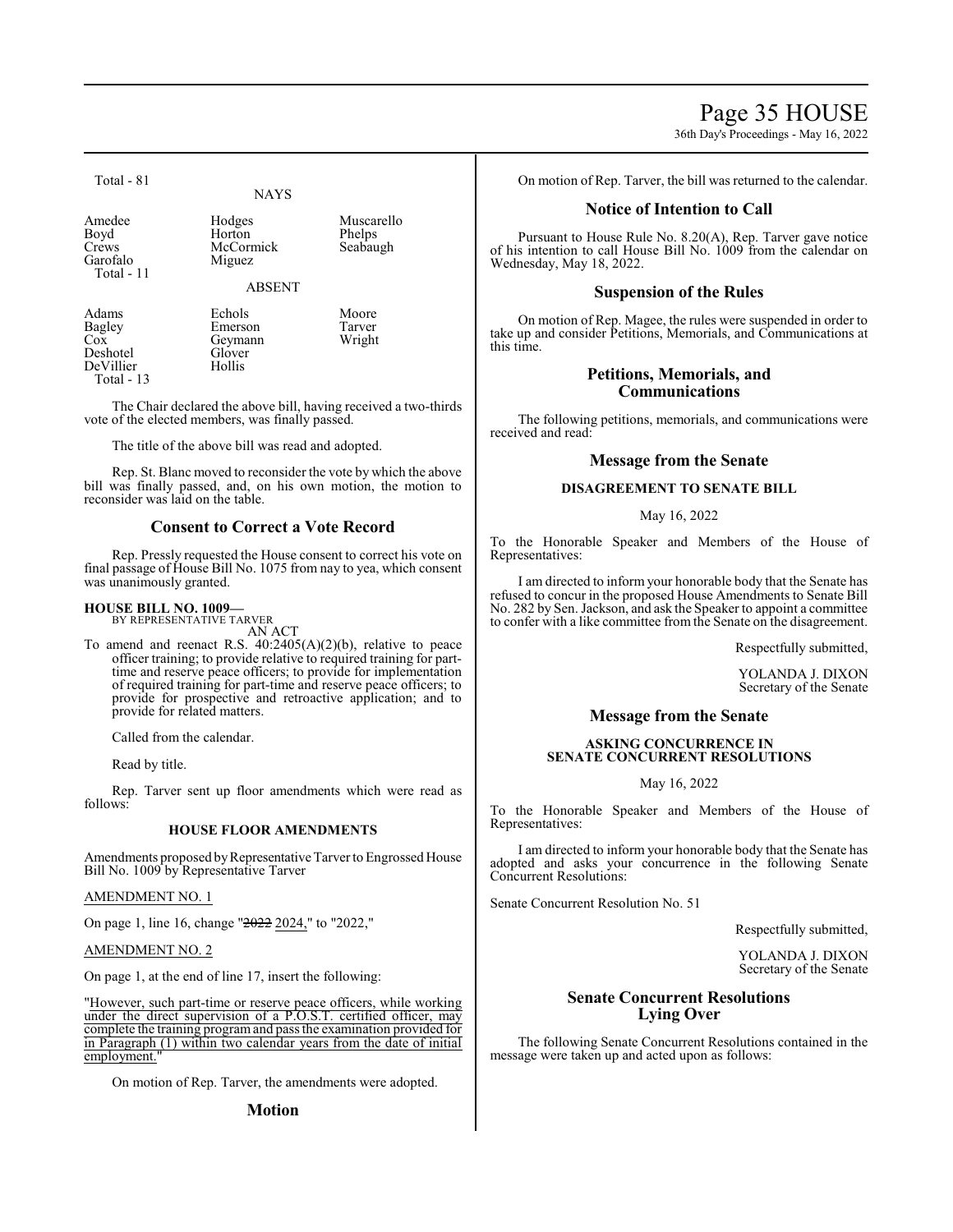# Page 36 HOUSE

36th Day's Proceedings - May 16, 2022

#### **SENATE CONCURRENT RESOLUTION NO. 51—** BY SENATOR PEACOCK A CONCURRENT RESOLUTION To commend Joan W. Burmaster on her retirement from forty-five years of service in healthcare and law. Read by title. Lies over under the rules. **Suspension of the Rules** On motion of Rep. Magee, the rules were suspended in order to take up and consider Petitions, Memorials, and Communications at this time. **Petitions, Memorials, and Communications** The following petitions, memorials, and communications were received and read: **Message from the Senate** House Concurrent Resolution No. 40 Returned without amendments House Concurrent Resolution No. 44 Returned without amendments House Concurrent Resolution No. 45 Returned without amendments House Concurrent Resolution No. 66 Returned without amendments **Message from the Senate SENATE BILLS** May 16, 2022

**SIGNED SENATE CONCURRENT RESOLUTIONS**

#### May 16, 2022

To the Honorable Speaker and Members of the House of Representatives:

I am directed to inform your honorable body that the President of the Senate has signed the following Senate Concurrent Resolutions:

Senate Concurrent Resolution 50

and ask the Speaker of the House of Representatives to affix his signature to the same.

Respectfully submitted,

YOLANDA J. DIXON Secretary of the Senate

The Senate Concurrent Resolutions contained herein were signed by the Speaker of the House.

# **Message from the Senate**

## **HOUSE CONCURRENT RESOLUTIONS**

## May 16, 2022

To the Honorable Speaker and Members of the House of Representatives:

I am directed to inform your honorable body that the Senate has concurred in the following House Concurrent Resolutions:

House Concurrent Resolution No. 18 Returned without amendments

House Concurrent Resolution No. 19 Returned without amendments

House Concurrent Resolution No. 38 Returned without amendments

House Concurrent Resolution No. 39 Returned without amendments

Respectfully submitted,

YOLANDA J. DIXON Secretary of the Senate

To the Honorable Speaker and Members of the House of Representatives:

I am directed to inform your honorable body that the Senate has finally passed the following Senate Bills:

Senate Bill Nos. 124, 348, 466, 472 and 497

Respectfully submitted,

YOLANDA J. DIXON Secretary of the Senate

# **Senate Bills and Joint Resolutions on First Reading**

The following Senate Bills and Joint Resolutions on first reading were taken up, read, and placed upon the calendar for their second reading:

#### **SENATE BILL NO. 124—** BY SENATOR ABRAHAM

AN ACT

To amend and reenact R.S. 17:221(E), relative to school attendance; to provide relative to reporting and recording attendance of certain students by the Louisiana Department of Education; and to provide for related matters.

Read by title.

Lies over under the rules.

#### **SENATE BILL NO. 348—** BY SENATOR CLOUD

AN ACT

To enact R.S. 42:812, relative to the Office of Group Benefits; to provide for requirements for health plans; to provide for information on denied prior authorizations be transmitted to healthcare providers; to provide for an effective date; and to provide for related matters.

Read by title.

Lies over under the rules.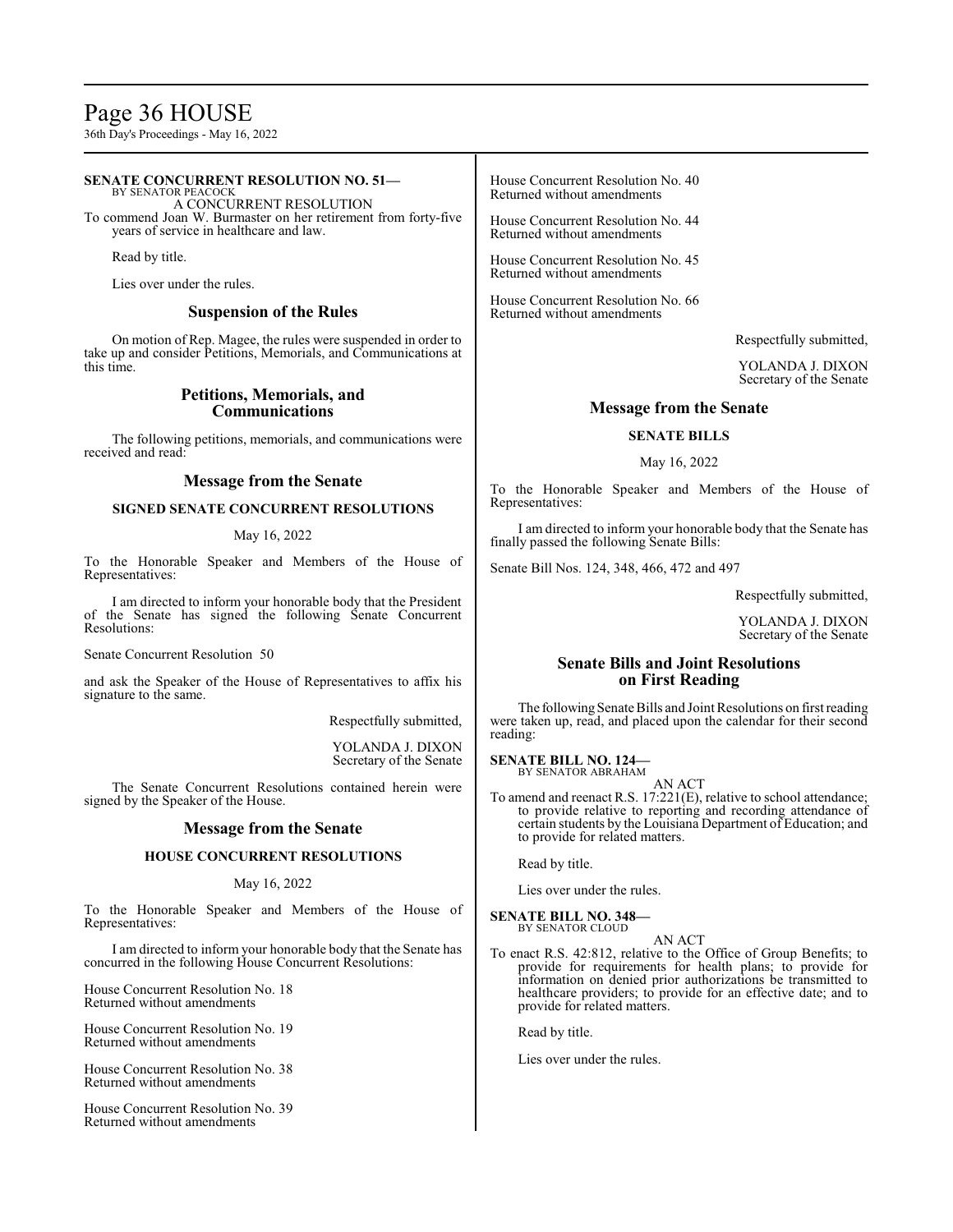# Page 37 HOUSE

36th Day's Proceedings - May 16, 2022

#### **SENATE BILL NO. 466—** BY SENATOR SMITH

AN ACT

To amend and reenact R.S. 47:1907(K), relative to assessors; to authorize assessors to increase their compensation up to five percent for four calendar years; to provide for an effective date; and to provide for related matters.

Read by title.

Lies over under the rules.

#### **SENATE BILL NO. 472—**

BY SENATOR MILLIGAN AND REPRESENTATIVE MIKE JOHNSON AN ACT

To enact Chapter 49 of Title 51 of the Louisiana Revised Statutes of 1950, to be comprised of R.S. 51:3051 through 3054, relative to homeland security; to provide relative to prohibited contracts; to provide for designation of a country as a threat to critical infrastructure; and to provide for related matters.

Read by title.

Lies over under the rules.

**SENATE BILL NO. 497** (Substitute of Senate Bill No. 316 by Senator Cloud)**—** BY SENATOR CLOUD

AN ACT

To enact R.S. 32:381.1, relative to motor vehicles; to provide for prohibited alterations; and to provide for related matters.

Read by title.

Lies over under the rules.

## **Suspension of the Rules**

On motion of Rep. Michael Johnson, the rules were suspended in order to take up and consider Introduction of Resolutions, House and House Concurrent at this time.

## **Introduction of Resolutions, House and House Concurrent**

The following members introduced the following entitled House and House Concurrent Resolutions, which were read the first time by their titles and placed upon the calendar for their second reading:

# **HOUSE RESOLUTION NO. 144—** BY REPRESENTATIVE MIKE JOHNSON

A RESOLUTION

To commend the Buckeye High School softball team on winning the Louisiana High School Athletic Association 2022 Class 3A state championship.

Read by title.

On motion of Rep. Michael Johnson, and under a suspension of the rules, the resolution was adopted.

#### **HOUSE RESOLUTION NO. 145—** BY REPRESENTATIVE HARRIS

A RESOLUTION

To urge and request the state Department of Education to study transparency in education with respect to parental access to instructional materials and submit a written report of findings and conclusions, including any recommendations for related legislation, to the House Committee on Education and the Senate Committee on Education not later than sixty days prior to the beginning of the 2023 Regular Session of the Legislature.

Read by title.

Lies over under the rules.

# **HOUSE RESOLUTION NO. 146—**

BY REPRESENTATIVE ROBBY CARTER A RESOLUTION

To urge and request the state Department of Education and the Department of Transportation and Development to jointly study the feasibility and effectiveness of installing seat belts on school buses and to report their findings to the House Committee on Education not later than February 1, 2023.

Read by title.

Lies over under the rules.

#### **HOUSE RESOLUTION NO. 147—**

BY REPRESENTATIVE HUGHES A RESOLUTION

To recognize Tuesday, May 24, 2022, as Historically Black Colleges and Universities Day at the state capitol.

Read by title.

On motion of Rep. Hughes, and under a suspension of the rules, the resolution was adopted.

# **HOUSE RESOLUTION NO. 148—** BY REPRESENTATIVE ORGERON

A RESOLUTION

To commend world champion carver Jett Brunet.

Read by title.

On motion of Rep. Orgeron, and under a suspension of the rules, the resolution was adopted.

#### **HOUSE CONCURRENT RESOLUTION NO. 117—** BY REPRESENTATIVE BRASS AND SENATOR PRICE A CONCURRENT RESOLUTION

To commend Edwin "DaLou" Octave, Jr., on the occasion of his one hundredth birthday.

Read by title.

On motion of Rep. Brass, and under a suspension of the rules, the resolution was adopted.

Ordered to the Senate.

**HOUSE CONCURRENT RESOLUTION NO. 118—** BY REPRESENTATIVE SELDERS A CONCURRENT RESOLUTION

To commend the Louisiana Art & Science Museum on the occasion of its sixtieth anniversary.

Read by title.

On motion of Rep. Selders, and under a suspension of the rules, the resolution was adopted.

Ordered to the Senate.

# **Reports of Committees**

The following reports of committees were received and read:

Report of the Committee on Appropriations

May 16, 2022

To the Speaker and Members of the House of Representatives: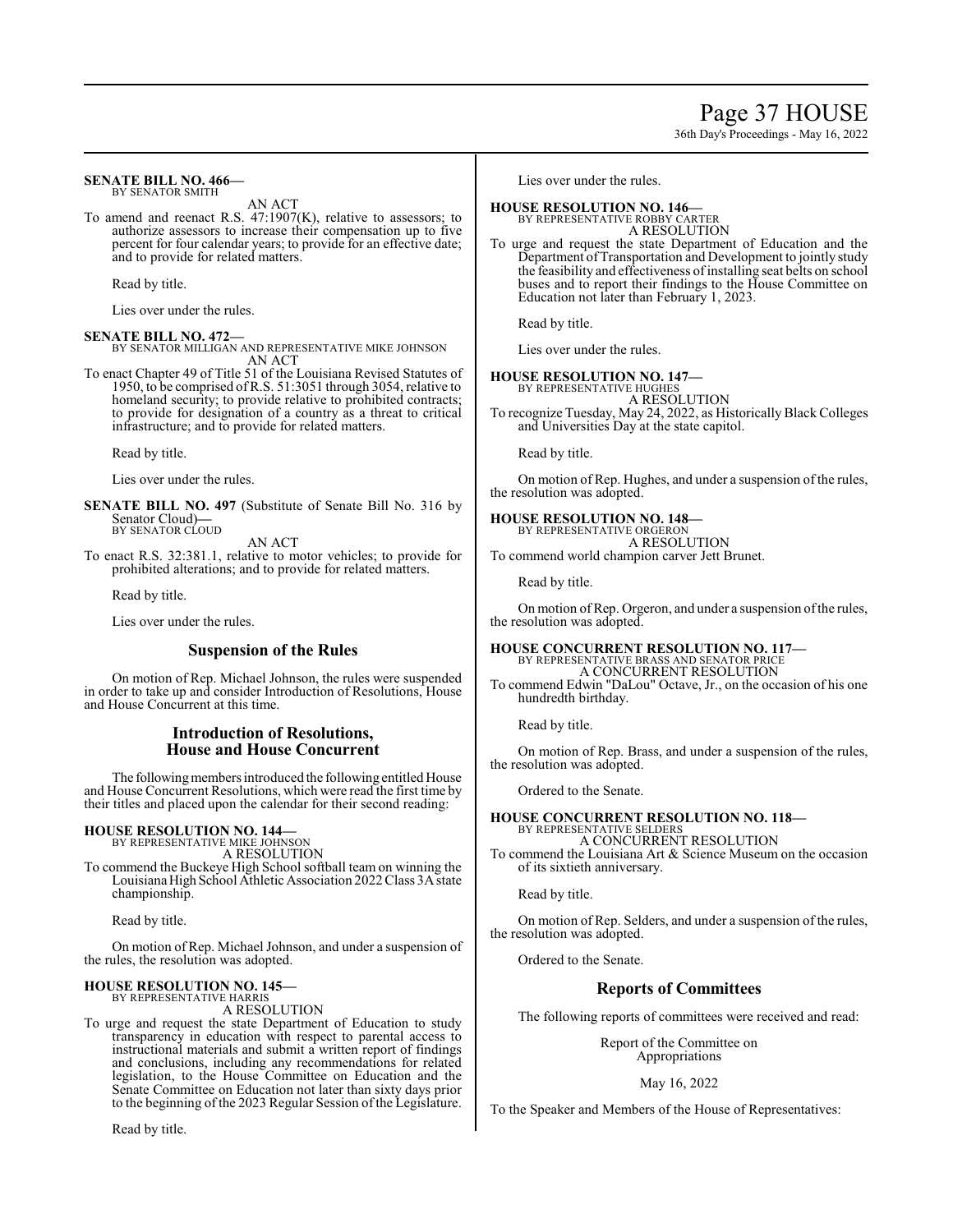# Page 38 HOUSE

36th Day's Proceedings - May 16, 2022

I am directed by your Committee on Appropriations to submit the following report: House Concurrent Resolution No. 103, by Wright Reported favorably. (13-0) House Bill No. 394, by Stagni Reported favorably. (15-0) House Bill No. 412, by Goudeau Reported favorably. (16-0) House Bill No. 537, by Davis Reported favorably. (13-0) House Bill No. 756, by Schexnayder Reported with amendments. (16-0) House Bill No. 911, by Hughes Reported with amendments. (15-0) Senate Bill No. 5, by Price Reported favorably. (13-0) Senate Bill No. 6, by Price Reported favorably. (14-0) Senate Bill No. 7, by Price Reported favorably. (16-0) Senate Bill No. 15, by Mills, Fred Reported favorably. (15-0) Senate Bill No. 16, by Mills, Fred Reported favorably. (15-0) Senate Bill No. 266, by Ward Reported with amendments. (19-0) Senate Bill No. 277, by Cortez Reported with amendments. (20-0) Senate Bill No. 490, by Cortez Reported with amendments. (19-0) JEROME "ZEE" ZERINGUE Chairman The above Senate Bills reported favorably or with amendments were referred to the Legislative Bureau. Report of the Committee on Commerce May 16, 2022 To the Speaker and Members of the House of Representatives: I am directed by your Committee on Commerce to submit the following report: House Bill No. 1048, by McKnight Reported favorably. (13-0) Senate Bill No. 106, by Luneau Reported favorably. (11-0) Senate Bill No. 222, by Lambert Reported with amendments. (11-0) Senate Bill No. 272, by Cortez Reported with amendments. (9-0) Senate Bill No. 286, by Luneau Reported with amendments. (11-0) Senate Bill No. 291, by Lambert Reported with amendments. (10-0) Senate Bill No. 446, by Mills, Fred Reported with amendments. (13-0) PAULA P. DAVIS The above Senate Bills reported favorably or with amendments, except Senate Bill No. 291, were referred to the Legislative Bureau. Report of the Committee on Transportation, Highways and Public Works May 16, 2022 To the Speaker and Members of the House of Representatives: I am directed by your Committee on Transportation, Highways and Public Works to submit the following report: House Concurrent Resolution No. 107, by Wright Reported favorably. (12-0) House Bill No. 591, by Wright Reported with amendments. (12-0) Senate Bill No. 108, by Ward Reported favorably. (9-0) Senate Bill No. 271, by Womack Reported favorably. (9-0) Senate Bill No. 423, by Foil Reported with amendments. (10-0) Senate Bill No. 429, by Womack Reported favorably. (9-0) Senate Bill No. 435, by Cortez Reported favorably. (12-0) Senate Bill No. 436, by Cloud Reported with amendments. (9-0) Senate Bill No. 465, by Connick Reported favorably. (10-0) MARK WRIGHT The above Senate Bills reported favorably or with amendments, except Senate Bill No. 435, were referred to the Legislative Bureau. Report of the Committee on Ways and Means May 16, 2022 To the Speaker and Members of the House of Representatives: I am directed by your Committee on Ways and Means to submit the following report: House Concurrent Resolution No. 72, by Romero Reported favorably. (12-0) Senate Bill No. 28, by Allain

Chairman

Chairman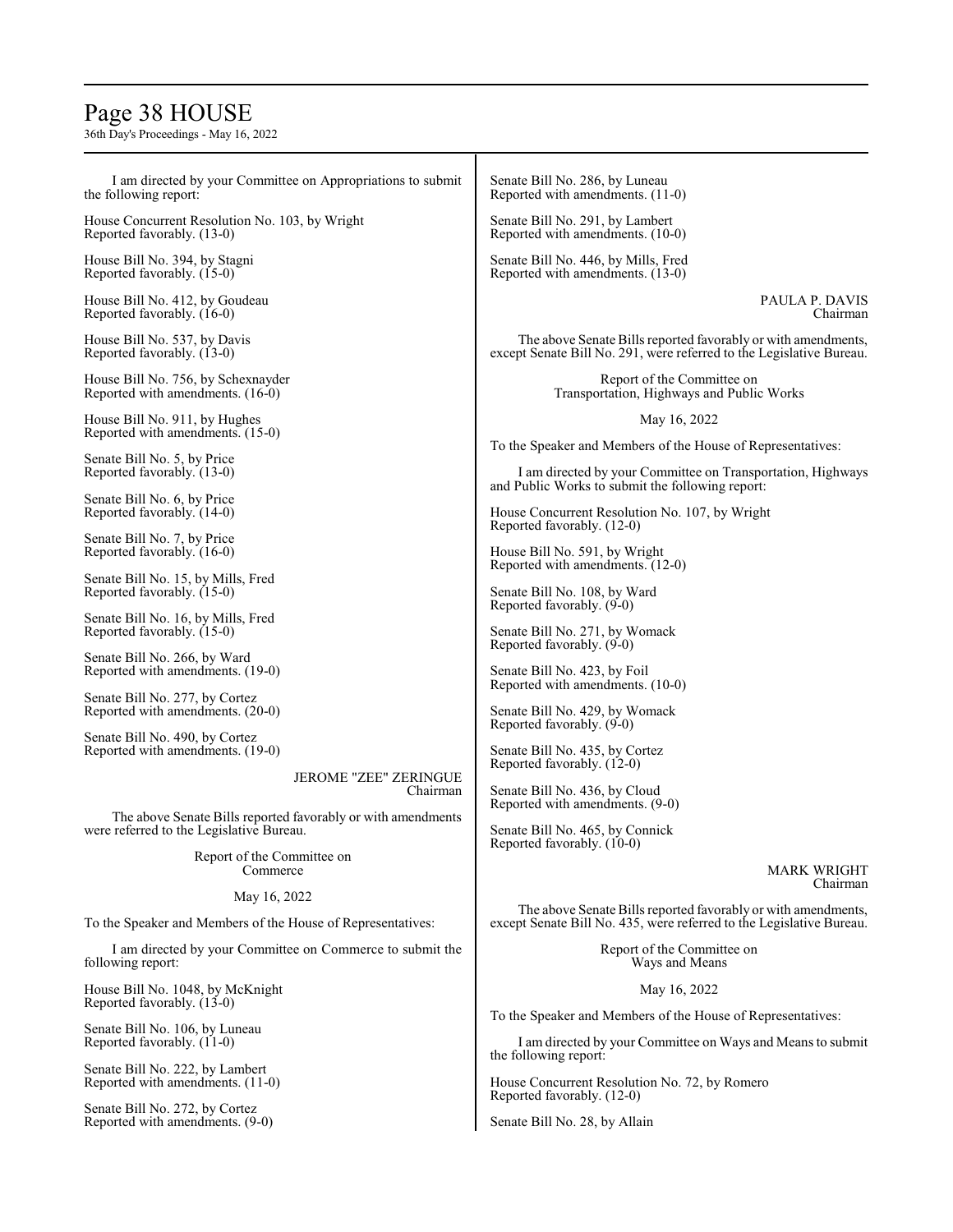# Page 39 HOUSE

36th Day's Proceedings - May 16, 2022

Reported favorably. (11-0)

Senate Bill No. 54, by Allain Reported with amendments. (11-0)

Senate Bill No. 235, by Allain Reported favorably. (12-0)

Senate Bill No. 241, by Allain Reported with amendments. (12-0)

Senate Bill No. 244, by Allain Reported favorably. (12-0)

Senate Bill No. 443, by Allain Reported with amendments. (12-0)

Senate Bill No. 444, by Allain Reported with amendments. (12-0)

> STUART J. BISHOP Chairman

The above Senate Bills reported favorably or with amendments, except Senate Bill No. 235, were referred to the Legislative Bureau.

## **Privileged Report of the Committee on Enrollment**

#### May 16, 2022

To the honorable Speaker and Members of the House of Representatives:

I am directed by your Committee on Enrollment to submit the following report:

The following House Resolutions have been properly enrolled:

#### **HOUSE RESOLUTION NO. 30—** BY REPRESENTATIVE ZERINGUE

A RESOLUTION

To create the Judicial Structure Task Force to study the caseload data and the number of judges of each appellate court and district court in Louisiana, to determine changes necessary to the existing structure of the judiciary, to provide the most efficient use of judicial resources, and to report its findings and recommendations to the House Committee on Appropriations and the House Committee on Judiciary no later than February 1, 2023.

# **HOUSE RESOLUTION NO. 81—** BY REPRESENTATIVE CARPENTER

A RESOLUTION

To urge and request the House Committee on Administration of Justice to study the crime of first degree murder when the victim is the minor child of the offender and to report its findings prior to the convening of the 2023 Regular Session of the Legislature of Louisiana.

#### **HOUSE RESOLUTION NO. 131—** BY REPRESENTATIVE CARPENTER

A RESOLUTION

To express the condolences of the House of Representatives upon the death of Melenda "Mendy" Dionne Jeter.

# **HOUSE RESOLUTION NO. 132—** BY REPRESENTATIVE MUSCARELLO

A RESOLUTION

To commend Ryan Thomas McFarland on earning the rank of Eagle Scout.

#### **HOUSE RESOLUTION NO. 133—**

BY REPRESENTATIVE MUSCARELLO A RESOLUTION To commend Dominic Joseph Hornsby on earning the rank of Eagle Scout.

**HOUSE RESOLUTION NO. 134—** BY REPRESENTATIVES BROWN AND BRASS A RESOLUTION To express the condolences of the House of Representatives upon the

death of the Reverend Lionel Johnson, Sr.

**HOUSE RESOLUTION NO. 135—** BY REPRESENTATIVE MINCEY

A RESOLUTION

To commend Denham Springs City Marshal Joe Shumate for his law enforcement service.

Respectfully submitted,

STEPHANIE HILFERTY Chairwoman

The above House Resolutions contained in the report were signed by the Speaker of the House and taken by the Clerk of the House to the Secretary of State in accordance with the rules of the House.

# **Privileged Report of the Committee on Enrollment**

#### May 16, 2022

To the honorable Speaker and Members of the House of Representatives:

I am directed by your Committee on Enrollment to submit the following report:

The following House Concurrent Resolutions have been properly enrolled:

HOUSE CONCURRENT RESOLUTION NO. 57—<br>BY REPRESENTATIVES MCFARLAND, ADMIS, AMEDEE, BACALA,<br>BAGLEY, BISHOP, BOURRIAQUE, BRASS, BROWN, BRYANT, BUTLER,<br>CARRIER, ROBBY CARTER, CREWS, DAVIS, DUBUISSON, DUPLESSIS,<br>ECHOLS, EDMONDS,

# A CONCURRENT RESOLUTION

To urge and request the Legislature of Louisiana to support the "Greaux the Good" farmers market match program.

Respectfully submitted,

STEPHANIE HILFERTY Chairwoman

The above House Concurrent Resolutions contained in the report were signed by the Speaker of the House and taken to the Senate by the Clerk of the House and were signed by the President of the Senate and taken by the Clerk of the House to the Secretary of State in accordance with the rules of the House.

# **Privileged Report of the Committee on Enrollment**

#### May 16, 2022

To the honorable Speaker and Members of the House of Representatives: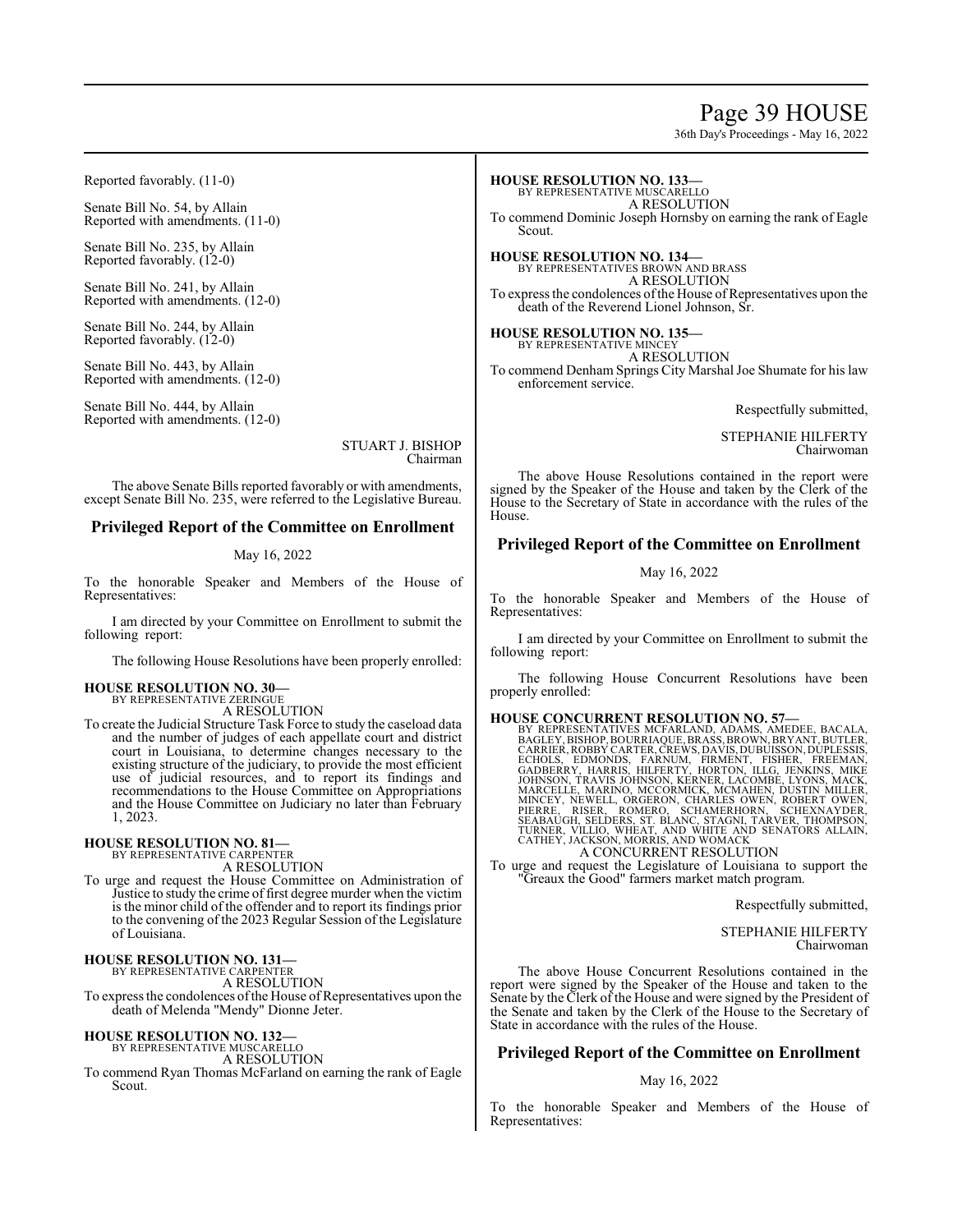# Page 40 HOUSE

36th Day's Proceedings - May 16, 2022

I am directed by your Committee on Enrollment to submit the following report:

The following House Bills have been properly enrolled:

# **HOUSE BILL NO. 172—** BY REPRESENTATIVE GREGORY MILLER

AN ACT

To amend and reenact R.S. 9:2061, relative to revocable trusts; to provide for the duties of the trustee to the settlor; and to provide for related matters.

#### **HOUSE BILL NO. 225—**

BY REPRESENTATIVE GREGORY MILLER AN ACT

To repeal Civil Code Articles 897 and 898, relative to successions; to repeal the ascendant's right to inherit immovables donated to a descendant; and to provide for related matters.

#### **HOUSE BILL NO. 247—**

BY REPRESENTATIVE MAGEE AN ACT

To amend and reenact the heading of Title XXII of the Code of Criminal Procedure, the heading of Chapter 1 of Title XXII of the Code of Criminal Procedure, Code of Criminal Procedure Articles 671 through 676, 678, and 679, the heading of Chapter 3 of Title XXII of the Code of Criminal Procedure, and Code of Criminal Procedure Article 684, and to repeal Code of Criminal Procedure Article 677, relative to the recusal of judges; to provide for the grounds for recusal; to provide for recusal on the motion of the court; to provide for authority of judges; to provide for the procedure for recusal; to provide for the selection of a judge to try the motion to recuse; to provide for the selection of a judge after recusal; to provide for the recusal of an ad hoc judge, appellate judge, and supreme court justice; to provide for review of recusal rulings; and to provide for related matters.

# **HOUSE BILL NO. 309—** BY REPRESENTATIVE JENKINS

AN ACT

To amend and reenact Code of Civil Procedure Article 3434(C)(1), relative to the delivery of property subject to a small succession; to provide for recordation of a death certificate; and to provide for related matters.

**HOUSE BILL NO. 322—** BY REPRESENTATIVES MARINO, BACALA, BAGLEY, DAVIS, HILFERTY, MIGUEZ, RISER, AND THOMPSON AN ACT

To enact R.S. 14:56(C), relative to offenses against property; to provide relative to damage to multiple properties; to provide relative to the aggregate amount of damages; and to provide for related matters.

#### **HOUSE BILL NO. 632—**

BY REPRESENTATIVE MCFARLAND AN ACT

To enact R.S. 30:2004(19) and R.S. 47:301(31) and 818.2(74), relative to small refineries; to provide definitions applicable to the La. Environmental Quality Act; and to provide for related matters.

#### **HOUSE BILL NO. 866—** BY REPRESENTATIVE FRIEMAN

AN ACT

To amend and reenact R.S. 22:165(B) and to enact R.S. 22:81(D), 82(D) and (E),  $111(D)$ ,  $112(D)$  and (E), and  $165(C)$ , relative to capital and surplus requirements for certain domestic insurers; to provide for minimum requirements for domestic insurers writing homeowners' insurance and fire and allied lines insurance; and to provide for related matters.

Respectfully submitted,

#### STEPHANIE HILFERTY Chairwoman

The above House Bills contained in the report were signed by the Speaker of the House and taken to the Senate by the Clerk and were signed by the President of the Senate and taken by the Clerk of the House to the Governor for executive approval.

## **Privileged Report of the Legislative Bureau**

May 16, 2022

To the Speaker and Members of the House of Representatives:

I am directed by your Legislative Bureau to submit the following report:

Senate Bill No. 46 Reported without amendments.

Senate Bill No. 51 Reported without amendments.

Senate Bill No. 88 Reported without amendments.

Senate Bill No. 93 Reported without amendments.

Senate Bill No. 101 Reported without amendments.

Senate Bill No. 107 Reported without amendments.

Senate Bill No. 111 Reported without amendments.

Senate Bill No. 115 Reported without amendments.

Senate Bill No. 140 Reported without amendments.

Senate Bill No. 159 Reported without amendments.

Senate Bill No. 201 Reported without amendments.

Senate Bill No. 215 Reported without amendments.

Senate Bill No. 275 Reported without amendments.

Senate Bill No. 311 Reported without amendments.

Senate Bill No. 313 Reported without amendments.

Senate Bill No. 319 Reported without amendments.

Senate Bill No. 332 Reported without amendments.

Senate Bill No. 383 Reported without amendments.

Senate Bill No. 398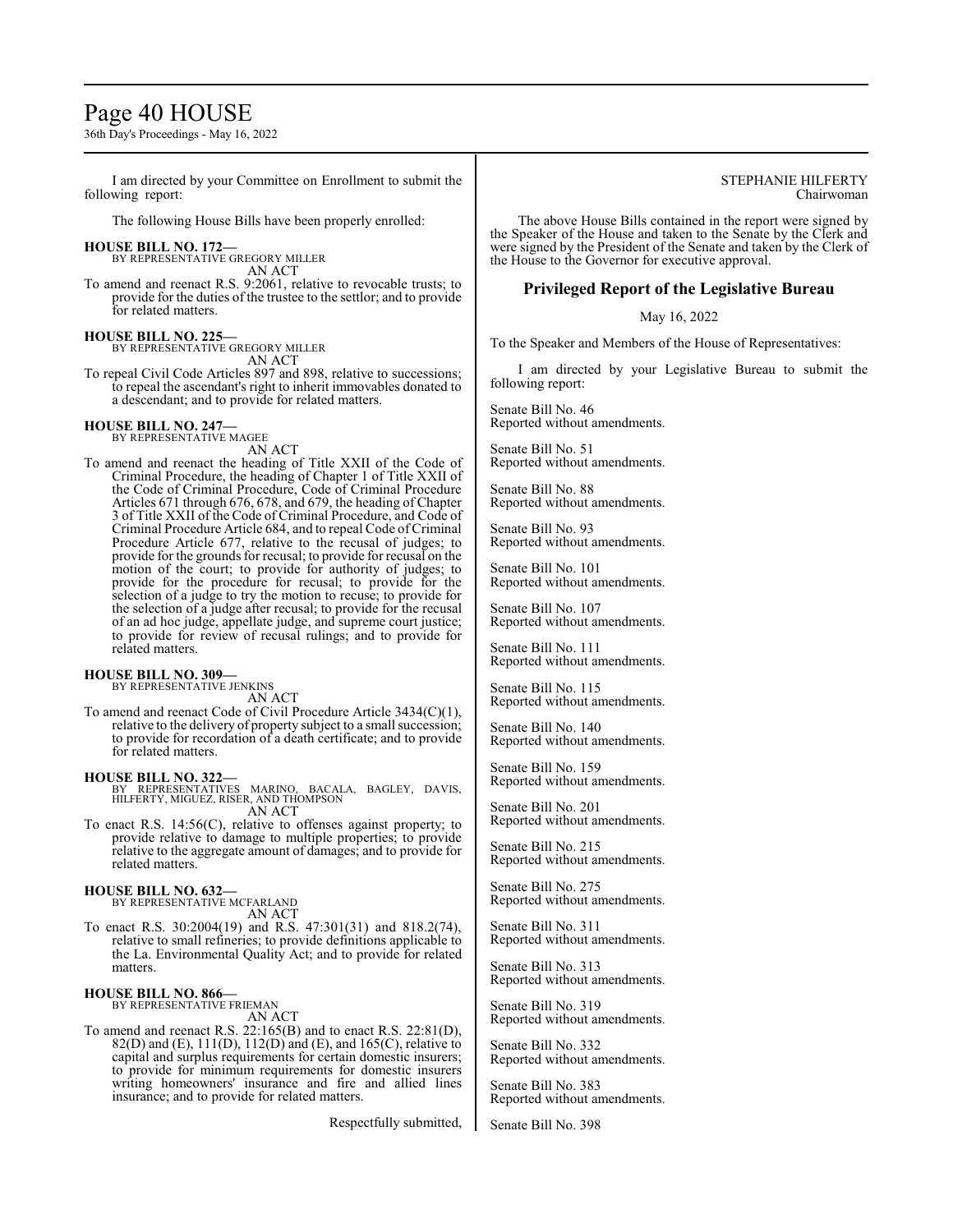# Page 41 HOUSE

36th Day's Proceedings - May 16, 2022

Reported without amendments.

Senate Bill No. 402 Reported without amendments.

Senate Bill No. 437 Reported without amendments.

Senate Bill No. 450 Reported without amendments.

Senate Bill No. 480 Reported without amendments.

Senate Bill No. 485 Reported without amendments.

Senate Bill No. 493 Reported without amendments.

Respectfully submitted,

DODIE HORTON Chair

# **House and House Concurrent Resolutions Lying Over**

The following House and House Concurrent Resolutions lying over were taken up and acted upon as follows:

## **Motion**

On motion of Rep. Michael Johnson, the Committee on Natural Resources and Environment was discharged from further consideration of House Resolution No. 129.

On motion ofRep. Michael Johnson, the resolution was ordered passed to its third reading.

## **House Bills and Joint Resolutions on Second Reading to be Referred**

The following House Bills and Joint Resolutions on second reading to be referred to committees were taken up, read, and referred to committees, as follows:

## **Motion**

On motion of Rep. Phelps, the Committee on Appropriations was discharged from further consideration of House Bill No. 968.

On motion of Rep. Phelps, the bill was ordered passed to its third reading.

## **Suspension of the Rules**

On motion of Rep. Marino, the rules were suspended to permit the Committee on Administration of Criminal Justice to submit their weekly schedule on a day other than required by House Rule 14.23.

## **Suspension of the Rules**

On motion ofRep. Stefanski, the rules were suspended to permit the Committee on House and Governmental Affairs to submit their weekly schedule on a day other than required by House Rule 14.23, and to consider the following legislative instruments that were not listed on the weekly committee schedule as required by House Rule 14.23:

House Concurrent Resolution No. 112

## **Suspension of the Rules**

On motion of Rep. Harris, the rules were suspended to permit the Committee on Education to meet on Tuesday, May 17, 2022, and consider the following legislative instruments that were not listed on the weekly committee schedule as required by House Rule 14.23:

House Bill No. 920

## **Suspension of the Rules**

On motion of Rep. Turner, the rules were suspended to permit the Committee on Health and Welfare to meet on Tuesday, May 17, 2022, and consider the following legislative instruments that were not listed on the weekly committee schedule as required by House Rule 14.23:

House Bill No. 673

House Concurrent Resolution No. 111

Senate Bill No. 439

# **Leave of Absence**

Rep. Bagley - 1 day

Rep. Cox - 4 days

Rep. Echols - 1 day

Rep. Moore - 4 days

Rep. Wright - 3 days

## **Adjournment**

On motion of Rep. Thompson, at 5:26 P.M., the House agreed to adjourn until Tuesday, May 17, 2022, at 1:00 P.M.

The Speaker of the House declared the House adjourned until 1:00 P.M., Tuesday, May 17, 2022.

> MICHELLE D. FONTENOT Clerk of the House

ANGELA S. SMITH Assistant Clerk of the House / Journal Clerk

# **Committee Meeting Notices**

The following committees posted notices as follows:

Committee on Administration of Criminal Justice

Will meet at: 9:30 a.m.

Date: Tuesday, May 17, 2022

Location: Committee Room 6

Remarks:

## MEETING IS CANCELLED.

JOSEPH A. MARINO, III Chairman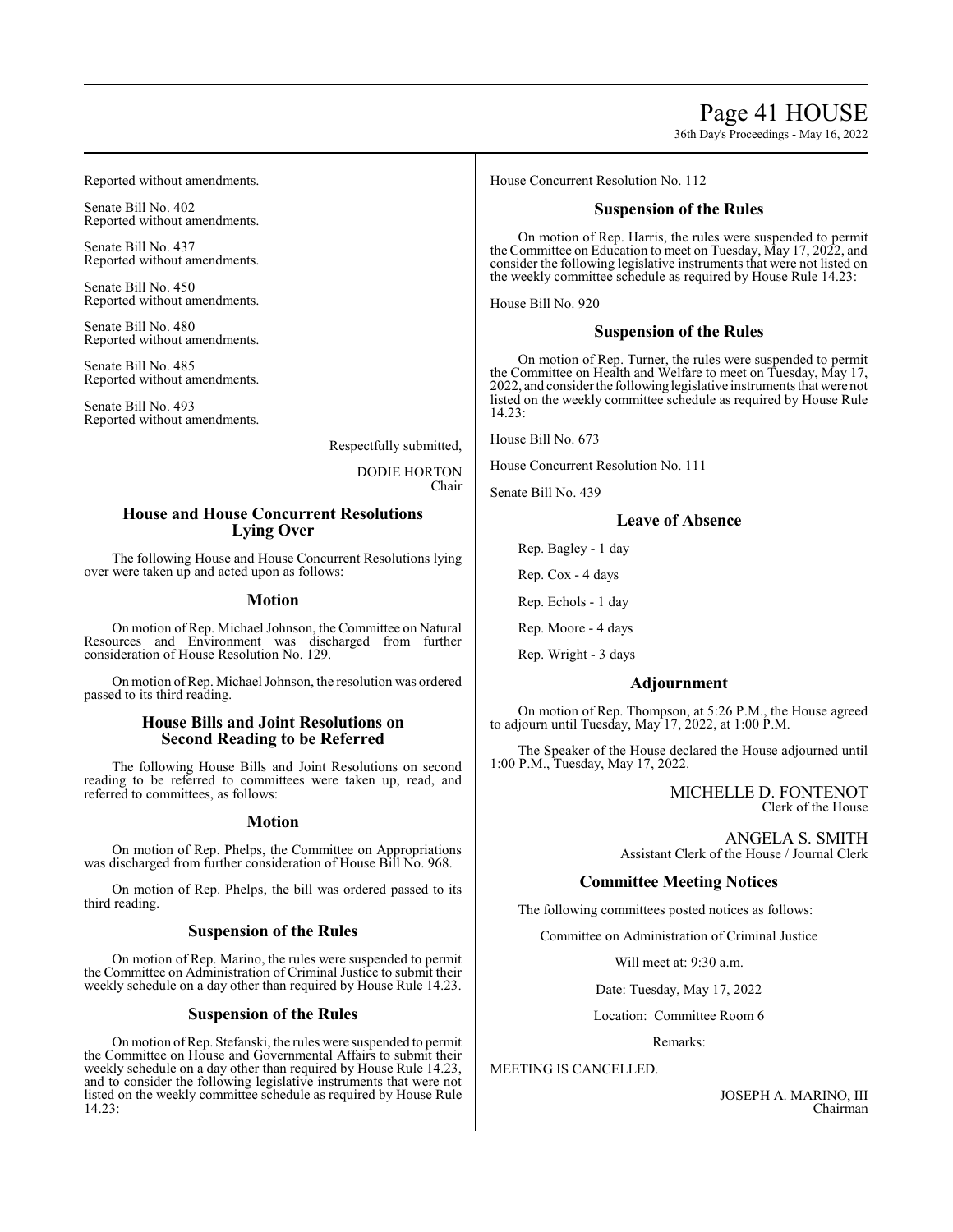36th Day's Proceedings - May 16, 2022

Committee on Education

Will meet at: 9:00 a.m.

Date: Tuesday, May 17, 2022

Location: Committee Room 1

Remarks:

- **HB451 CARPENTER SCHOOLS/CHARTER** Requires the State Board of Elementary and Secondary Education to consider the potential fiscal impact on the local school system when reviewing a Type 2 charter school proposal
- **HB747 GAROFALO CURRICULA** Requiresinstruction on the "I Have a Dream" speech and prohibits including certain concepts regarding sex, race, ethnicity, and national origin in content standards, curricula, textbooks, and staff professional development programs
- **HB 787 GAROFALO EDUCATION** Provides relative to training and curriculum in public schools
- **HB 798 DUPLESSIS CURRICULA** Prohibits state content standards and textbooks and other instructional materials that limit or restrict the teaching of African American history
- **HB892 GREEN STUDENT/DISCIPLINE** Provides relative to school master plans for improving student behavior and discipline
- **HB 920 HUGHES (TBA) STUDENT/DISCIPLINE**  Provides relative to student discipline **(Subject to Rule Suspension)**
- **HB 1014 GAROFALO EDUCATION** Provides relative to equality and transparency in education and prohibits the inclusion of certain concepts related to race, ethnicity, religion, color, or national origin

#### OTHER BUSINESS:

1. A presentation by Louisiana Future Farmers of America Association on agricultural education programs

Any person who does not feel comfortable giving testimony in person may submit a prepared statement in accordance with House Rule 14.33 in lieu of appearing before the committee:

A. Any interested person or any committee member may file with the committee a prepared statement concerning a specific instrument or matter under consideration by the committee or concerning any matter within the committee's scope of authority, and the committee records shall reflect receipt of such statement and the date and time thereof.

B. Any person who files a prepared statement which contains data or statistical information shall include in such prepared statement sufficient information to identify the source of the data or statistical information. For the purposes of this Paragraph, the term "source" shall mean a publication, website, person, or other source from which the data or statistical information contained in the prepared statement was obtained by the person or persons who prepared the statement.

NOTE: Statements emailed to h-educ@legis.la.gov and received prior to noon on Monday, May 16, 2022, will be distributed to the committee members prior to the meeting.

**NOTICE TO PUBLIC EMPLOYEES:** Before providing testimony before the committee, the committee must have on file a completed Designation of Public Employee by Elected Official form which authorizes you to appear on behalf of the elected official and you must file both a Certification by Public Employee of Official Duty form and a witness card with the committee on the day you provide testimony. Both forms are available at https://house.louisiana.gov/H\_Cmtes/Standing.

> LANCE HARRIS Chairman

Committee on Health and Welfare

Will meet at: 9:30 a.m.

Date: Tuesday, May 17, 2022

Location: Committee Room 5

Remarks:

- **HB673 JORDAN (TBA) INSURANCE/HEALTH** Provides relative to the regulation of pharmacy benefit managers **(Subject to Rule Suspension)**
- **HCR 111 STAGNI (TBA) HEALTH/LDH** Requests the Louisiana Department of Health to examine options to improve reimbursement rates for residential substance abuse treatment facilities in the state **(Subject to Rule Suspension)**
- **SB 22 BOUDREAUX HEALTH SERVICES** Extends the termination date ofthe Palliative Care Interdisciplinary Advisory Council for three years. (8/1/22)
- **SB 97 BOUDREAUX PHARMACISTS** Provides relative to pharmacist licensure by reciprocity. (8/1/22)
- **SB 121 BERNARD PHARMACISTS** Provides relative to the display of pharmacy permits. (8/1/22)
- **SB 167 TALBOT NURSING HOMES** Provides relative to emergency preparedness plans for nursing homes. (gov sig)
- **SB 213 LUNEAU BEHAVIORAL HEALTH** Provides relative to specialized behavioral health rehabilitation services in the Louisiana medical assistance program. (gov sig)
- **SB 298 BARROW MEDICAID** Requires the Louisiana Department of Health to annually review medications, forms of treatment, and services for care of Medicaid enrollees with sickle cell disease. (8/1/22)
- **SB 324 CARTER, GARY DENTISTRY** Provides relative to qualifications for licensure by the Louisiana State Board of Dentistry. (8/1/22)
- **SB 342 JACKSON ABORTION** Provides relative to the application of abortion statutes. (gov sig)
- **SB 349 CARTER, GARY DENTISTRY** Provides relative to the filling of a vacancy on the Louisiana State Board of Dentistry. (8/1/22)
- **SB 388 HEWITT ABORTION** Prohibits the sale of certain abortion-inducing drugs without a prescription and provides for criminal penalties.  $(8/1/22)$
- **SB 439 PEACOCK (TBA) HEALTH SERVICES** Provides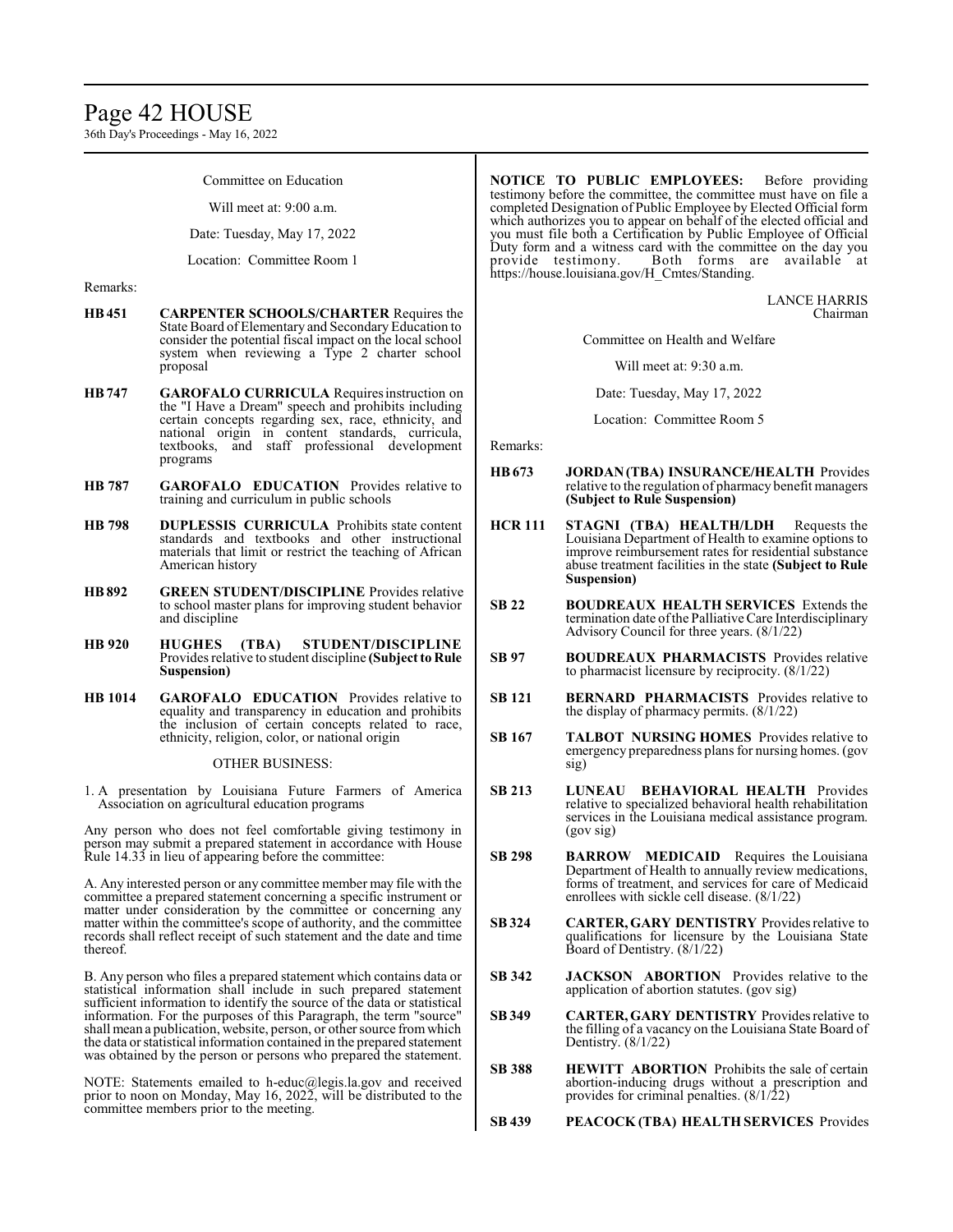# Page 43 HOUSE

36th Day's Proceedings - May 16, 2022

for bridge year graduate physicians. (8/1/22) **(Subject to Rule Suspension)**

Any person who does not feel comfortable giving testimony in person may submit a prepared statement in accordance with House Rule 14.33 in lieu of appearing before the committee:

A. Any interested person or any committee member may file with the committee a prepared statement concerning a specific instrument or matter under consideration by the committee or concerning any matter within the committee's scope of authority, and the committee records shall reflect receipt of such statement and the date and time thereof.

B. Any person who files a prepared statement which contains data or statistical information shall include in such prepared statement sufficient information to identify the source of the data or statistical information. For the purposes of this Paragraph, the term "source" shall mean a publication, website, person, or other source fromwhich the data or statistical information contained in the prepared statement was obtained by the person or persons who prepared the statement.

NOTE: Statements emailed to h-hw@legis.la.gov and received prior to noon on Monday, May 16, 2022, will be distributed to the committee members prior to the meeting.

NOTICE TO PUBLIC EMPLOYEES: Before providing testimony before the committee, the committee must have on file a completed Designation of Public Employee by Elected Official form which authorizes you to appear on behalf of the elected official and you must file both a Certification by Public Employee of Official Duty form and a witness card with the committee on the day you provide testimony. Both forms are available at https://house.louisiana.gov/H\_Cmtes/Standing.

> LAWRENCE A. "LARRY" BAGLEY Chairman

Committee on House and Governmental Affairs

Will meet at: 9:00 a.m.

Date: Tuesday, May 17, 2022

Location: Committee Room 3

Remarks:

- **HB 145 E D M O N S T O N A D M I N I S T R A T I V E PROCEDURE** Provides relative to rule making procedure
- **HB 251 C A R T E R , W I L F O R D REAPPORTIONMENT/JUDGES** election sections for the election of judges to the City Court of Lake Charles
- **HB 254 GREEN CAMPAIGN FINANCE** Increases campaign contribution limit for certain contributions.
- **HB 498 GREEN LEGI SLATIVE SESSIONS**  (Constitutional Amendment) Provides for timing and duration of regular legislative sessions
- **HB 615 FREEMAN LAW ENFORCEMENT** Provides relative to law enforcement records
- **HB846 MARCELLE VOTING/REGISTRATION** Provides relative to registration and voting bya person convicted of a felony
- **HB 859 MUSCARELLO PUBLIC RECORDS** Provides

relative to exceptions to the public records law

**HB 987 DESHOTEL PRIVACY** Provides relative to the protection of data

#### **HCR 112 AMEDEE (TBA) PUBLIC MEETINGS** Requests local public bodies to allow the public to view and participate in meetings via electronic means to the extent practicable **(Subject to Rule Suspension)**

Any person who does not feel comfortable giving testimony in person may submit a prepared statement in accordance with House Rule 14.33 in lieu of appearing before the committee:

A. Any interested person or any committee member may file with the committee a prepared statement concerning a specific instrument or matter under consideration by the committee or concerning any matter within the committee's scope of authority, and the committee records shall reflect receipt of such statement and the date and time thereof.

B. Any person who files a prepared statement which contains data or statistical information shall include in such prepared statement sufficient information to identify the source of the data or statistical information. For the purposes of this Paragraph, the term "source" shall mean a publication, website, person, or other source fromwhich the data or statistical information contained in the prepared statement was obtained by the person or persons who prepared the statement.

NOTE: Statements emailed to h&ga@legis.la.gov and received prior to noon on Monday, May 16, 2022, will be distributed to the committee members prior to the meeting.

NOTICE TO PUBLIC EMPLOYEES: Before providing testimony before the committee, the committee must have on file a completed Designation of Public Employee by Elected Official form which authorizes you to appear on behalf of the elected official and you must file both a Certification by Public Employee of Official Duty form and a witness card with the committee on the day you provide testimony. Both forms are available at https://house.louisiana.gov/H\_Cmtes/Standing.

> JOHN M. STEFANSKI Chairman

Committee on Insurance

Will meet at: 9:30 a.m.

Date: Tuesday, May 17, 2022

Location: Committee Room 2

Remarks:

- **HB290 CARTER,ROBBY INSURANCE/AUTOMOBILE** Provides for a five percent insurance rate reduction for motor vehicles with a dashboard camera
- **SB 32 MILLS, FRED PHARMACISTS** Provides relative to pharmacy audits. (8/1/22)
- **SB 90 MILLS, ROBERT HEALTH/ACC INSURANCE**  Provides relative to network adequacy for health insurer benefit plans. (1/1/23)
- **SB 112 MILLS, ROBERT HEALTH/ACC INSURANCE**  Requires health insurers that utilize prior authorization to reduce burdensome delays in approving and in making payments for covered healthcare services. (8/1/22)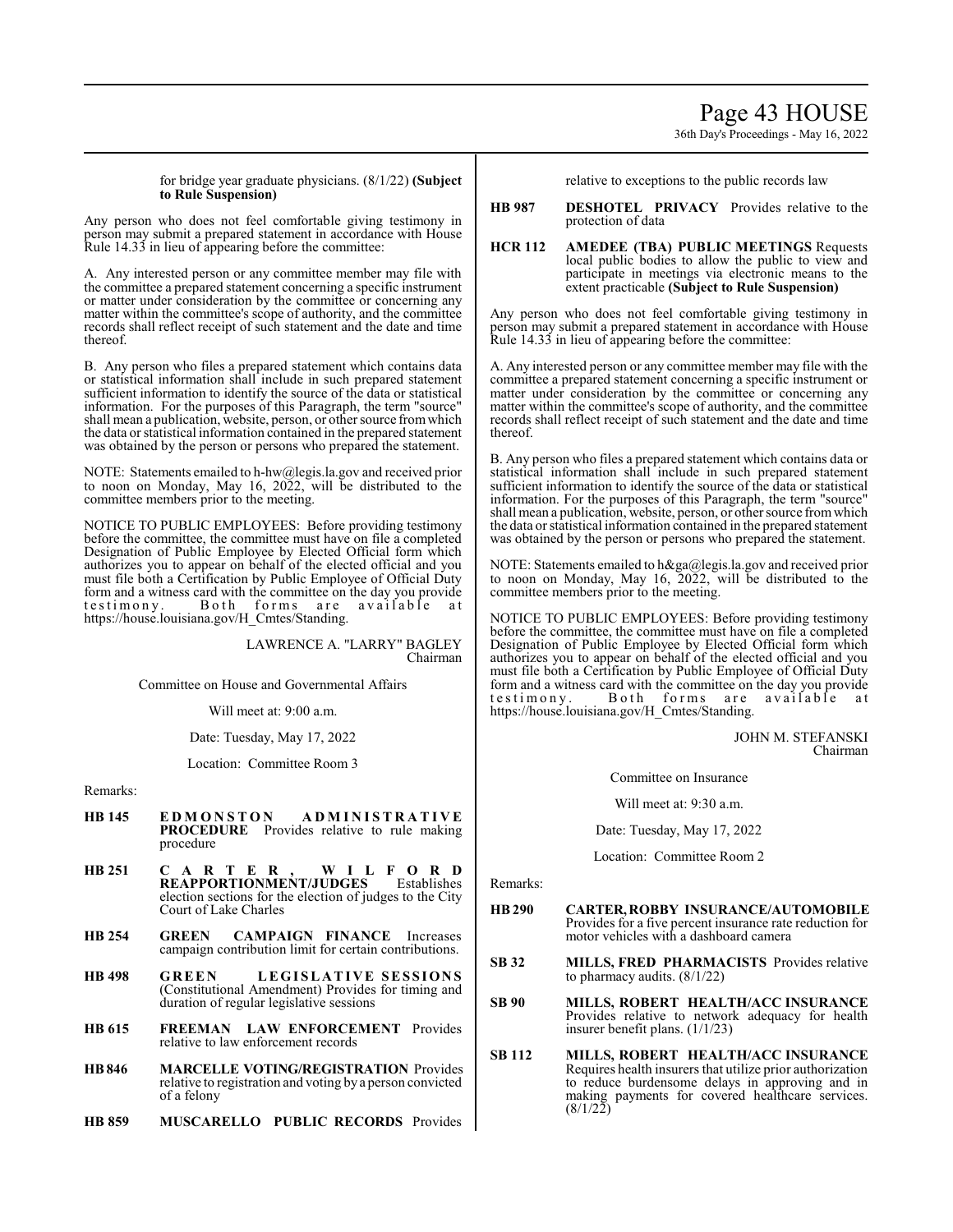# Page 44 HOUSE

36th Day's Proceedings - May 16, 2022

Any person who does not feel comfortable giving testimony in person may submit a prepared statement in accordance with House Rule 14.33 in lieu of appearing before the committee:

A. Any interested person or any committee member may file with the committee a prepared statement concerning a specific instrument or matter under consideration by the committee or concerning any matter within the committee's scope of authority, and the committee records shall reflect of such statement and the date and time thereof.

B. Any person who files a prepared statement which contains data or statistical information shall include in such prepared statement sufficient information to identify the source of the data or statistical information. For the purposes of this Paragraph, the term "source" shall mean a publication, website, person, or other source from which the data or statistical information contained in the prepared statement was obtained by the person or persons who prepared the statement.

NOTE: Statements emailed to h-ins@legis.la.gov and received prior to noon on Monday, May 16, 2022, will be distributed to the committee members prior to the meeting.

NOTICE TO PUBLIC EMPLOYEES: Before providing testimony before the committee, the committee must have on file a completed Designation of Public Employee by Elected Official form which authorizes you to appear on behalf of the elected official and you must file both a Certification by Public Employee of Official Duty form and a witness card with the committee on the day you provide testimony. Both forms are available at https://house.louisiana.gov/H\_Cmtes/Standing.

> MIKE HUVAL Chairman

## **Weekly Committee Schedules**

The following committees posted weekly committee schedules as follows:

Committee on Administration of Criminal Justice

Wednesday, May 18, 2022

Committee Room 6

9:30 a.m.

## INSTRUMENTS TO BE HEARD:

- **SB 142 MORRIS, JAY CRIMINAL JUSTICE** Prohibits felony violent or sex offenders from being released under certain circumstance
- **SB 143 MORRIS, JAY WEAPONS** Provides relative to the concealed carrying of firearms
- **SB 304 CATHEY CRIME/PUNISHMENT** Provides relative to commutation of a prison sentence for good behavior
- **SB 323 CLOUD JUVENILE JUSTICE** Provides relative to juveniles in the criminal justice system
- **SB 335 JACKSON JUVENILE JUSTICE** Provides for a juvenile in a correctional facility to serve additional time when he commits an assault or battery on an employee of the facility or another juvenile in the facility or a simple or aggravated escape
- **SB 359 JACKSON SEIZURES/SALES** Provides for civil forfeiture reform

Any person who does not feel comfortable giving testimony in

person may submit a prepared statement in accordance with House Rule 14.33 in lieu of appearing before the committee:

A. Any interested person or any committee member may file with the committee a prepared statement concerning a specific instrument or matter under consideration by the committee or concerning any matter within the committee's scope of authority, and the committee records shall reflect receipt of such statement and the date and time thereof.

B. Any person who files a prepared statement which contains data or statistical information shall include in such prepared statement sufficient information to identify the source of the data or statistical information. For the purposes of this Paragraph, the term "source" shall mean a publication, website, person, or other source fromwhich the data or statistical information contained in the prepared statement was obtained by the person or persons who prepared the statement.

NOTE: Statements emailed to h-acrj@legis.la.gov and received prior to noon on Tuesday, May 17, 2022, will be distributed to the committee members prior to the meeting.

NOTICE TO PUBLIC EMPLOYEES: Before providing testimony before the committee, the committee must have on file a completed Designation of Public Employee by Elected Official form which authorizes you to appear on behalf of the elected official and you must file both a Certification by Public Employee of Official Duty form and a witness card with the committee on the day you provide testimony. Both forms are available at https://house.louisiana.gov/H\_Cmtes/Standing.

LEGISLATIVE INSTRUMENTS MAY BE DELETED (DOES NOT REQUIRE<br>HOUSE RULES SUSPENSION) OR ADDED (REQUIRES HOUSE RULES<br>SUSPENSION) PRIOR TO THE MEETING DATE. (HOUSE RULES 14.23 AND<br>14.24) SEE THE DAILY NOTICE OF COMMITTEE MEETING TO MEETING DATE.

> JOSEPH A. MARINO, III Chairman

Committee on House and Governmental Affairs

Wednesday, May 18, 2022

Committee Room 3

9:00 a.m.

#### INSTRUMENTS TO BE HEARD:

- **HB 947 ORGERON ELECTIONS/CANDIDATES** Prohibits an elected official who has retired or resigned from office from filling the vacancy his retirement or resignation created
- **SB 441 FESI ELECTED OFFICIALS** Prohibits a public officer who has retired or resigned from office from qualifying for the same office at a special election to fill the position.  $(8/1/22)$
- **SB 34 MILLS, FRED PHYSICIANS** Allows advisory committees of the Louisiana State Board of Medical Examiners to meet using electronic platforms. (8/1/22)
- **SB 35 MILLS, FRED PUBLIC BUILDINGS/GROUNDS** Names the Louisiana Board of Pharmacy building located in Baton Rouge the "Carl W. Aron Building". (gov sig)
- **SB 67 MILLS, FRE D A DM IN I STRATIVE PROCEDURE** Provides for the reorganization and modernization of the Administrative Procedure Act. (8/1/22)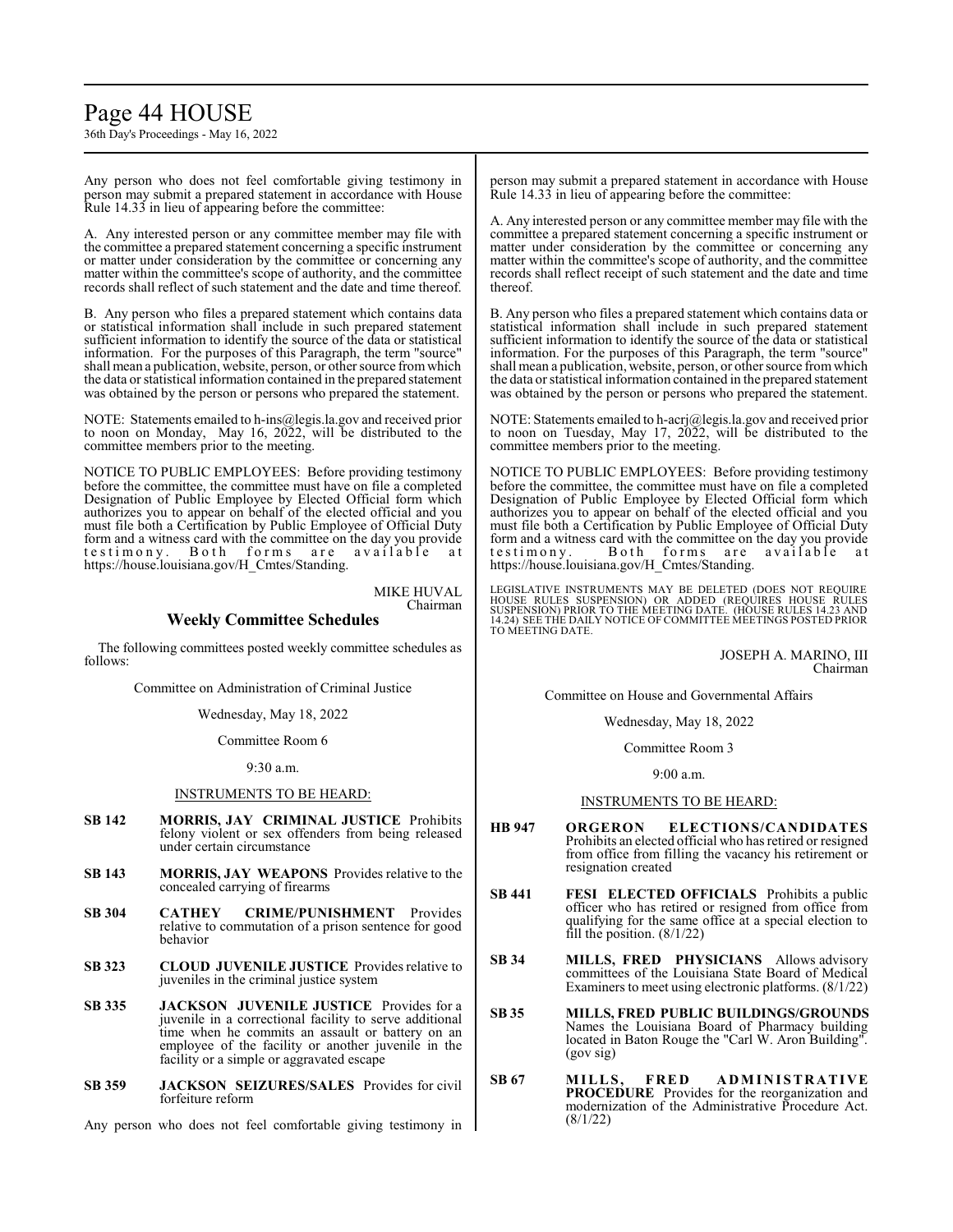# Page 45 HOUSE

36th Day's Proceedings - May 16, 2022

- **SB 75 FIELDS LAW ENFORCEMENT** Constitutional amendment to require Senate confirmation of certain members of the State Police Commission. (2/3 -  $CA13s1(A)$
- **SB 135 BOUDREAUX MILITARY AFFAIRS** Provides relative to Military Family Assistance Fund applications. (gov sig)
- **SB 144 MILLS, ROBERT VOTERS/VOTING** Provides relative to hand delivery of absentee by mail ballots. (gov sig)
- **SB 160 FIELDS CIVIL SERVICE** Constitutional amendment to require Senate confirmation for gubernatorially appointed members of the State Civil Service Commission. (2/3 - CA13s1(A))
- **SB 183 MILLS, FRED FEES/LICENSES/PERMITS** Provides relative to transparency in the application process for any state-issued license or permit. (8/1/22)
- **SB 228 MORRIS, JAY PUBLIC RECORDS** Provides for immunity from suit for invasion of privacy. (8/1/22)
- **SB 279 MILLS, FRED PUBLIC BUILDINGS/GROUNDS** Names the public building located in Rockefeller Wildlife Refuge the "J. Burton Angelle Building". (gov sig)
- **SB 281 BERNARD ELECTION CODE** Authorizes disclosure of the name and address of a law enforcement officer who has qualified as a candidate for office. (8/1/22)
- **SB 283 BERNARD SECRETARY OF STATE** Provides relative to submission of redistricting plans to the secretary of state. (gov sig)
- **SB 350 CLOUD VOTERS/VOTING** Provides relative to elections. (8/1/22)
- **SB 369 HARRIS, JIMMY ELECTION CODE** Provides for compensation for certain election workers. (8/1/22)
- **SB 478 BERNARD PUBLIC RECORDS** Provides relative to the public records law. (8/1/22)
- **SCR 6 CATHEY POSTSECONDARY ED** Creates a task force to study and make recommendations relative to tenure policies of public postsecondary education institutions.
- **SCR 14 FOIL LEGIS POWERS/FUNCTIONS** Establishes the Cybersecurity Redhibition Task Force.

Any person who does not feel comfortable giving testimony in person may submit a prepared statement in accordance with House Rule 14.33 in lieu of appearing before the committee:

A. Any interested person or any committee member may file with the committee a prepared statement concerning a specific instrument or matter under consideration by the committee or concerning any matter within the committee's scope of authority, and the committee records shall reflect receipt of such statement and the date and time thereof.

B. Any person who files a prepared statement which contains data or statistical information shall include in such prepared statement sufficient information to identify the source of the data or statistical information. For the purposes of this Paragraph, the term "source" shall mean a publication, website, person, or other source fromwhich the data or statistical information contained in the prepared statement was obtained by the person or persons who prepared the statement.

NOTE: Statements emailed to h&ga@legis.la.gov and received prior to noon on Tuesday, May 17, 2022, will be distributed to the committee members prior to the meeting.

NOTICE TO PUBLIC EMPLOYEES: Before providing testimony before the committee, the committee must have on file a completed Designation of Public Employee by Elected Official form which authorizes you to appear on behalf of the elected official and you must file both a Certification by Public Employee of Official Duty form and a witness card with the committee on the day you provide testimony. Both forms are available at https://house.louisiana.gov/H\_Cmtes/Standing.

LEGISLATIVE INSTRUMENTS MAY BE DELETED (DOES NOT REQUIRE<br>HOUSE RULES SUSPENSION) OR ADDED (REQUIRES HOUSE RULES<br>SUSPENSION) PRIOR TO THE MEETING DATE. (HOUSE RULES 14.23 AND<br>14.24) SEE THE DAILY NOTICE OF COMMITTEE MEETING TO MEETING DATE.

> JOHN M. STEFANSKI Chairman

#### Committee on Judiciary

Thursday, May 19, 2022

NO MEETING IS SCHEDULED

LEGISLATIVE INSTRUMENTS MAY BE DELETED (DOES NOT REQUIRE<br>HOUSE RULES SUSPENSION) OR ADDED (REQUIRES HOUSE RULES<br>SUSPENSION) PRIOR TO THE MEETING DATE. (HOUSE RULES 14.23 AND<br>14.24) SEE THE DAILY NOTICE OF COMMITTEE MEETING TO MEETING DATE.

> RANDAL L. GAINES Chairman

Committee on Labor and Industrial Relations

Thursday, May 19, 2022

Committee Room 5

9:30 a.m.

## INSTRUMENTS TO BE HEARD:

- **HB 126 ROMERO UNEMPLOYMENT COMP** Provides for unemployment compensation benefits to claimants terminated as a result of vaccination status
- **HB 353 ROMERO EMPLOYMENT** Provides for vaccine requirements in the workplace
- **HB 663 FRIEMAN LABOR** Provides relative to resignation from labor organizations and certain professional associations
- **HB 928 ECHOLS EMPLOYMENT** Prohibits unlawful employment practices based upon a medical or physical condition, immunity status, or vaccination status
- **HB 974 EDMONSTON EMPLOYMENT** Provides for vaccine requirements in the workplace
- **HB 988 LANDRY EMPLOYMENT/DISCRIMINATN** Provides relative to employment discrimination against public employees being treated with medical marijuana
- **SB92 CATHEY DISCRIMINATION** Prohibits employers from discriminating against employees due to their medical history. (8/1/22)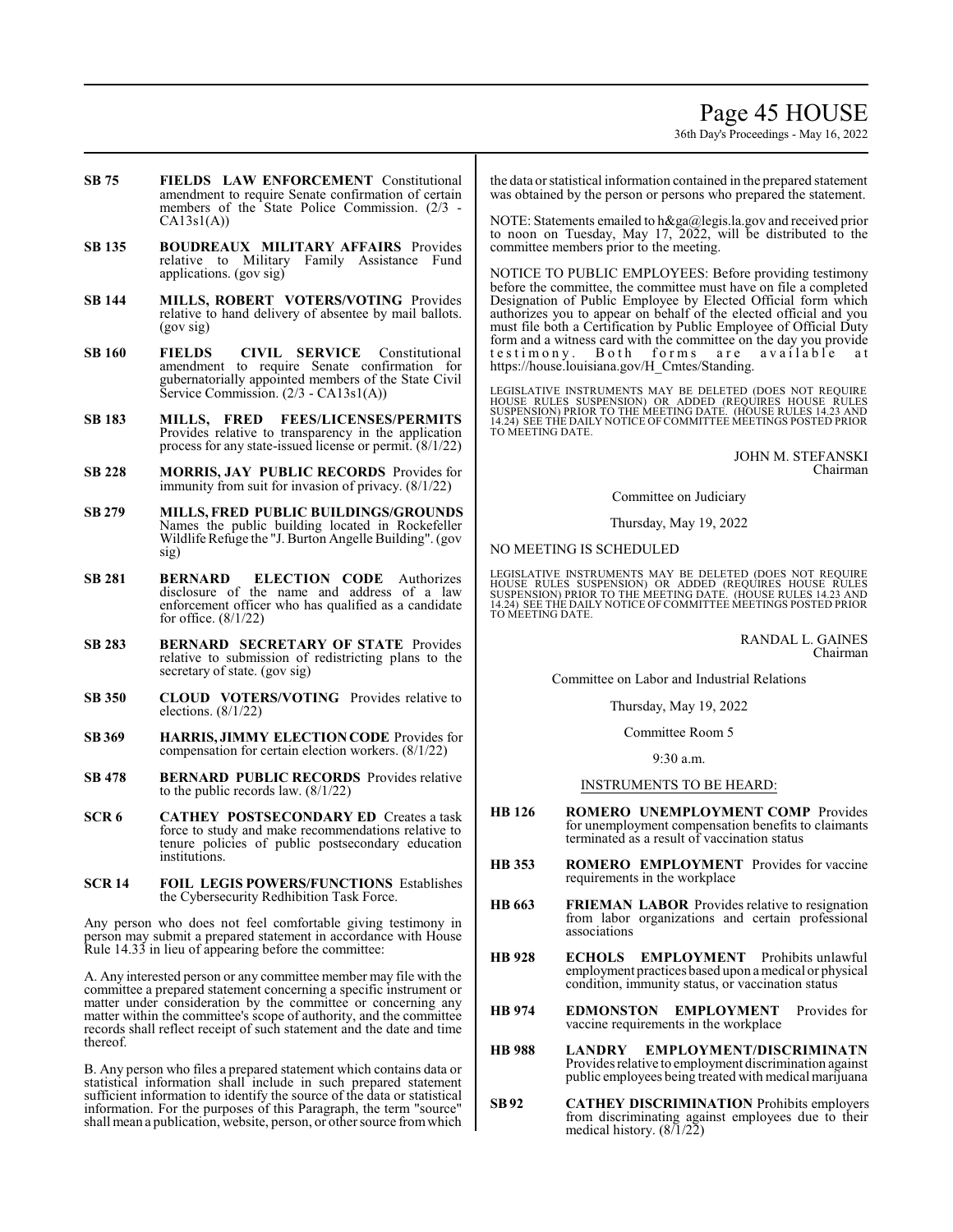# Page 46 HOUSE

36th Day's Proceedings - May 16, 2022

Any person who does not feel comfortable giving testimony in person may submit a prepared statement in accordance with House Rule 14.33 in lieu of appearing before the committee:

A. Any interested person or any committee member may file with the committee a prepared statement concerning a specific instrument or matter under consideration by the committee or concerning any matter within the committee's scope of authority, and the committee records shall reflect receipt of such statement and the date and time thereof.

B. Any person who files a prepared statement which contains data or statistical information shall include in such prepared statement sufficient information to identify the source of the data or statistical information. For the purposes of this Paragraph, the term "source" shall mean a publication, website, person, or other source fromwhich the data or statistical information contained in the prepared statement was obtained by the person or persons who prepared the statement.

NOTE: Statements emailed to h-lir@legis.la.gov and received prior to noon on Wednesday, May 18, 2022, will be distributed to the committee members prior to the meeting.

NOTICE TO PUBLIC EMPLOYEES: Before providing testimony before the committee, the committee must have on file a completed Designation of Public Employee by Elected Official form which authorizes you to appear on behalf of the elected official and you must file both a Certification by Public Employee of Official Duty form and a witness card with the committee on the day you provide testimony. Both forms are available at https://house.louisiana.gov/H\_Cmtes/Standing.

LEGISLATIVE INSTRUMENTS MAY BE DELETED (DOES NOT REQUIRE<br>HOUSE RULES SUSPENSION) OR ADDED (REQUIRES HOUSE RULES<br>SUSPENSION) PRIOR TO THE MEETING DATE. (HOUSE RULES 14.23 AND 14.24) SEE THE DAILY NOTICE OF COMMITTEE MEETINGS POSTED PRIOR TO MEETING DATE.

BARBARA W. CARPENTER Chairman Committee on Municipal, Parochial and Cultural Affairs

Thursday, May 19, 2022

Committee Room 6

9:30 a.m.

#### INSTRUMENTS TO BE HEARD:

- **HB 960 C AR TE R , WILF OR D E C ON OM IC DEVELOPMENT** Creates the North Lake Charles Economic Development District
- **SB 368 HARRIS, JIMMY PARISHES** Provides relative to building and zoning regulations in parishes and municipalities. (gov sig)
- **SB 397 CONNICK CIVIL SERVICE** Provides for the classification of the assistant police chief in the city of Westwego. (gov sig)
- **SB459 HARRIS, JIMMY SPECIAL DISTRICTS** Provides relative to the Lake Oaks Subdivision Improvement District. (8/1/22)
- **SB 461 REESE LOCAL OFFICIALS** Provides for powers of the Vinton police chief. (gov sig)

Any person who does not feel comfortable giving testimony in person may submit a prepared statement in accordance with House Rule 14.33 in lieu of appearing before the committee:

A. Any interested person or any committee member may file with the committee a prepared statement concerning a specific instrument or matter under consideration by the committee or concerning any matter within the committee's scope of authority, and the committee records shall reflect receipt of such statement and the date and time thereof.

B. Any person who files a prepared statement which contains data or statistical information shall include in such prepared statement sufficient information to identify the source of the data or statistical information. For the purposes of this Paragraph, the term "source" shall mean a publication, website, person, or other source fromwhich the data or statistical information contained in the prepared statement was obtained by the person or persons who prepared the statement.

NOTE: Statements emailed to h-mpc@legis.la.gov and received prior to noon on Wednesday May 18, 2022, will be distributed to the committee members prior to the meeting.

NOTICE TO PUBLIC EMPLOYEES: Before providing testimony before the committee, the committee must have on file a completed Designation of Public Employee by Elected Official form which authorizes you to appear on behalf of the elected official and you must file both a Certification by Public Employee of Official Duty form and a witness card with the committee on the day you provide testimony. Refer to https://house.louisiana.gov/H\_Cmtes/Standing for both forms.

LEGISLATIVE INSTRUMENTS MAY BE DELETED (DOES NOT REQUIRE HOUSE RULES SUSPENSION) OR ADDED (REQUIRES HOUSE RULES<br>SUSPENSION) PRIOR TO THE MEETING DATE. (HOUSE RULES 14.23 AND<br>14.24) SEE THE DAILY NOTICE OFCOMMITTEE MEETINGS POSTED PRIOR<br>TO MEETING DATE.

> RICK EDMONDS Chairman

Committee on Retirement

Thursday, May 19, 2022

Committee Room 4

11:00 a.m.

# INSTRUMENTS TO BE HEARD:

- **SB 434 FIELDS TEACHERS RETIREMENT** Provides relative to the reemployment of retirees to meet critical shortage needs. (2/3 - CA10s29(F)) (gov sig)
- **HR 136 FIRMENT RETIREMENT/FIREFIGHTERS** Requests the Firefighters' Retirement System Board of Trustees to review cost-of-living adjustments for system retirees

The chairman gives notice that in the event the legislative instrument listed below is referred to the House Committee on Retirement, the chairman intends to add this legislative instrument to the agenda:

**HR 137 JORDAN RETIREMENT SYSTEMS** - Requests the state and statewide retirement systems to invest in companies that practice diversity, equity, and inclusion

Any person who does not feel comfortable giving testimony in person may submit a prepared statement in accordance with House Rule 14.33 in lieu of appearing before the committee:

A. Any interested person or any committee member may file with the committee a prepared statement concerning a specific instrument or matter under consideration by the committee or concerning any matter within the committee's scope of authority, and the committee records shall reflect receipt of such statement and the date and time